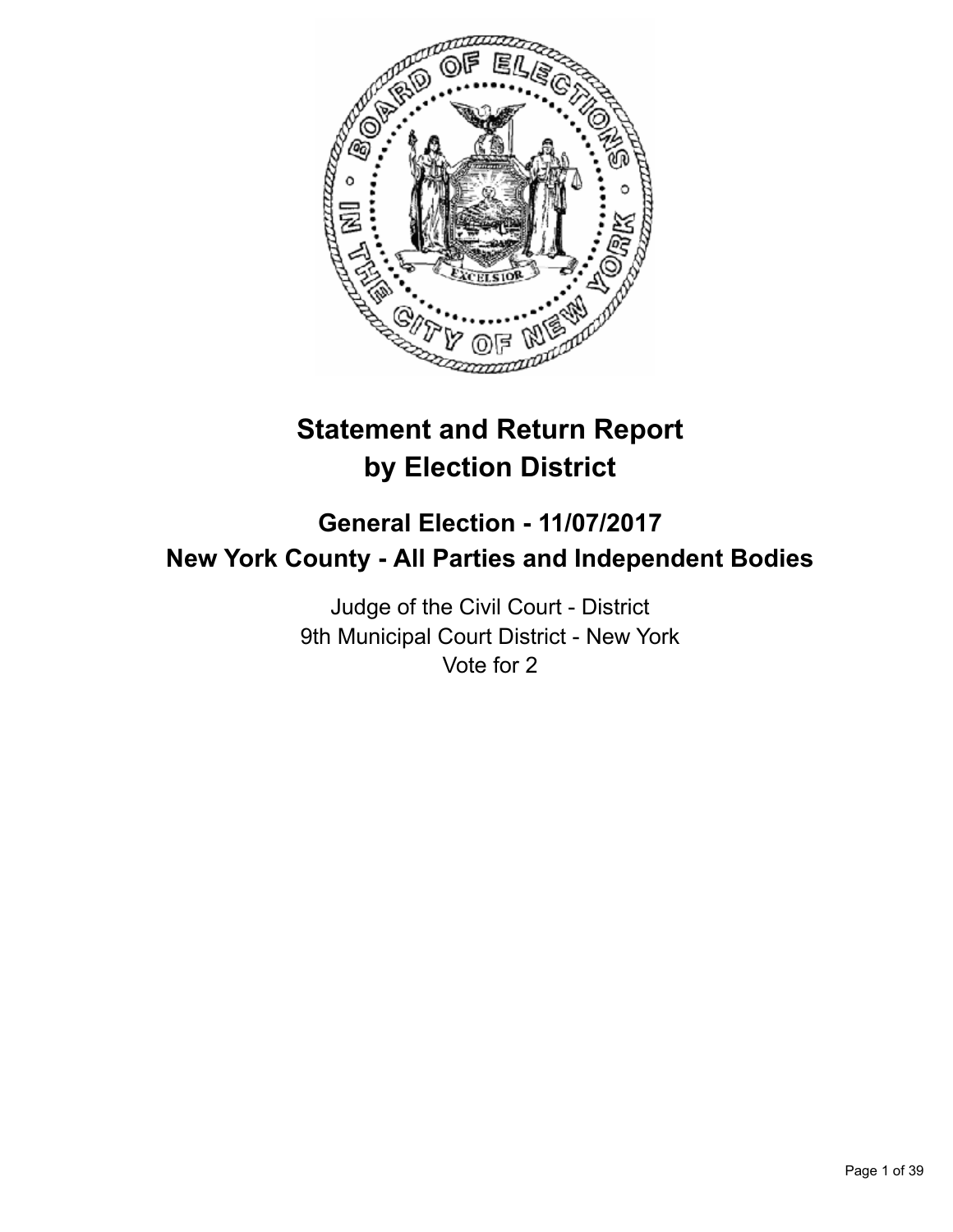

| <b>PUBLIC COUNTER</b>                                    | 268 |
|----------------------------------------------------------|-----|
| <b>MANUALLY COUNTED EMERGENCY</b>                        | 0   |
| ABSENTEE / MILITARY                                      | 13  |
| <b>AFFIDAVIT</b>                                         | 2   |
| <b>Total Ballots</b>                                     | 283 |
| Less - Inapplicable Federal/Special Presidential Ballots | 0   |
| <b>Total Applicable Ballots</b>                          | 283 |
| JAMES G. CLYNES (DEMOCRATIC)                             | 178 |
| JAMES G. CLYNES (WORKING FAMILIES)                       | 10  |
| SUZANNE J. ADAMS (DEMOCRATIC)                            | 186 |
| SUZANNE J. ADAMS (WORKING FAMILIES)                      | 10  |
| <b>Total Votes</b>                                       | 384 |
| Unrecorded                                               | 182 |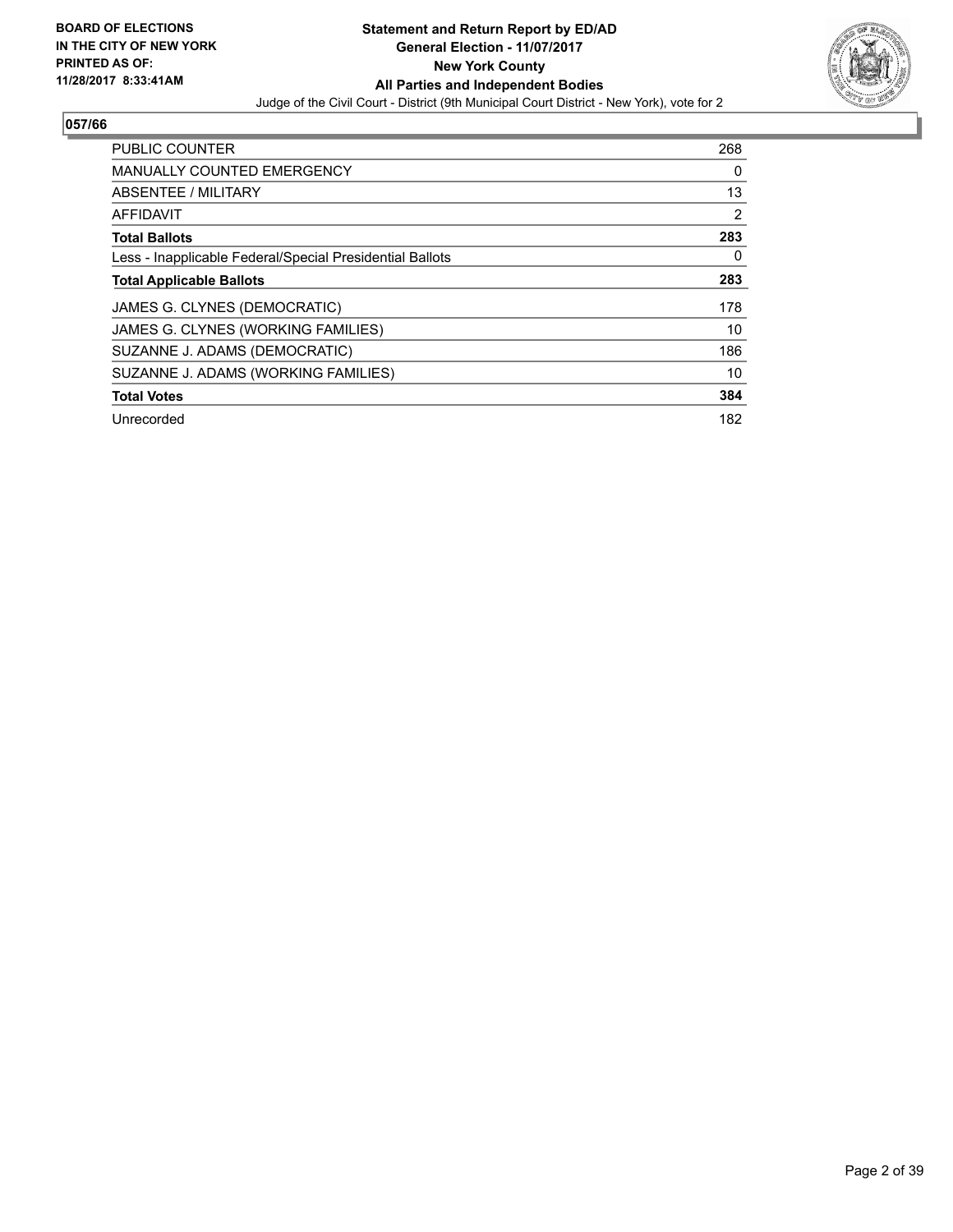

| PUBLIC COUNTER                                           | 0 |
|----------------------------------------------------------|---|
| <b>MANUALLY COUNTED EMERGENCY</b>                        | 0 |
| ABSENTEE / MILITARY                                      | 0 |
| AFFIDAVIT                                                | 0 |
| <b>Total Ballots</b>                                     | 0 |
| Less - Inapplicable Federal/Special Presidential Ballots | 0 |
| <b>Total Applicable Ballots</b>                          | 0 |
| JAMES G. CLYNES (DEMOCRATIC)                             | 0 |
| JAMES G. CLYNES (WORKING FAMILIES)                       | 0 |
| SUZANNE J. ADAMS (DEMOCRATIC)                            | 0 |
| SUZANNE J. ADAMS (WORKING FAMILIES)                      | 0 |
| <b>Total Votes</b>                                       | 0 |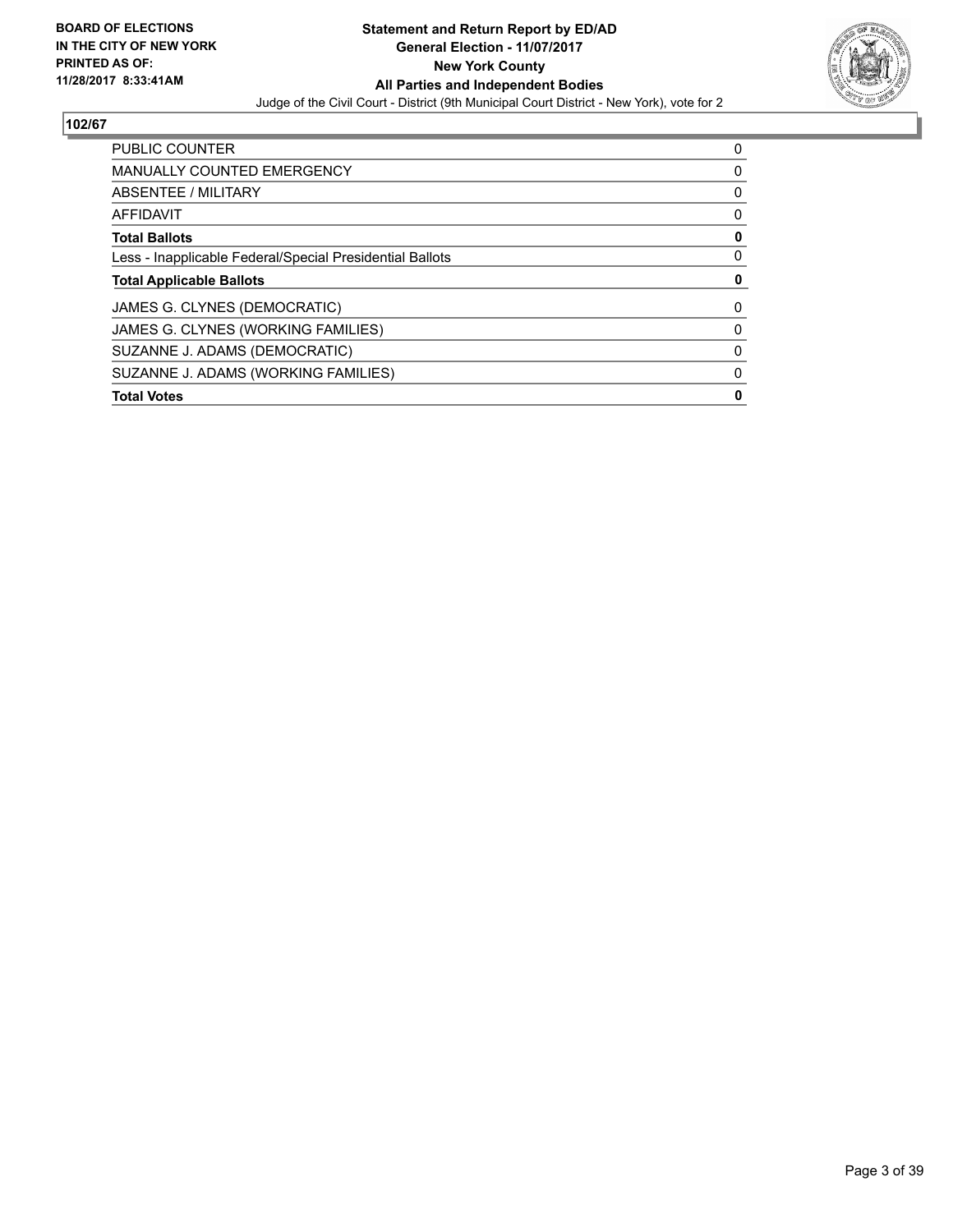

| <b>PUBLIC COUNTER</b>                                    | 143 |
|----------------------------------------------------------|-----|
| <b>MANUALLY COUNTED EMERGENCY</b>                        | 0   |
| ABSENTEE / MILITARY                                      | 3   |
| <b>AFFIDAVIT</b>                                         | 2   |
| <b>Total Ballots</b>                                     | 148 |
| Less - Inapplicable Federal/Special Presidential Ballots | 0   |
| <b>Total Applicable Ballots</b>                          | 148 |
| JAMES G. CLYNES (DEMOCRATIC)                             | 90  |
| JAMES G. CLYNES (WORKING FAMILIES)                       | 6   |
| SUZANNE J. ADAMS (DEMOCRATIC)                            | 100 |
| SUZANNE J. ADAMS (WORKING FAMILIES)                      | 5   |
| <b>Total Votes</b>                                       | 201 |
| Unrecorded                                               | 95  |

| PUBLIC COUNTER                                           | 252 |
|----------------------------------------------------------|-----|
| <b>MANUALLY COUNTED EMERGENCY</b>                        | 0   |
| ABSENTEE / MILITARY                                      | 9   |
| <b>AFFIDAVIT</b>                                         | 4   |
| <b>Total Ballots</b>                                     | 265 |
| Less - Inapplicable Federal/Special Presidential Ballots | 0   |
| <b>Total Applicable Ballots</b>                          | 265 |
| JAMES G. CLYNES (DEMOCRATIC)                             | 151 |
| JAMES G. CLYNES (WORKING FAMILIES)                       | 6   |
| SUZANNE J. ADAMS (DEMOCRATIC)                            | 157 |
| SUZANNE J. ADAMS (WORKING FAMILIES)                      | 7   |
| ANN PRUNTY (WRITE-IN)                                    | 1   |
| ANTHONY WEINER (WRITE-IN)                                | 1   |
| CYRUS VANCE SR (WRITE-IN)                                | 1   |
| DIB COOPER (WRITE-IN)                                    | 1   |
| JOHN SAMPSON (WRITE-IN)                                  | 1   |
| <b>Total Votes</b>                                       | 326 |
| Unrecorded                                               | 204 |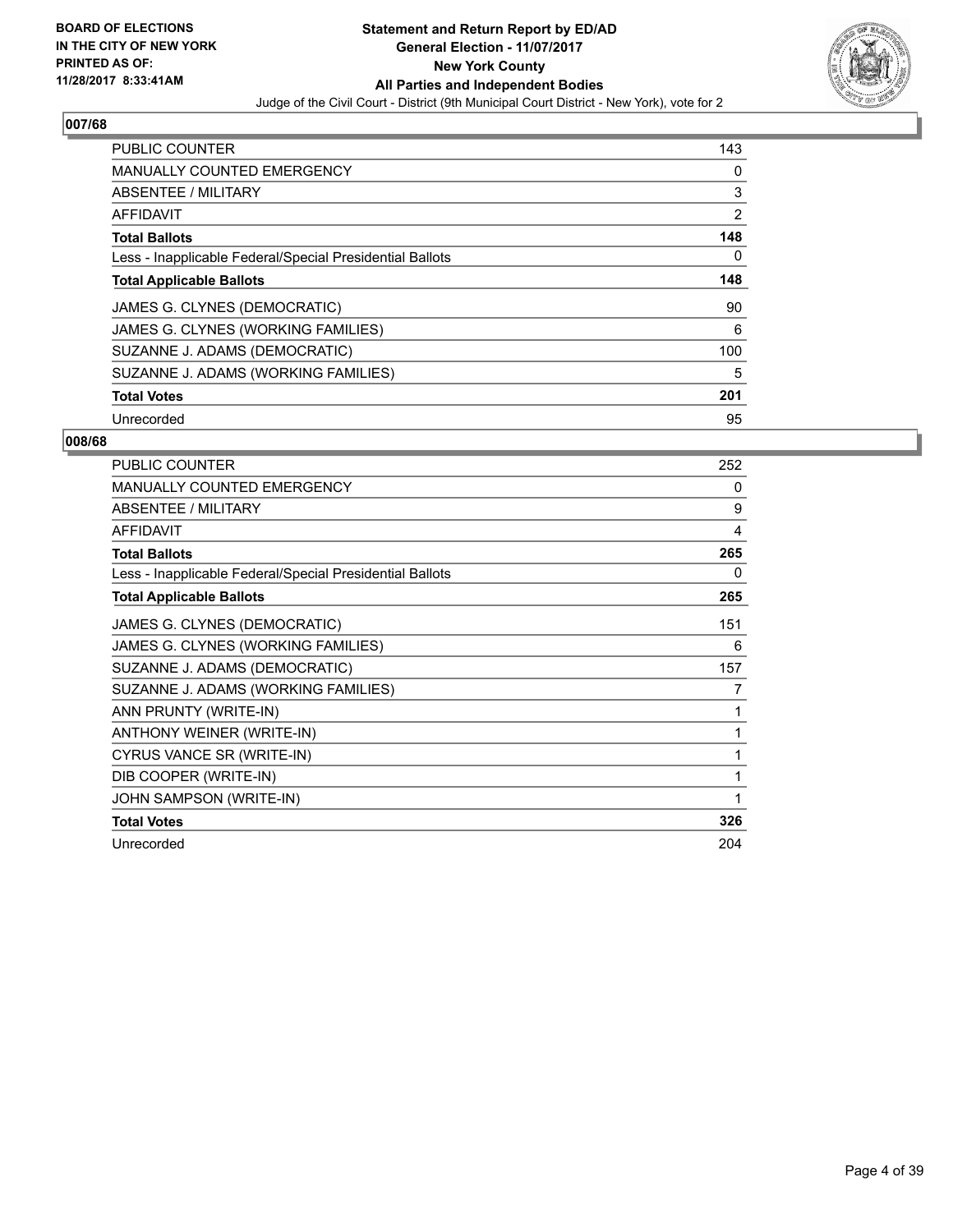

| <b>PUBLIC COUNTER</b>                                    | 195 |
|----------------------------------------------------------|-----|
| <b>MANUALLY COUNTED EMERGENCY</b>                        | 0   |
| ABSENTEE / MILITARY                                      | 8   |
| AFFIDAVIT                                                | 2   |
| <b>Total Ballots</b>                                     | 205 |
| Less - Inapplicable Federal/Special Presidential Ballots | 0   |
| <b>Total Applicable Ballots</b>                          | 205 |
| JAMES G. CLYNES (DEMOCRATIC)                             | 130 |
| JAMES G. CLYNES (WORKING FAMILIES)                       | 8   |
| SUZANNE J. ADAMS (DEMOCRATIC)                            | 130 |
| SUZANNE J. ADAMS (WORKING FAMILIES)                      | 8   |
| JOHN B COFFEY (WRITE-IN)                                 | 1   |
| NICOLE MALLIOTAKIS (WRITE-IN)                            | 1   |
| <b>Total Votes</b>                                       | 278 |
| Unrecorded                                               | 132 |

# **010/68**

| PUBLIC COUNTER                                           | 207            |
|----------------------------------------------------------|----------------|
| <b>MANUALLY COUNTED EMERGENCY</b>                        | 0              |
| ABSENTEE / MILITARY                                      | 14             |
| AFFIDAVIT                                                | 2              |
| <b>Total Ballots</b>                                     | 223            |
| Less - Inapplicable Federal/Special Presidential Ballots | 0              |
| <b>Total Applicable Ballots</b>                          | 223            |
| JAMES G. CLYNES (DEMOCRATIC)                             | 120            |
| JAMES G. CLYNES (WORKING FAMILIES)                       | 8              |
| SUZANNE J. ADAMS (DEMOCRATIC)                            | 128            |
| SUZANNE J. ADAMS (WORKING FAMILIES)                      | 8              |
| DEBORAH L. EVANGELAKOS (WRITE-IN)                        | 1              |
| ROBERT DOWNES (WRITE-IN)                                 | 1              |
| UNATTRIBUTABLE WRITE-IN (WRITE-IN)                       | $\overline{2}$ |
| <b>Total Votes</b>                                       | 268            |
| Unrecorded                                               | 178            |
|                                                          |                |

| <b>PUBLIC COUNTER</b>                                    | 0 |
|----------------------------------------------------------|---|
| <b>MANUALLY COUNTED EMERGENCY</b>                        | 0 |
| ABSENTEE / MILITARY                                      | 0 |
| AFFIDAVIT                                                | 0 |
| <b>Total Ballots</b>                                     | 0 |
| Less - Inapplicable Federal/Special Presidential Ballots | 0 |
|                                                          |   |
| <b>Total Applicable Ballots</b>                          | 0 |
| JAMES G. CLYNES (DEMOCRATIC)                             | 0 |
| JAMES G. CLYNES (WORKING FAMILIES)                       | 0 |
| SUZANNE J. ADAMS (DEMOCRATIC)                            | 0 |
| SUZANNE J. ADAMS (WORKING FAMILIES)                      | 0 |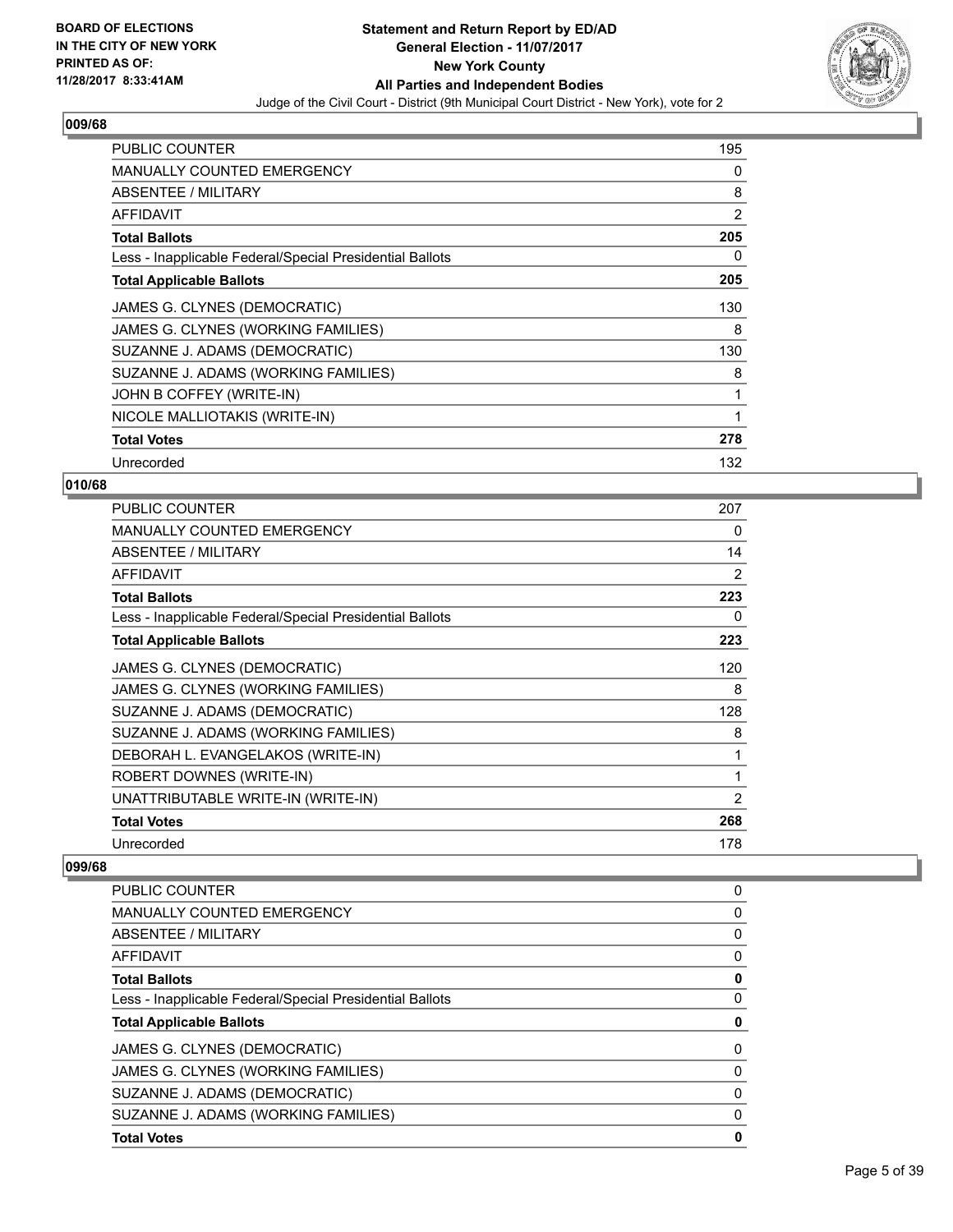

**102/68 COMBINED into: 099/68**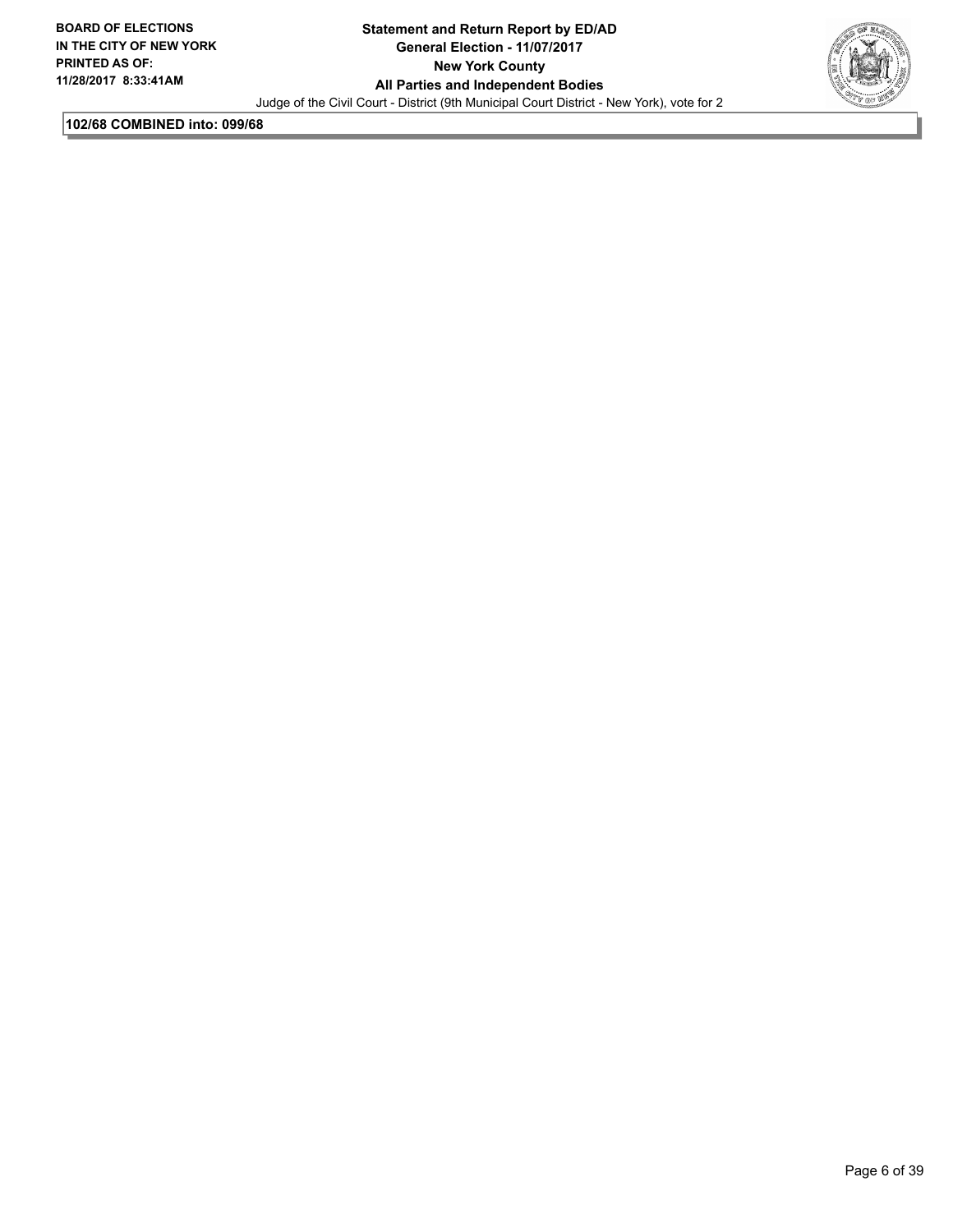

| PUBLIC COUNTER                                           | 0 |
|----------------------------------------------------------|---|
| <b>MANUALLY COUNTED EMERGENCY</b>                        | 0 |
| ABSENTEE / MILITARY                                      | 0 |
| AFFIDAVIT                                                | 0 |
| <b>Total Ballots</b>                                     | 0 |
| Less - Inapplicable Federal/Special Presidential Ballots | 0 |
| <b>Total Applicable Ballots</b>                          | 0 |
| JAMES G. CLYNES (DEMOCRATIC)                             | 0 |
| JAMES G. CLYNES (WORKING FAMILIES)                       | 0 |
| SUZANNE J. ADAMS (DEMOCRATIC)                            | 0 |
| SUZANNE J. ADAMS (WORKING FAMILIES)                      | 0 |
| <b>Total Votes</b>                                       |   |

| <b>PUBLIC COUNTER</b>                                    | 0 |
|----------------------------------------------------------|---|
| <b>MANUALLY COUNTED EMERGENCY</b>                        | 0 |
| ABSENTEE / MILITARY                                      | 0 |
| AFFIDAVIT                                                | 0 |
| <b>Total Ballots</b>                                     | 0 |
| Less - Inapplicable Federal/Special Presidential Ballots | O |
| <b>Total Applicable Ballots</b>                          | 0 |
| JAMES G. CLYNES (DEMOCRATIC)                             | 0 |
| JAMES G. CLYNES (WORKING FAMILIES)                       | 0 |
| SUZANNE J. ADAMS (DEMOCRATIC)                            | 0 |
| SUZANNE J. ADAMS (WORKING FAMILIES)                      | 0 |
| <b>Total Votes</b>                                       | O |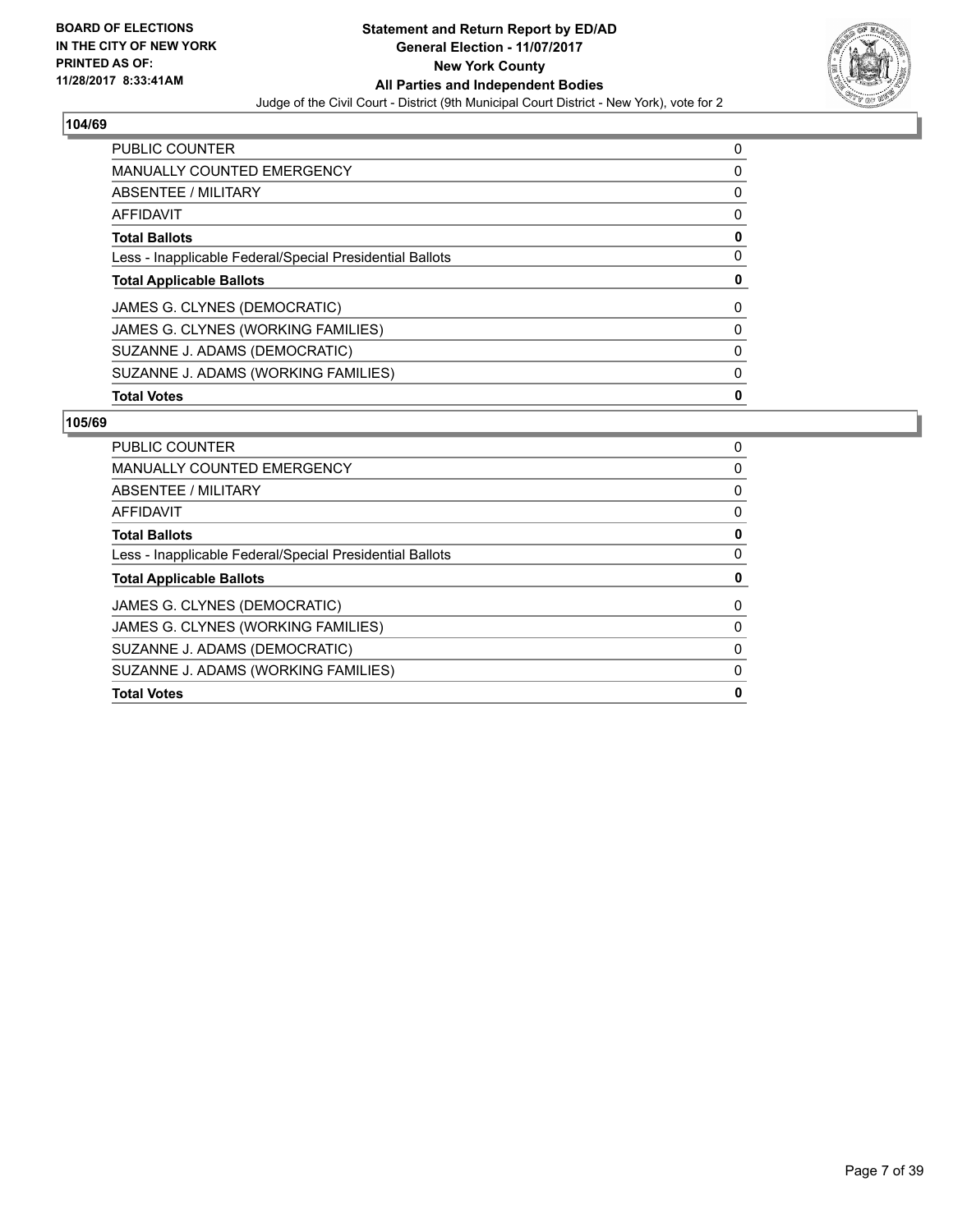

| <b>PUBLIC COUNTER</b>                                    | 182 |
|----------------------------------------------------------|-----|
| <b>MANUALLY COUNTED EMERGENCY</b>                        | 0   |
| ABSENTEE / MILITARY                                      | 5   |
| AFFIDAVIT                                                | 3   |
| <b>Total Ballots</b>                                     | 190 |
| Less - Inapplicable Federal/Special Presidential Ballots | 0   |
| <b>Total Applicable Ballots</b>                          | 190 |
| JAMES G. CLYNES (DEMOCRATIC)                             | 110 |
| JAMES G. CLYNES (WORKING FAMILIES)                       |     |
|                                                          |     |
| SUZANNE J. ADAMS (DEMOCRATIC)                            | 126 |
| SUZANNE J. ADAMS (WORKING FAMILIES)                      | 2   |
| MATTHEW J. BRIEF (WRITE-IN)                              |     |
| <b>Total Votes</b>                                       | 240 |

# **005/73**

| <b>PUBLIC COUNTER</b>                                    | 197 |
|----------------------------------------------------------|-----|
| <b>MANUALLY COUNTED EMERGENCY</b>                        | 0   |
| ABSENTEE / MILITARY                                      | 8   |
| AFFIDAVIT                                                | 1   |
| <b>Total Ballots</b>                                     | 206 |
| Less - Inapplicable Federal/Special Presidential Ballots | 0   |
| <b>Total Applicable Ballots</b>                          | 206 |
| JAMES G. CLYNES (DEMOCRATIC)                             | 125 |
| JAMES G. CLYNES (WORKING FAMILIES)                       | 5   |
| SUZANNE J. ADAMS (DEMOCRATIC)                            | 122 |
| SUZANNE J. ADAMS (WORKING FAMILIES)                      | 6   |
| JOHN COLLIER (WRITE-IN)                                  |     |
| KATHLEEN MARKEY (WRITE-IN)                               | 1   |
| <b>Total Votes</b>                                       | 260 |
| Unrecorded                                               | 152 |

| PUBLIC COUNTER                                           | 123            |
|----------------------------------------------------------|----------------|
| <b>MANUALLY COUNTED EMERGENCY</b>                        | 0              |
| ABSENTEE / MILITARY                                      | 13             |
| AFFIDAVIT                                                | 1              |
| <b>Total Ballots</b>                                     | 137            |
| Less - Inapplicable Federal/Special Presidential Ballots | 0              |
| <b>Total Applicable Ballots</b>                          | 137            |
| JAMES G. CLYNES (DEMOCRATIC)                             | 85             |
| JAMES G. CLYNES (WORKING FAMILIES)                       | 4              |
| SUZANNE J. ADAMS (DEMOCRATIC)                            | 93             |
| SUZANNE J. ADAMS (WORKING FAMILIES)                      | 5              |
| UNATTRIBUTABLE WRITE-IN (WRITE-IN)                       | $\overline{2}$ |
| <b>Total Votes</b>                                       | 189            |
| Unrecorded                                               | 85             |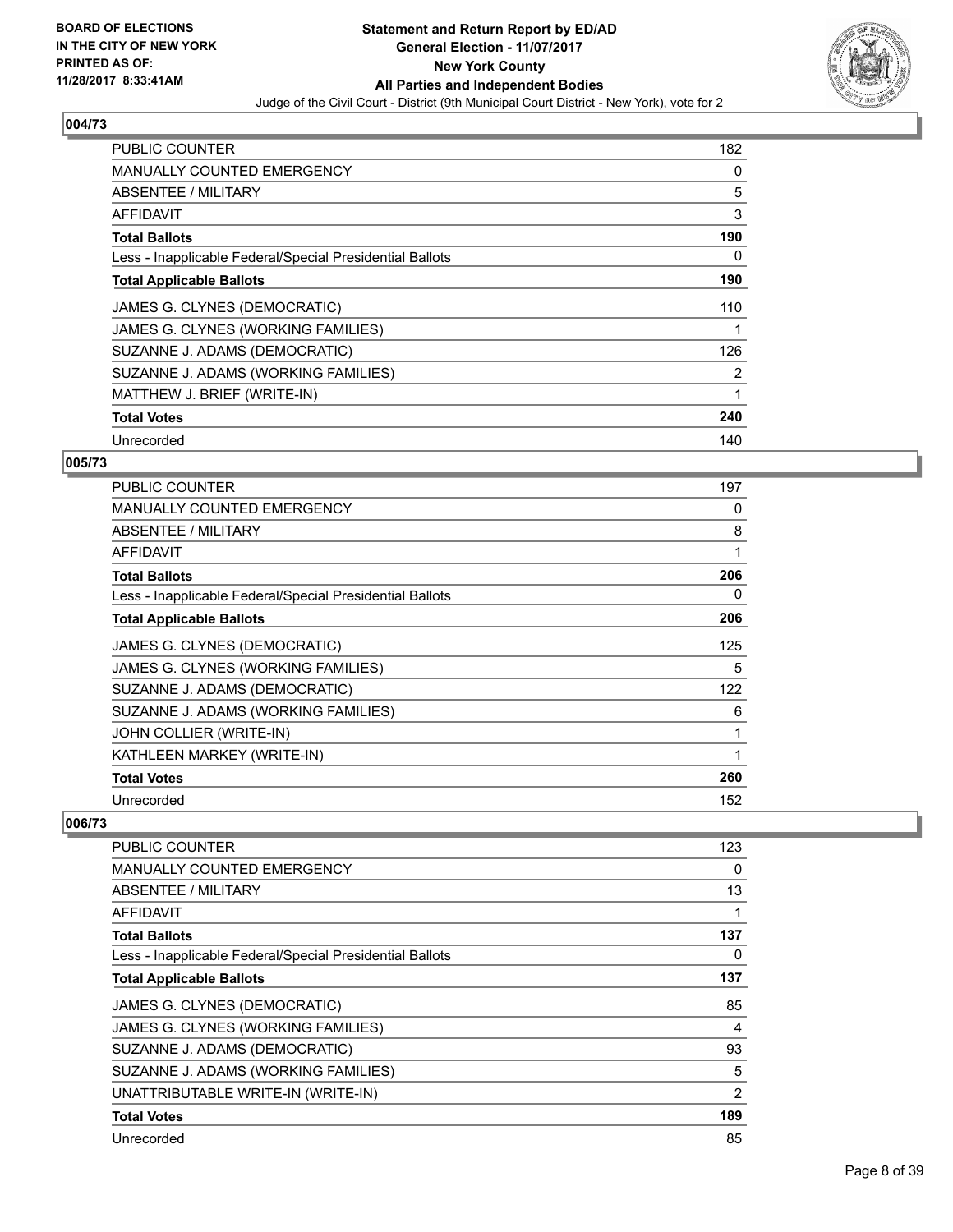

| <b>PUBLIC COUNTER</b>                                    | 183 |
|----------------------------------------------------------|-----|
| <b>MANUALLY COUNTED EMERGENCY</b>                        | 0   |
| ABSENTEE / MILITARY                                      | 6   |
| <b>AFFIDAVIT</b>                                         | 0   |
| <b>Total Ballots</b>                                     | 189 |
| Less - Inapplicable Federal/Special Presidential Ballots | 0   |
| <b>Total Applicable Ballots</b>                          | 189 |
| JAMES G. CLYNES (DEMOCRATIC)                             | 90  |
| JAMES G. CLYNES (WORKING FAMILIES)                       | 10  |
| SUZANNE J. ADAMS (DEMOCRATIC)                            | 102 |
| SUZANNE J. ADAMS (WORKING FAMILIES)                      | 12  |
| <b>Total Votes</b>                                       | 214 |
| Unrecorded                                               | 164 |

# **008/73**

| PUBLIC COUNTER                                           | 6 |
|----------------------------------------------------------|---|
| <b>MANUALLY COUNTED EMERGENCY</b>                        | 0 |
| <b>ABSENTEE / MILITARY</b>                               | 0 |
| <b>AFFIDAVIT</b>                                         | 0 |
| <b>Total Ballots</b>                                     | 6 |
| Less - Inapplicable Federal/Special Presidential Ballots | 0 |
| <b>Total Applicable Ballots</b>                          | 6 |
| JAMES G. CLYNES (DEMOCRATIC)                             | 4 |
| JAMES G. CLYNES (WORKING FAMILIES)                       | 0 |
| SUZANNE J. ADAMS (DEMOCRATIC)                            | 4 |
| SUZANNE J. ADAMS (WORKING FAMILIES)                      | 0 |
| <b>Total Votes</b>                                       | 8 |
| Unrecorded                                               | 4 |

| <b>PUBLIC COUNTER</b>                                    | 198 |
|----------------------------------------------------------|-----|
| MANUALLY COUNTED EMERGENCY                               | 0   |
| ABSENTEE / MILITARY                                      | 5   |
| AFFIDAVIT                                                |     |
| <b>Total Ballots</b>                                     | 204 |
| Less - Inapplicable Federal/Special Presidential Ballots | 0   |
| <b>Total Applicable Ballots</b>                          | 204 |
| JAMES G. CLYNES (DEMOCRATIC)                             | 114 |
| JAMES G. CLYNES (WORKING FAMILIES)                       | 7   |
| SUZANNE J. ADAMS (DEMOCRATIC)                            | 116 |
| SUZANNE J. ADAMS (WORKING FAMILIES)                      | 6   |
| <b>Total Votes</b>                                       | 243 |
| Unrecorded                                               | 165 |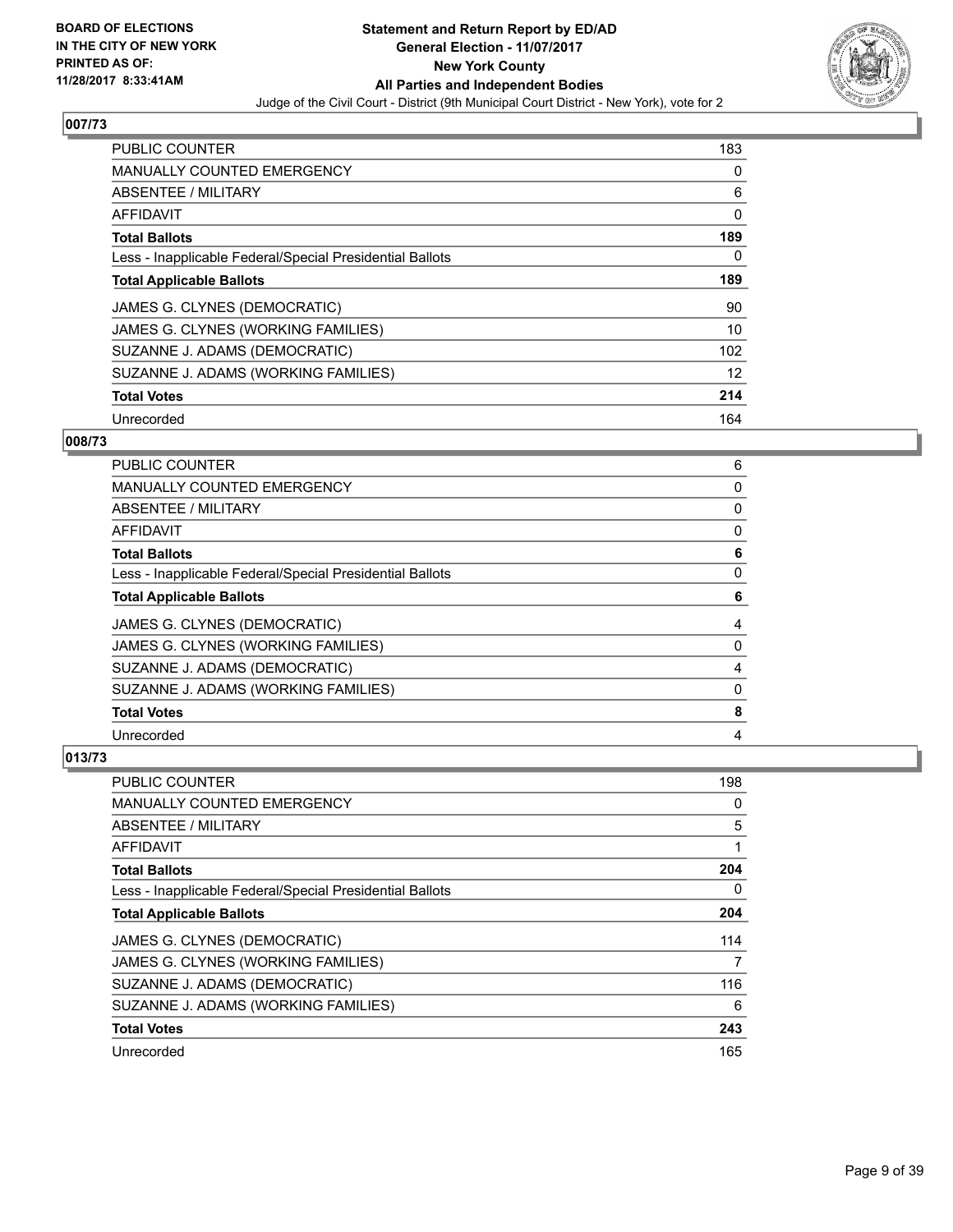

| <b>PUBLIC COUNTER</b>                                    | 260 |
|----------------------------------------------------------|-----|
| <b>MANUALLY COUNTED EMERGENCY</b>                        | 0   |
| ABSENTEE / MILITARY                                      | 8   |
| AFFIDAVIT                                                | 0   |
| <b>Total Ballots</b>                                     | 268 |
| Less - Inapplicable Federal/Special Presidential Ballots | 0   |
| <b>Total Applicable Ballots</b>                          | 268 |
| JAMES G. CLYNES (DEMOCRATIC)                             | 155 |
| JAMES G. CLYNES (WORKING FAMILIES)                       | 12  |
| SUZANNE J. ADAMS (DEMOCRATIC)                            | 159 |
| SUZANNE J. ADAMS (WORKING FAMILIES)                      | 13  |
| UNATTRIBUTABLE WRITE-IN (WRITE-IN)                       | 2   |
| <b>Total Votes</b>                                       | 341 |
| Unrecorded                                               | 195 |

#### **043/73**

| <b>PUBLIC COUNTER</b>                                    | 29 |
|----------------------------------------------------------|----|
| <b>MANUALLY COUNTED EMERGENCY</b>                        | 0  |
| ABSENTEE / MILITARY                                      |    |
| AFFIDAVIT                                                | 0  |
| <b>Total Ballots</b>                                     | 30 |
| Less - Inapplicable Federal/Special Presidential Ballots | 0  |
| <b>Total Applicable Ballots</b>                          | 30 |
| JAMES G. CLYNES (DEMOCRATIC)                             | 14 |
| JAMES G. CLYNES (WORKING FAMILIES)                       |    |
| SUZANNE J. ADAMS (DEMOCRATIC)                            | 13 |
| SUZANNE J. ADAMS (WORKING FAMILIES)                      |    |
| <b>Total Votes</b>                                       | 29 |
| Unrecorded                                               | 31 |

| <b>PUBLIC COUNTER</b>                                    | 132 |
|----------------------------------------------------------|-----|
| MANUALLY COUNTED EMERGENCY                               | 0   |
| ABSENTEE / MILITARY                                      | 11  |
| AFFIDAVIT                                                |     |
| <b>Total Ballots</b>                                     | 144 |
| Less - Inapplicable Federal/Special Presidential Ballots | 0   |
| <b>Total Applicable Ballots</b>                          | 144 |
| JAMES G. CLYNES (DEMOCRATIC)                             | 65  |
| JAMES G. CLYNES (WORKING FAMILIES)                       | 4   |
| SUZANNE J. ADAMS (DEMOCRATIC)                            | 75  |
| SUZANNE J. ADAMS (WORKING FAMILIES)                      | 4   |
| THOMAS BROUSSARD (WRITE-IN)                              | 2   |
| <b>Total Votes</b>                                       | 150 |
| Unrecorded                                               | 138 |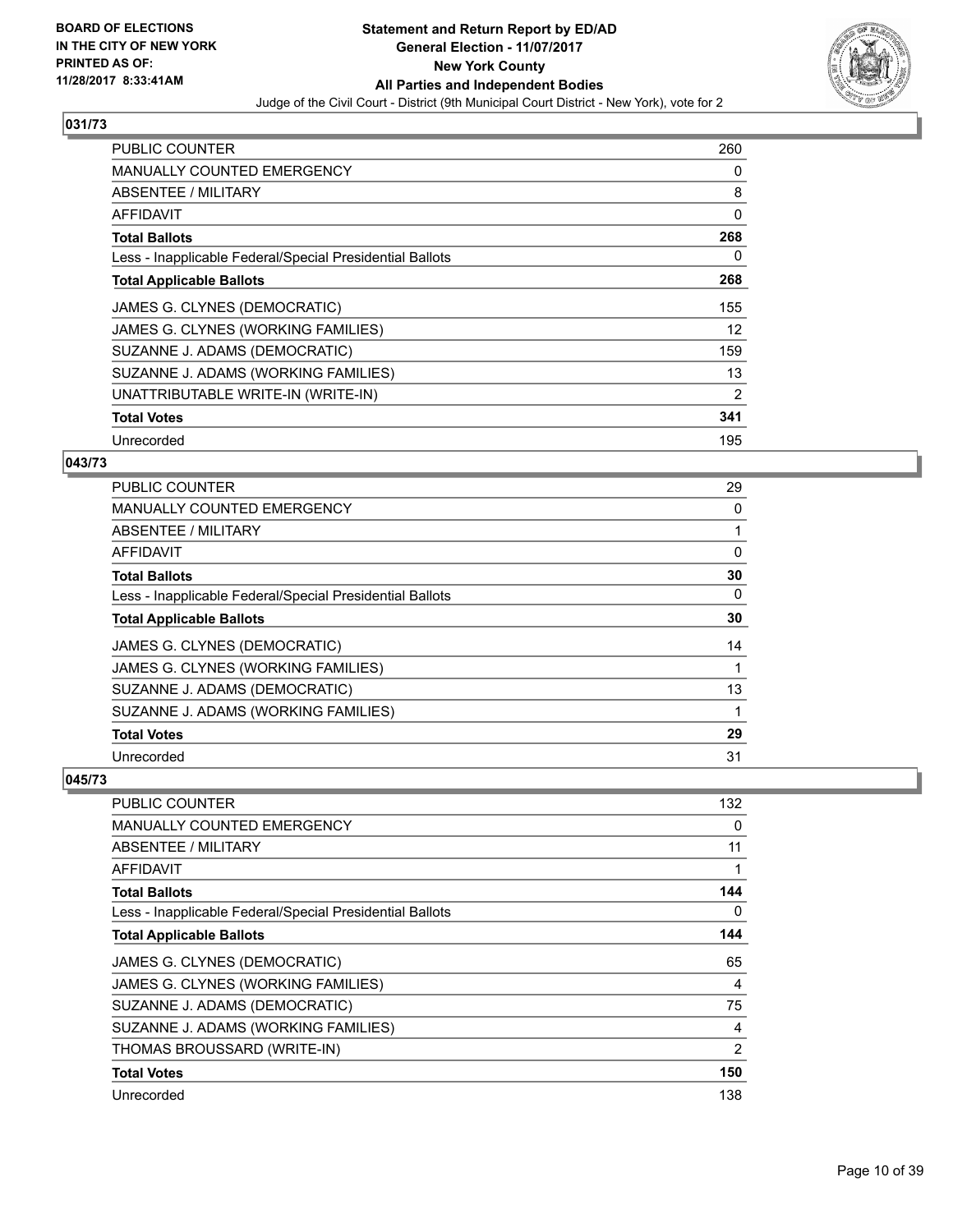

| <b>PUBLIC COUNTER</b>                                    | 107 |
|----------------------------------------------------------|-----|
| <b>MANUALLY COUNTED EMERGENCY</b>                        | 0   |
| ABSENTEE / MILITARY                                      | 8   |
| <b>AFFIDAVIT</b>                                         | 0   |
| <b>Total Ballots</b>                                     | 115 |
| Less - Inapplicable Federal/Special Presidential Ballots | 0   |
| <b>Total Applicable Ballots</b>                          | 115 |
| JAMES G. CLYNES (DEMOCRATIC)                             | 53  |
| JAMES G. CLYNES (WORKING FAMILIES)                       | 3   |
| SUZANNE J. ADAMS (DEMOCRATIC)                            | 54  |
| SUZANNE J. ADAMS (WORKING FAMILIES)                      | 3   |
| <b>Total Votes</b>                                       | 113 |
| Unrecorded                                               | 117 |

## **051/73**

| <b>PUBLIC COUNTER</b>                                    | 123 |
|----------------------------------------------------------|-----|
| <b>MANUALLY COUNTED EMERGENCY</b>                        | 0   |
| ABSENTEE / MILITARY                                      | 12  |
| <b>AFFIDAVIT</b>                                         |     |
| <b>Total Ballots</b>                                     | 136 |
| Less - Inapplicable Federal/Special Presidential Ballots | 0   |
| <b>Total Applicable Ballots</b>                          | 136 |
| JAMES G. CLYNES (DEMOCRATIC)                             | 65  |
| JAMES G. CLYNES (WORKING FAMILIES)                       | 3   |
| SUZANNE J. ADAMS (DEMOCRATIC)                            | 73  |
| SUZANNE J. ADAMS (WORKING FAMILIES)                      | 2   |
| NICHOLAS KANAVOS (WRITE-IN)                              | 1   |
| WILLAM SHAWN REEDEN (WRITE-IN)                           | 1   |
| <b>Total Votes</b>                                       | 145 |
| Unrecorded                                               | 127 |

| <b>PUBLIC COUNTER</b>                                    | 138            |
|----------------------------------------------------------|----------------|
| <b>MANUALLY COUNTED EMERGENCY</b>                        | 0              |
| <b>ABSENTEE / MILITARY</b>                               | 9              |
| AFFIDAVIT                                                | 1              |
| <b>Total Ballots</b>                                     | 148            |
| Less - Inapplicable Federal/Special Presidential Ballots | 0              |
| <b>Total Applicable Ballots</b>                          | 148            |
| JAMES G. CLYNES (DEMOCRATIC)                             | 78             |
| JAMES G. CLYNES (WORKING FAMILIES)                       | $\overline{2}$ |
| SUZANNE J. ADAMS (DEMOCRATIC)                            | 81             |
| SUZANNE J. ADAMS (WORKING FAMILIES)                      | 2              |
| <b>OMARI DILLARD (WRITE-IN)</b>                          | 1              |
| UNATTRIBUTABLE WRITE-IN (WRITE-IN)                       | 3              |
| <b>Total Votes</b>                                       | 167            |
| Unrecorded                                               | 129            |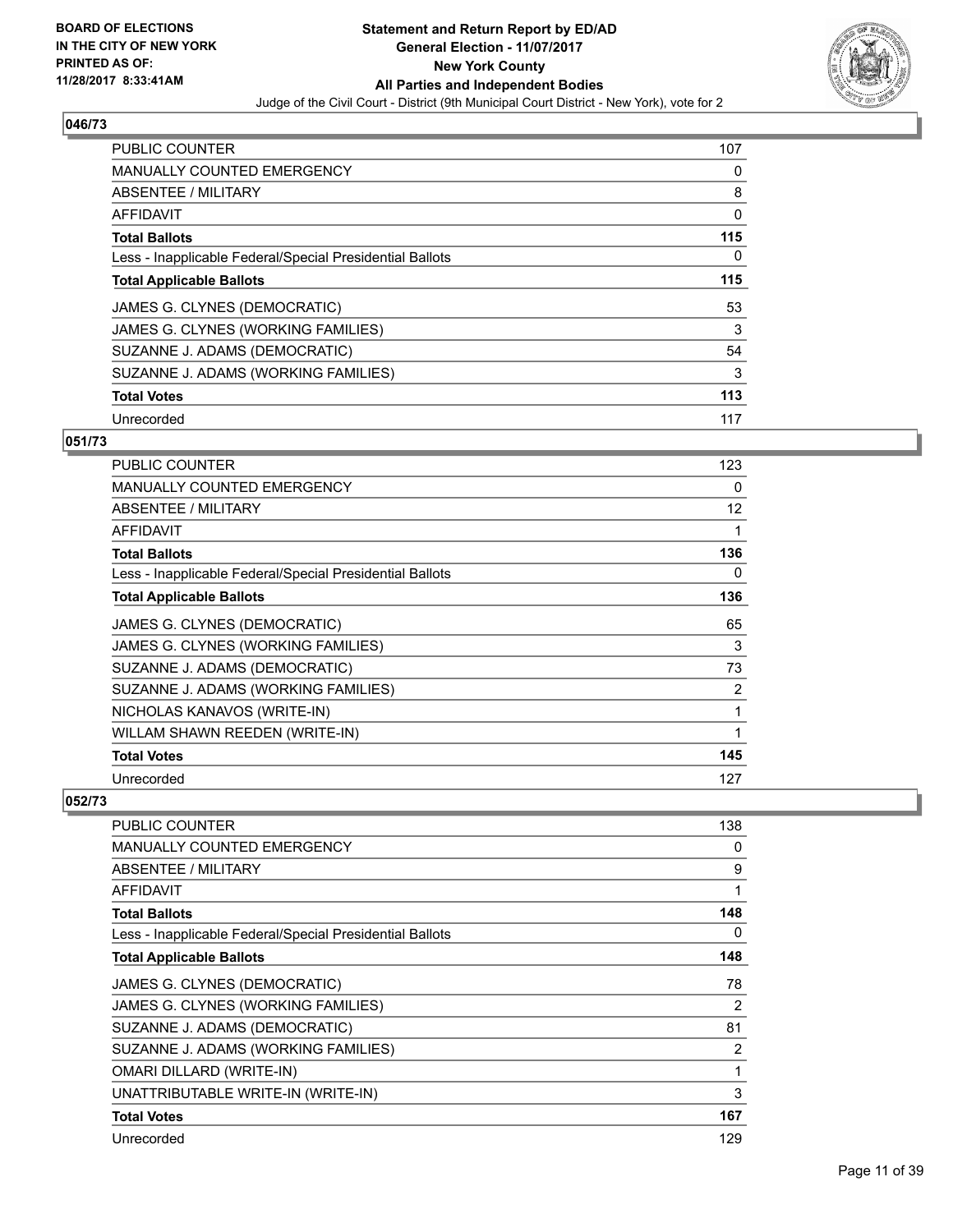

| <b>PUBLIC COUNTER</b>                                    | 186 |
|----------------------------------------------------------|-----|
| <b>MANUALLY COUNTED EMERGENCY</b>                        | 0   |
| <b>ABSENTEE / MILITARY</b>                               | 4   |
| AFFIDAVIT                                                | 2   |
| <b>Total Ballots</b>                                     | 192 |
| Less - Inapplicable Federal/Special Presidential Ballots | 0   |
| <b>Total Applicable Ballots</b>                          | 192 |
| JAMES G. CLYNES (DEMOCRATIC)                             | 95  |
| JAMES G. CLYNES (WORKING FAMILIES)                       | 8   |
| SUZANNE J. ADAMS (DEMOCRATIC)                            | 102 |
| SUZANNE J. ADAMS (WORKING FAMILIES)                      | 8   |
| <b>Total Votes</b>                                       | 213 |
| Unrecorded                                               | 171 |

| <b>PUBLIC COUNTER</b>                                    | 234 |
|----------------------------------------------------------|-----|
| MANUALLY COUNTED EMERGENCY                               | 0   |
| <b>ABSENTEE / MILITARY</b>                               | 22  |
| <b>AFFIDAVIT</b>                                         | 3   |
| <b>Total Ballots</b>                                     | 259 |
| Less - Inapplicable Federal/Special Presidential Ballots | 0   |
| <b>Total Applicable Ballots</b>                          | 259 |
| JAMES G. CLYNES (DEMOCRATIC)                             | 139 |
| JAMES G. CLYNES (WORKING FAMILIES)                       | 2   |
| SUZANNE J. ADAMS (DEMOCRATIC)                            | 149 |
| SUZANNE J. ADAMS (WORKING FAMILIES)                      | 3   |
| ALEC BALDWIN (WRITE-IN)                                  | 1   |
| ALEX KELLY (WRITE-IN)                                    | 1   |
| ANA BETH HEBBINS (WRITE-IN)                              | 1   |
| <b>BO DIETL (WRITE-IN)</b>                               | 1   |
| CHARLES MANSON (WRITE-IN)                                | 1   |
| TIMOTHY G. NELSON (WRITE-IN)                             | 1   |
| UNATTRIBUTABLE WRITE-IN (WRITE-IN)                       | 2   |
| <b>Total Votes</b>                                       | 301 |
| Unrecorded                                               | 217 |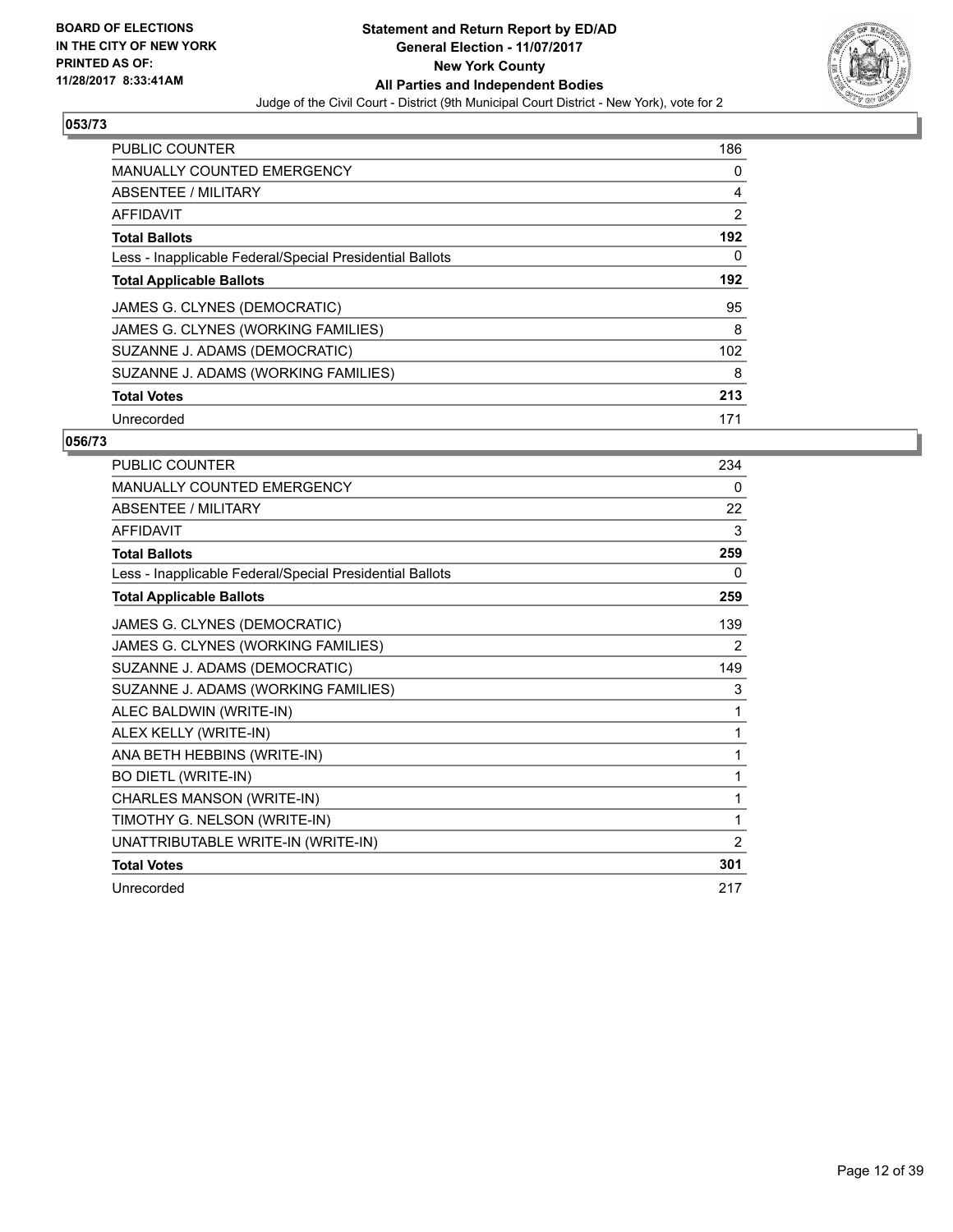

| PUBLIC COUNTER                                           | 246 |
|----------------------------------------------------------|-----|
| <b>MANUALLY COUNTED EMERGENCY</b>                        | 0   |
| <b>ABSENTEE / MILITARY</b>                               | 9   |
| AFFIDAVIT                                                | 0   |
| <b>Total Ballots</b>                                     | 255 |
| Less - Inapplicable Federal/Special Presidential Ballots | 0   |
| <b>Total Applicable Ballots</b>                          | 255 |
|                                                          |     |
| JAMES G. CLYNES (DEMOCRATIC)                             | 140 |
| JAMES G. CLYNES (WORKING FAMILIES)                       | 5   |
| SUZANNE J. ADAMS (DEMOCRATIC)                            | 142 |
| SUZANNE J. ADAMS (WORKING FAMILIES)                      | 6   |
| UNATTRIBUTABLE WRITE-IN (WRITE-IN)                       | 2   |
| <b>Total Votes</b>                                       | 295 |

# **060/73**

| <b>PUBLIC COUNTER</b>                                    | 231 |
|----------------------------------------------------------|-----|
| <b>MANUALLY COUNTED EMERGENCY</b>                        | 0   |
| <b>ABSENTEE / MILITARY</b>                               | 13  |
| <b>AFFIDAVIT</b>                                         |     |
| <b>Total Ballots</b>                                     | 245 |
| Less - Inapplicable Federal/Special Presidential Ballots | 0   |
| <b>Total Applicable Ballots</b>                          | 245 |
| JAMES G. CLYNES (DEMOCRATIC)                             | 114 |
| JAMES G. CLYNES (WORKING FAMILIES)                       | 8   |
| SUZANNE J. ADAMS (DEMOCRATIC)                            | 129 |
| SUZANNE J. ADAMS (WORKING FAMILIES)                      | 9   |
| UNATTRIBUTABLE WRITE-IN (WRITE-IN)                       | 2   |
| <b>Total Votes</b>                                       | 262 |
| Unrecorded                                               | 228 |

| <b>PUBLIC COUNTER</b>                                    | 176 |
|----------------------------------------------------------|-----|
| <b>MANUALLY COUNTED EMERGENCY</b>                        | 0   |
| ABSENTEE / MILITARY                                      | 14  |
| AFFIDAVIT                                                |     |
| <b>Total Ballots</b>                                     | 191 |
| Less - Inapplicable Federal/Special Presidential Ballots | 0   |
| <b>Total Applicable Ballots</b>                          | 191 |
| JAMES G. CLYNES (DEMOCRATIC)                             | 99  |
| JAMES G. CLYNES (WORKING FAMILIES)                       | 5   |
| SUZANNE J. ADAMS (DEMOCRATIC)                            | 108 |
| SUZANNE J. ADAMS (WORKING FAMILIES)                      | 4   |
| UNATTRIBUTABLE WRITE-IN (WRITE-IN)                       | 2   |
| <b>Total Votes</b>                                       | 218 |
| Unrecorded                                               | 164 |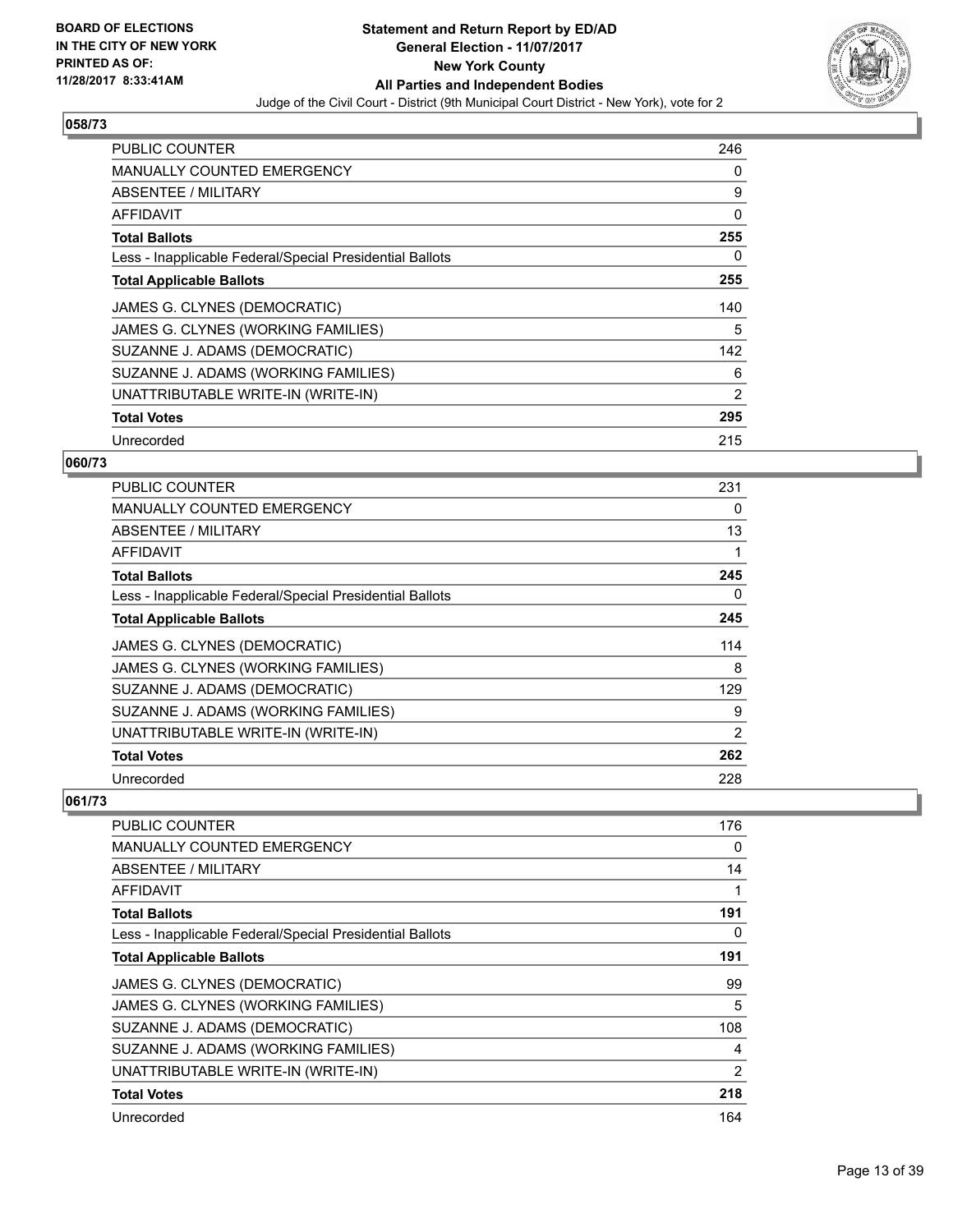

| <b>PUBLIC COUNTER</b>                                    | 206            |
|----------------------------------------------------------|----------------|
| <b>MANUALLY COUNTED EMERGENCY</b>                        | 0              |
| ABSENTEE / MILITARY                                      | 9              |
| AFFIDAVIT                                                | 2              |
| <b>Total Ballots</b>                                     | 217            |
| Less - Inapplicable Federal/Special Presidential Ballots | 0              |
| <b>Total Applicable Ballots</b>                          | 217            |
| JAMES G. CLYNES (DEMOCRATIC)                             | 108            |
| JAMES G. CLYNES (WORKING FAMILIES)                       | 11             |
| SUZANNE J. ADAMS (DEMOCRATIC)                            | 115            |
| SUZANNE J. ADAMS (WORKING FAMILIES)                      | 11             |
| ROBERT ANDON (WRITE-IN)                                  | 1              |
| UNATTRIBUTABLE WRITE-IN (WRITE-IN)                       | $\overline{2}$ |
| <b>Total Votes</b>                                       | 248            |
| Unrecorded                                               | 186            |

| <b>PUBLIC COUNTER</b>                                    | 239            |
|----------------------------------------------------------|----------------|
| MANUALLY COUNTED EMERGENCY                               | 0              |
| ABSENTEE / MILITARY                                      | 18             |
| <b>AFFIDAVIT</b>                                         | 3              |
| <b>Total Ballots</b>                                     | 260            |
| Less - Inapplicable Federal/Special Presidential Ballots | 0              |
| <b>Total Applicable Ballots</b>                          | 260            |
| JAMES G. CLYNES (DEMOCRATIC)                             | 149            |
| JAMES G. CLYNES (WORKING FAMILIES)                       | 4              |
| SUZANNE J. ADAMS (DEMOCRATIC)                            | 150            |
| SUZANNE J. ADAMS (WORKING FAMILIES)                      | 5              |
| ELENI SMIT (WRITE-IN)                                    | $\overline{2}$ |
| SCOTT RUESTAILHOZ (WRITE-IN)                             | 1              |
| UNATTRIBUTABLE WRITE-IN (WRITE-IN)                       | 2              |
| <b>Total Votes</b>                                       | 313            |
| Unrecorded                                               | 207            |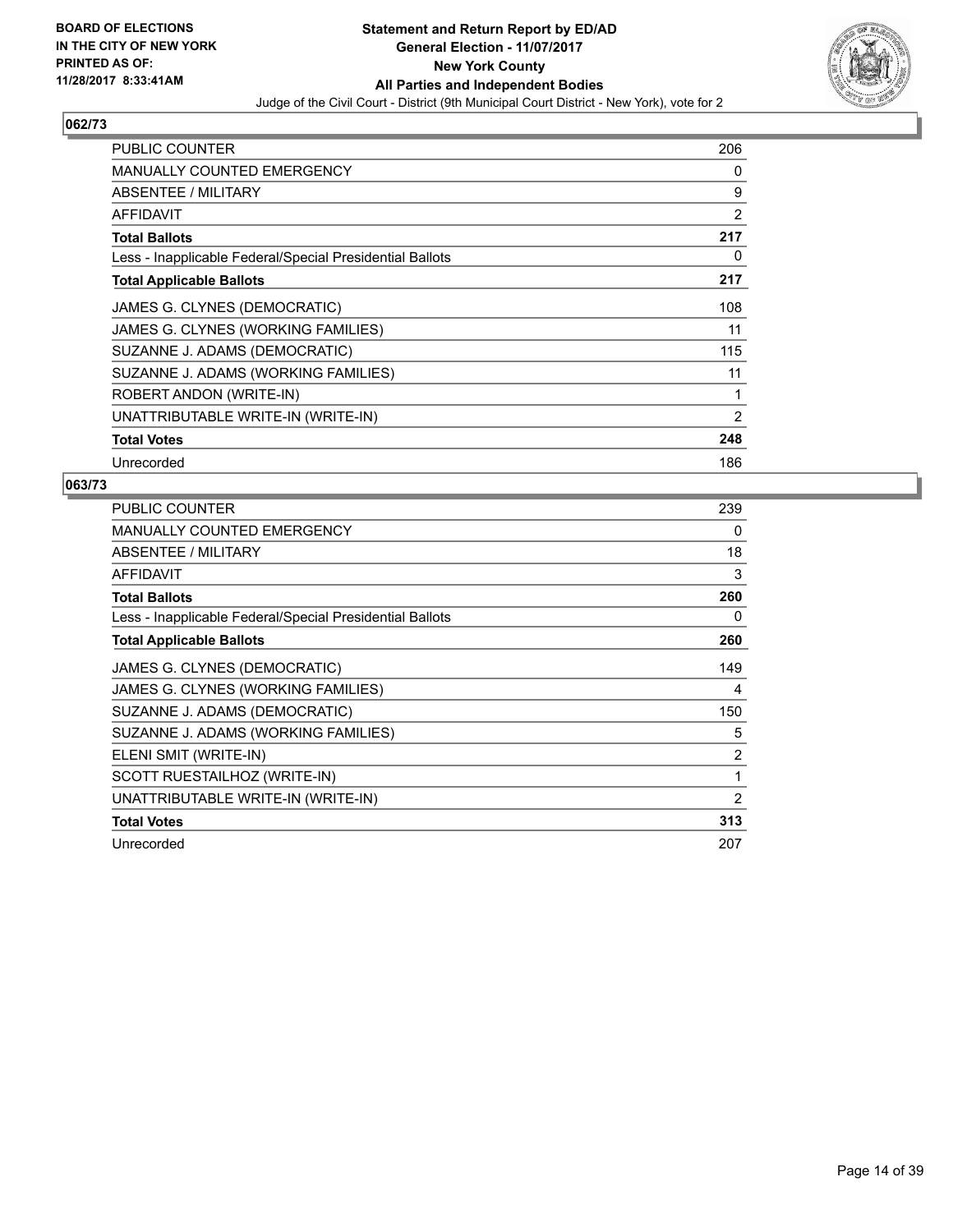

| <b>PUBLIC COUNTER</b>                                    | 179 |
|----------------------------------------------------------|-----|
| <b>MANUALLY COUNTED EMERGENCY</b>                        | 0   |
| <b>ABSENTEE / MILITARY</b>                               | 17  |
| <b>AFFIDAVIT</b>                                         | 4   |
| <b>Total Ballots</b>                                     | 200 |
| Less - Inapplicable Federal/Special Presidential Ballots | 0   |
| <b>Total Applicable Ballots</b>                          | 200 |
| JAMES G. CLYNES (DEMOCRATIC)                             | 110 |
| JAMES G. CLYNES (WORKING FAMILIES)                       | 5   |
| SUZANNE J. ADAMS (DEMOCRATIC)                            | 115 |
| SUZANNE J. ADAMS (WORKING FAMILIES)                      | 8   |
| MICHAEL JERMYN (WRITE-IN)                                | 2   |
| SEBASTIAN GRUSON (WRITE-IN)                              | 2   |
| UNATTRIBUTABLE WRITE-IN (WRITE-IN)                       | 1   |
| <b>Total Votes</b>                                       | 243 |
| Unrecorded                                               | 157 |

| <b>PUBLIC COUNTER</b>                                    | 213            |
|----------------------------------------------------------|----------------|
| MANUALLY COUNTED EMERGENCY                               | 0              |
| ABSENTEE / MILITARY                                      | 23             |
| <b>AFFIDAVIT</b>                                         | 3              |
| <b>Total Ballots</b>                                     | 239            |
| Less - Inapplicable Federal/Special Presidential Ballots | 0              |
| <b>Total Applicable Ballots</b>                          | 239            |
| JAMES G. CLYNES (DEMOCRATIC)                             | 124            |
| JAMES G. CLYNES (WORKING FAMILIES)                       | 9              |
| SUZANNE J. ADAMS (DEMOCRATIC)                            | 135            |
| SUZANNE J. ADAMS (WORKING FAMILIES)                      | 9              |
| CARY S. GUNTHER (WRITE-IN)                               | 2              |
| DONALD TRUMP (WRITE-IN)                                  | 1              |
| JAMES H. MILLER (WRITE-IN)                               | $\overline{2}$ |
| LESLIE CROOKER SYNDEN (WRITE-IN)                         | 1              |
| UNATTRIBUTABLE WRITE-IN (WRITE-IN)                       | 3              |
| <b>Total Votes</b>                                       | 286            |
| Unrecorded                                               | 192            |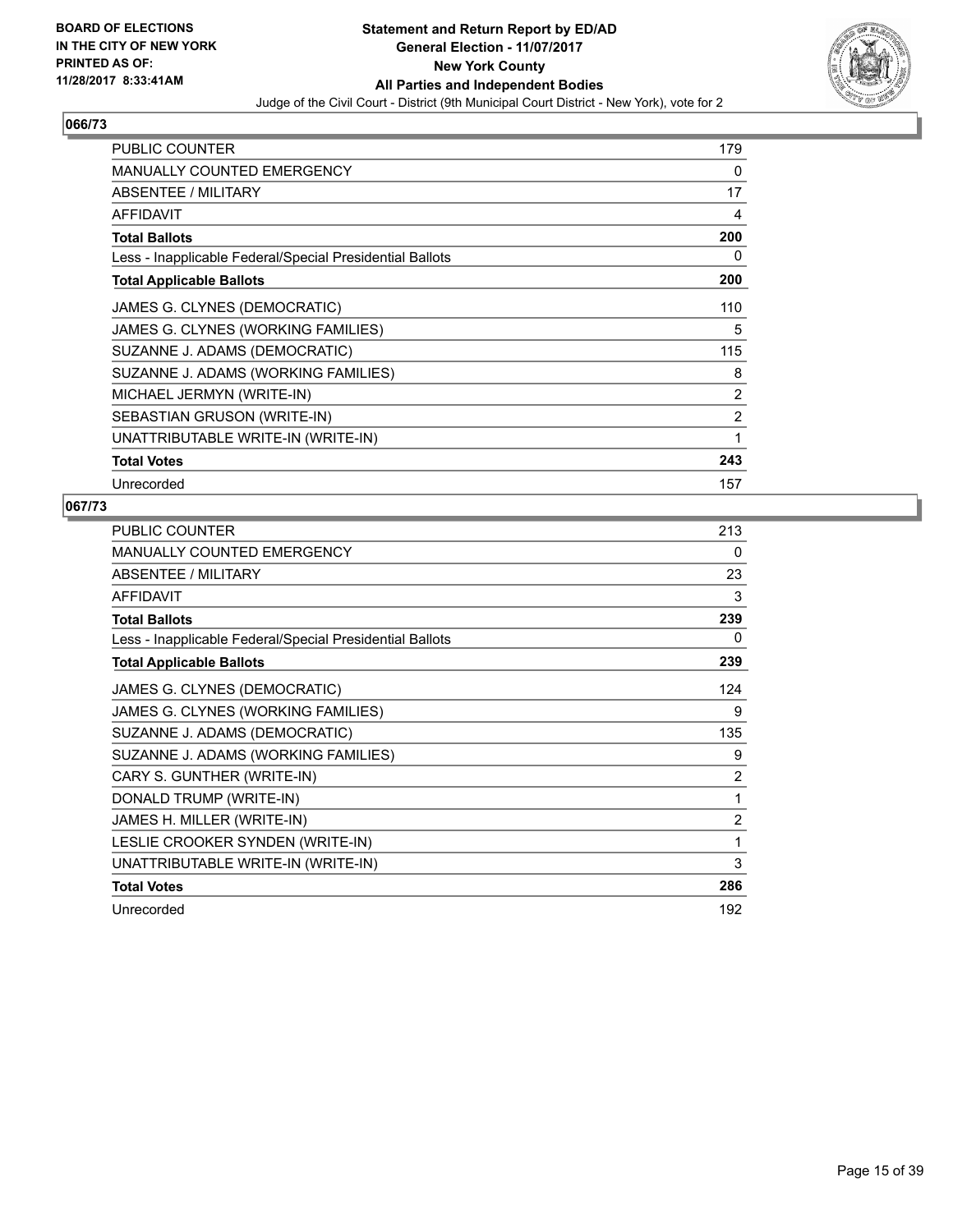

| PUBLIC COUNTER                                           | 215      |
|----------------------------------------------------------|----------|
| <b>MANUALLY COUNTED EMERGENCY</b>                        | 0        |
| ABSENTEE / MILITARY                                      | 3        |
| <b>AFFIDAVIT</b>                                         | $\Omega$ |
| <b>Total Ballots</b>                                     | 218      |
| Less - Inapplicable Federal/Special Presidential Ballots | 0        |
| <b>Total Applicable Ballots</b>                          | 218      |
|                                                          |          |
| JAMES G. CLYNES (DEMOCRATIC)                             | 107      |
| JAMES G. CLYNES (WORKING FAMILIES)                       | 9        |
| SUZANNE J. ADAMS (DEMOCRATIC)                            | 112      |
| SUZANNE J. ADAMS (WORKING FAMILIES)                      | 9        |
| STEPHEN MARSHALL (WRITE-IN)                              | 1        |
| <b>Total Votes</b>                                       | 238      |

| <b>PUBLIC COUNTER</b>                                    | 222 |
|----------------------------------------------------------|-----|
| <b>MANUALLY COUNTED EMERGENCY</b>                        | 0   |
| <b>ABSENTEE / MILITARY</b>                               | 3   |
| AFFIDAVIT                                                | 3   |
| <b>Total Ballots</b>                                     | 228 |
| Less - Inapplicable Federal/Special Presidential Ballots | 0   |
| <b>Total Applicable Ballots</b>                          | 228 |
| JAMES G. CLYNES (DEMOCRATIC)                             | 128 |
|                                                          |     |
| JAMES G. CLYNES (WORKING FAMILIES)                       | 6   |
| SUZANNE J. ADAMS (DEMOCRATIC)                            | 128 |
| SUZANNE J. ADAMS (WORKING FAMILIES)                      | 5   |
| ELIZABETH WRIGHT (WRITE-IN)                              |     |
| <b>Total Votes</b>                                       | 268 |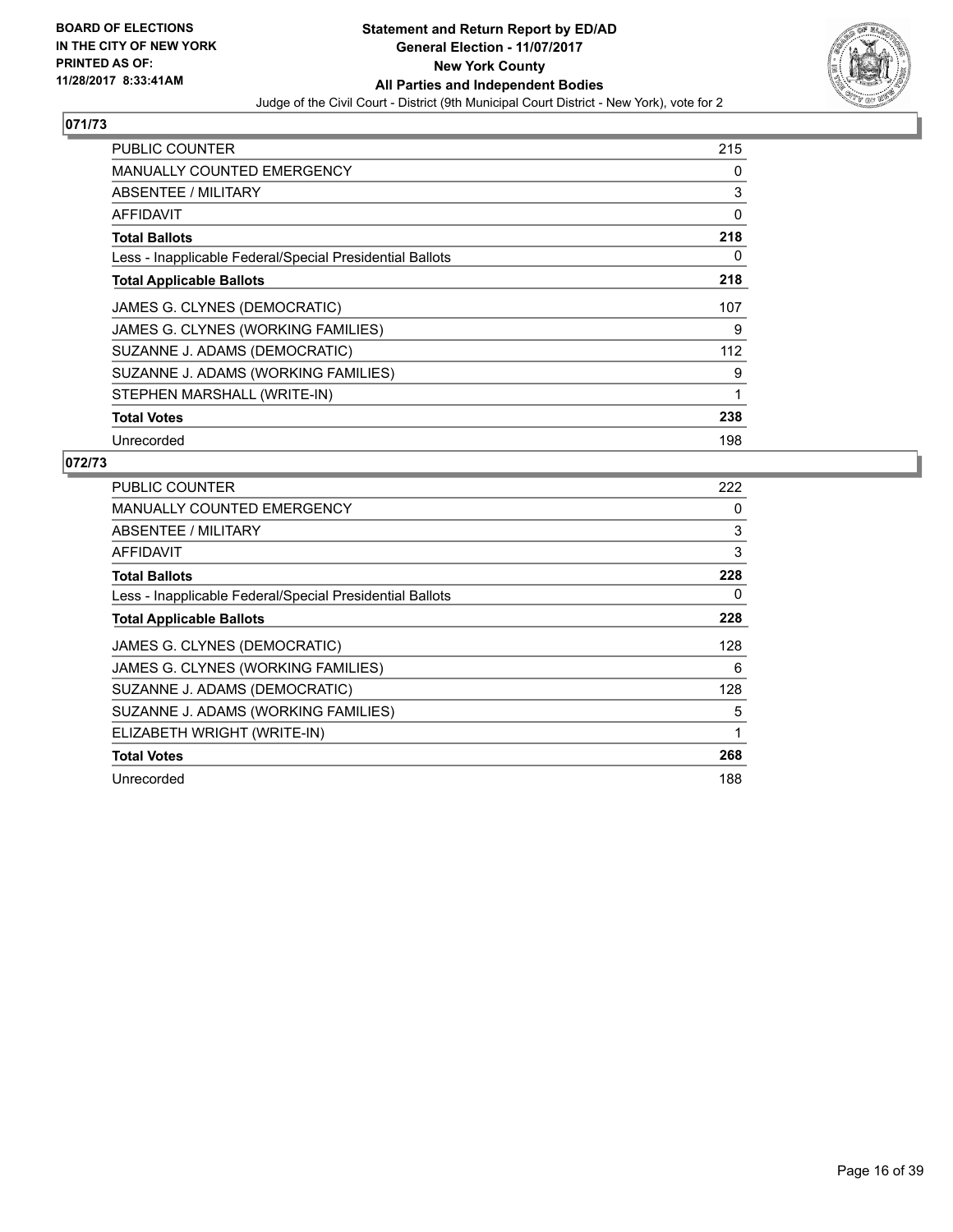

| <b>PUBLIC COUNTER</b>                                    | 299 |
|----------------------------------------------------------|-----|
| MANUALLY COUNTED EMERGENCY                               | 0   |
| ABSENTEE / MILITARY                                      | 11  |
| <b>AFFIDAVIT</b>                                         | 1   |
| <b>Total Ballots</b>                                     | 311 |
| Less - Inapplicable Federal/Special Presidential Ballots | 0   |
| <b>Total Applicable Ballots</b>                          | 311 |
| JAMES G. CLYNES (DEMOCRATIC)                             | 183 |
| JAMES G. CLYNES (WORKING FAMILIES)                       | 10  |
| SUZANNE J. ADAMS (DEMOCRATIC)                            | 195 |
| SUZANNE J. ADAMS (WORKING FAMILIES)                      | 9   |
| ELI ZAKUTO (WRITE-IN)                                    | 1   |
| <b>JESSIE HORWITZ (WRITE-IN)</b>                         | 1   |
| UNATTRIBUTABLE WRITE-IN (WRITE-IN)                       | 1   |
| <b>Total Votes</b>                                       | 400 |
| Unrecorded                                               | 222 |

| <b>PUBLIC COUNTER</b>                                    | 276 |
|----------------------------------------------------------|-----|
| <b>MANUALLY COUNTED EMERGENCY</b>                        | 0   |
| ABSENTEE / MILITARY                                      | 12  |
| <b>AFFIDAVIT</b>                                         | 3   |
| <b>Total Ballots</b>                                     | 291 |
| Less - Inapplicable Federal/Special Presidential Ballots | 0   |
| <b>Total Applicable Ballots</b>                          | 291 |
| JAMES G. CLYNES (DEMOCRATIC)                             | 170 |
| JAMES G. CLYNES (WORKING FAMILIES)                       | 13  |
| SUZANNE J. ADAMS (DEMOCRATIC)                            | 173 |
| SUZANNE J. ADAMS (WORKING FAMILIES)                      | 16  |
| MARK STOLTZ (WRITE-IN)                                   | 1   |
| ROBERT DOWD (WRITE-IN)                                   |     |
| <b>Total Votes</b>                                       | 374 |
| Unrecorded                                               | 208 |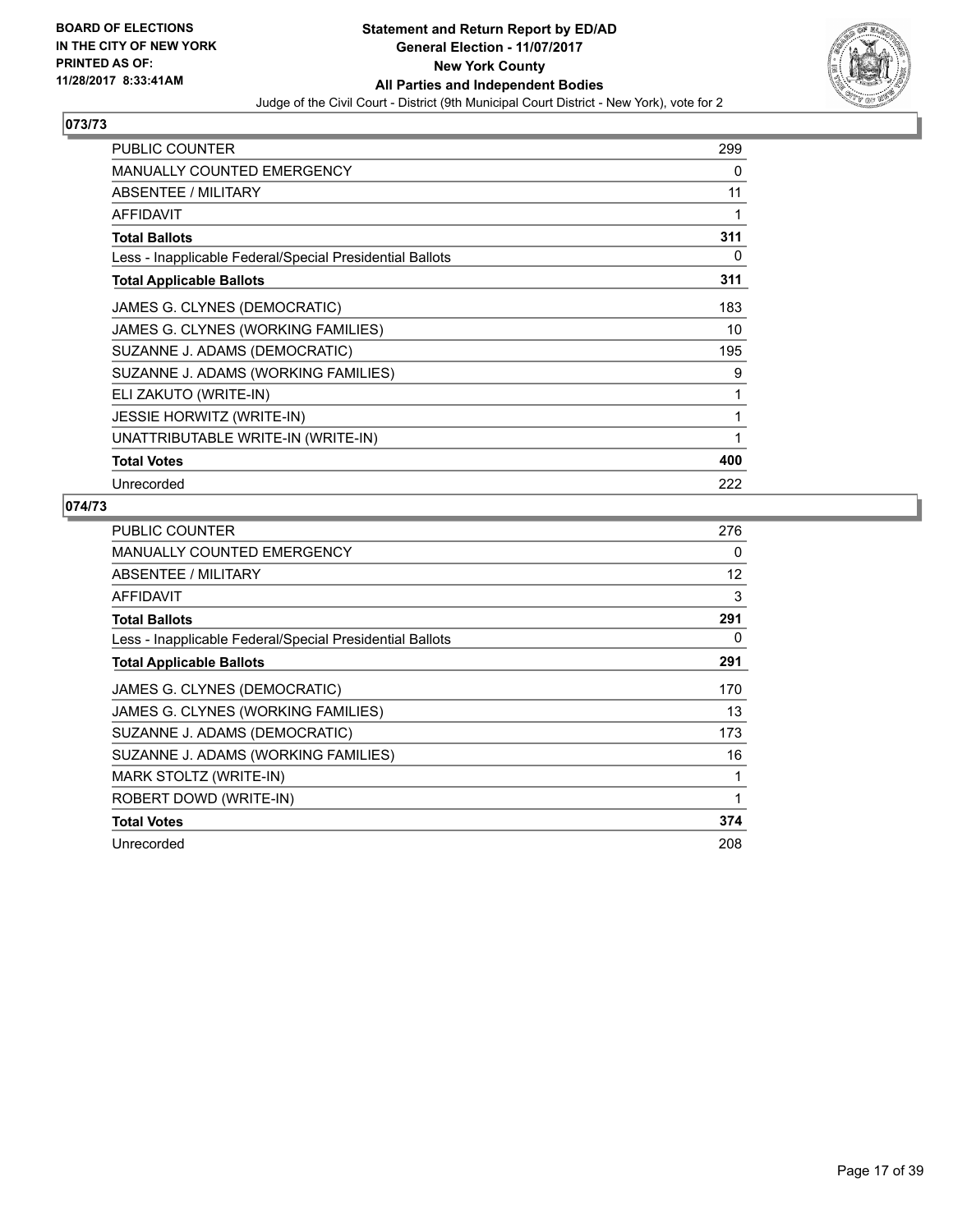

| <b>PUBLIC COUNTER</b>                                    | 195 |
|----------------------------------------------------------|-----|
| <b>MANUALLY COUNTED EMERGENCY</b>                        | 0   |
| <b>ABSENTEE / MILITARY</b>                               | 3   |
| <b>AFFIDAVIT</b>                                         | 3   |
| <b>Total Ballots</b>                                     | 201 |
| Less - Inapplicable Federal/Special Presidential Ballots | 0   |
| <b>Total Applicable Ballots</b>                          | 201 |
| JAMES G. CLYNES (DEMOCRATIC)                             | 117 |
| JAMES G. CLYNES (WORKING FAMILIES)                       | 6   |
| SUZANNE J. ADAMS (DEMOCRATIC)                            | 121 |
| SUZANNE J. ADAMS (WORKING FAMILIES)                      | 6   |
| JANIE HEIM (WRITE-IN)                                    | 1   |
| NEIL ALBSTEIN (WRITE-IN)                                 | 1   |
| UNATTRIBUTABLE WRITE-IN (WRITE-IN)                       | 1   |
| <b>Total Votes</b>                                       | 253 |
| Unrecorded                                               | 149 |

| <b>PUBLIC COUNTER</b>                                    | 239 |
|----------------------------------------------------------|-----|
| <b>MANUALLY COUNTED EMERGENCY</b>                        | 0   |
| ABSENTEE / MILITARY                                      | 12  |
| AFFIDAVIT                                                | 2   |
| <b>Total Ballots</b>                                     | 253 |
| Less - Inapplicable Federal/Special Presidential Ballots | 0   |
| <b>Total Applicable Ballots</b>                          | 253 |
| JAMES G. CLYNES (DEMOCRATIC)                             | 137 |
|                                                          |     |
| JAMES G. CLYNES (WORKING FAMILIES)                       | 14  |
| SUZANNE J. ADAMS (DEMOCRATIC)                            | 145 |
| SUZANNE J. ADAMS (WORKING FAMILIES)                      | 14  |
| RONALD HARIRI (WRITE-IN)                                 |     |
| <b>Total Votes</b>                                       | 311 |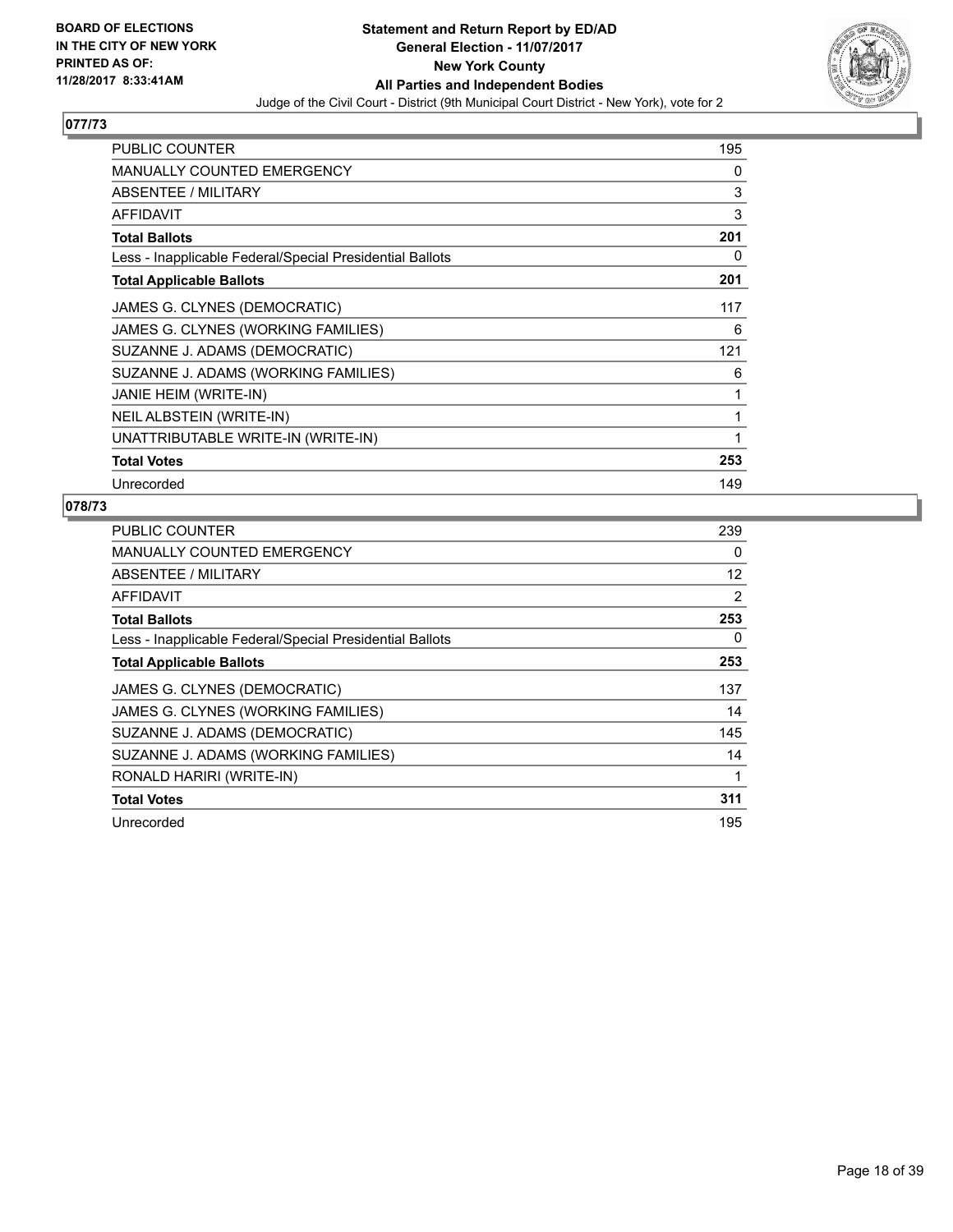

| <b>PUBLIC COUNTER</b>                                    | 315 |
|----------------------------------------------------------|-----|
| <b>MANUALLY COUNTED EMERGENCY</b>                        | 0   |
| ABSENTEE / MILITARY                                      | 9   |
| <b>AFFIDAVIT</b>                                         | 4   |
| <b>Total Ballots</b>                                     | 328 |
| Less - Inapplicable Federal/Special Presidential Ballots | 0   |
| <b>Total Applicable Ballots</b>                          | 328 |
| JAMES G. CLYNES (DEMOCRATIC)                             | 191 |
| JAMES G. CLYNES (WORKING FAMILIES)                       | 9   |
| SUZANNE J. ADAMS (DEMOCRATIC)                            | 193 |
| SUZANNE J. ADAMS (WORKING FAMILIES)                      | 8   |
| <b>BO DIETL (WRITE-IN)</b>                               | 1   |
| ELENA RAGAN (WRITE-IN)                                   | 1   |
| RUTH BADER GINSBURG (WRITE-IN)                           | 1   |
| <b>Total Votes</b>                                       | 404 |
| Unrecorded                                               | 252 |

| <b>PUBLIC COUNTER</b>                                    | 279 |
|----------------------------------------------------------|-----|
| <b>MANUALLY COUNTED EMERGENCY</b>                        | 0   |
| ABSENTEE / MILITARY                                      | 6   |
| AFFIDAVIT                                                | 2   |
| <b>Total Ballots</b>                                     | 287 |
| Less - Inapplicable Federal/Special Presidential Ballots | 0   |
| <b>Total Applicable Ballots</b>                          | 287 |
| JAMES G. CLYNES (DEMOCRATIC)                             | 168 |
|                                                          |     |
| JAMES G. CLYNES (WORKING FAMILIES)                       | 9   |
| SUZANNE J. ADAMS (DEMOCRATIC)                            | 175 |
| SUZANNE J. ADAMS (WORKING FAMILIES)                      | 11  |
| UNATTRIBUTABLE WRITE-IN (WRITE-IN)                       | 2   |
| <b>Total Votes</b>                                       | 365 |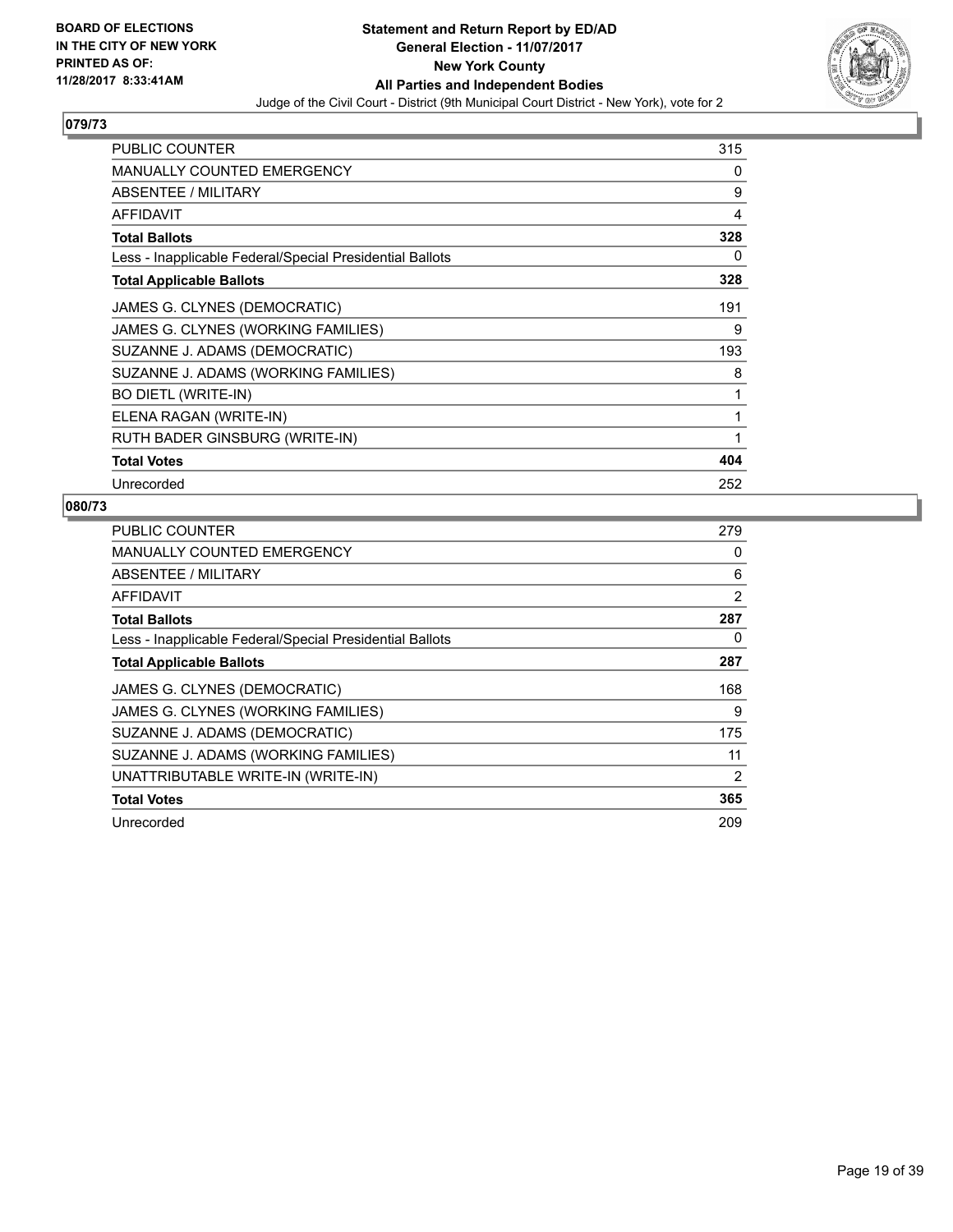

| PUBLIC COUNTER                                           | 199 |
|----------------------------------------------------------|-----|
| <b>MANUALLY COUNTED EMERGENCY</b>                        | 0   |
| <b>ABSENTEE / MILITARY</b>                               | 8   |
| <b>AFFIDAVIT</b>                                         | 0   |
| <b>Total Ballots</b>                                     | 207 |
| Less - Inapplicable Federal/Special Presidential Ballots | 0   |
| <b>Total Applicable Ballots</b>                          | 207 |
| JAMES G. CLYNES (DEMOCRATIC)                             | 120 |
| JAMES G. CLYNES (WORKING FAMILIES)                       | 8   |
| SUZANNE J. ADAMS (DEMOCRATIC)                            | 124 |
| SUZANNE J. ADAMS (WORKING FAMILIES)                      | 8   |
| RONALD REAGAN (WRITE-IN)                                 | 1   |
| UNATTRIBUTABLE WRITE-IN (WRITE-IN)                       | 1   |
| <b>Total Votes</b>                                       | 262 |
| Unrecorded                                               | 152 |

| <b>PUBLIC COUNTER</b>                                    | 205 |
|----------------------------------------------------------|-----|
| MANUALLY COUNTED EMERGENCY                               | 0   |
| ABSENTEE / MILITARY                                      | 5   |
| <b>AFFIDAVIT</b>                                         | 2   |
| <b>Total Ballots</b>                                     | 212 |
| Less - Inapplicable Federal/Special Presidential Ballots | 0   |
| <b>Total Applicable Ballots</b>                          | 212 |
| JAMES G. CLYNES (DEMOCRATIC)                             | 127 |
| JAMES G. CLYNES (WORKING FAMILIES)                       | 6   |
| SUZANNE J. ADAMS (DEMOCRATIC)                            | 126 |
| SUZANNE J. ADAMS (WORKING FAMILIES)                      | 9   |
| <b>Total Votes</b>                                       | 268 |
| Unrecorded                                               | 156 |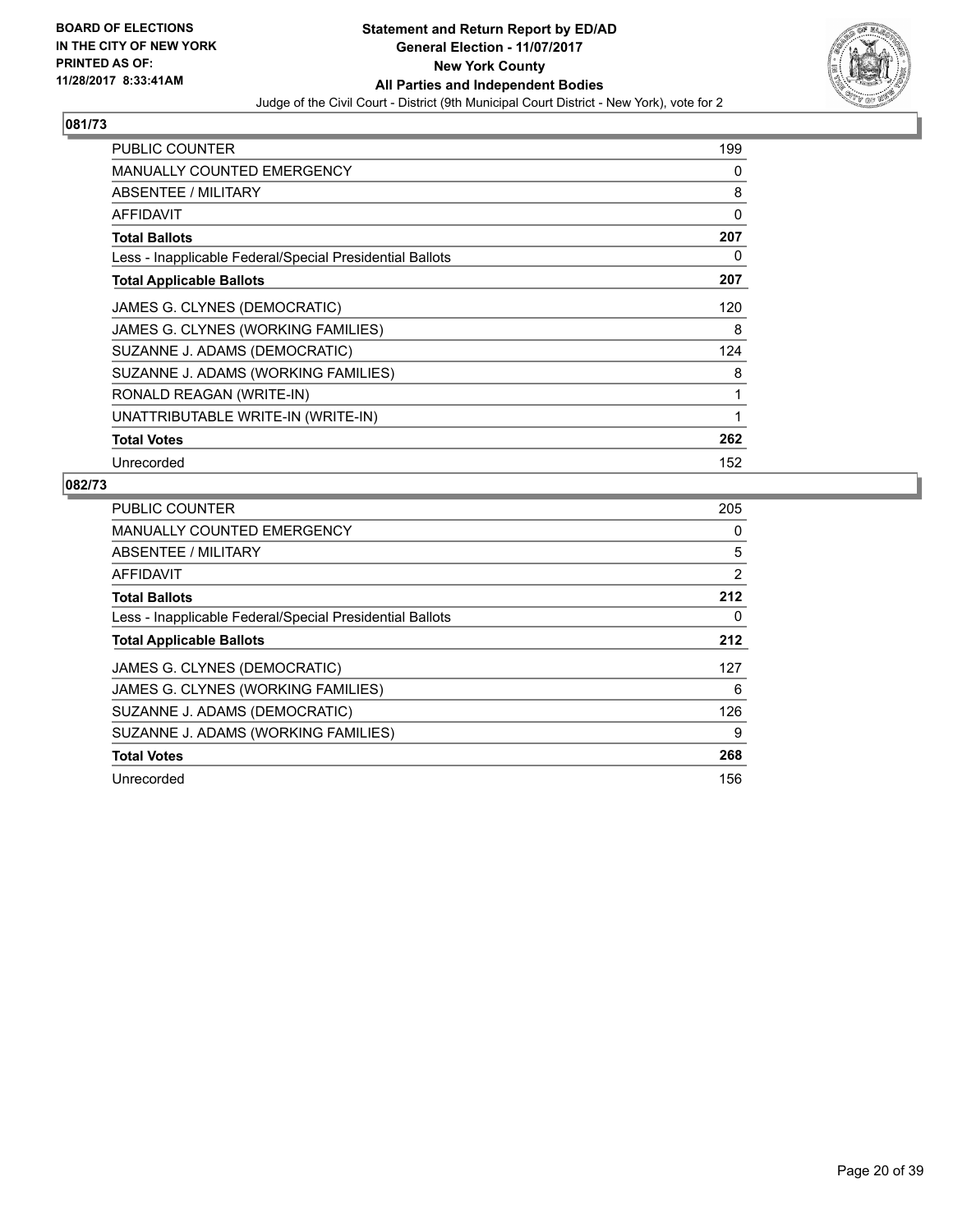

| <b>PUBLIC COUNTER</b>                                    | 306 |
|----------------------------------------------------------|-----|
| MANUALLY COUNTED EMERGENCY                               | 0   |
| ABSENTEE / MILITARY                                      | 9   |
| <b>AFFIDAVIT</b>                                         | 3   |
| <b>Total Ballots</b>                                     | 318 |
| Less - Inapplicable Federal/Special Presidential Ballots | 0   |
| <b>Total Applicable Ballots</b>                          | 318 |
| JAMES G. CLYNES (DEMOCRATIC)                             | 191 |
| JAMES G. CLYNES (WORKING FAMILIES)                       | 4   |
| SUZANNE J. ADAMS (DEMOCRATIC)                            | 193 |
| SUZANNE J. ADAMS (WORKING FAMILIES)                      | 5   |
| IVANKA TRUMP (WRITE-IN)                                  | 1   |
| JEROME TAUBER (WRITE-IN)                                 | 1   |
| UNATTRIBUTABLE WRITE-IN (WRITE-IN)                       | 8   |
| <b>Total Votes</b>                                       | 403 |
| Unrecorded                                               | 233 |

# **087/73**

| PUBLIC COUNTER                                           | 317 |
|----------------------------------------------------------|-----|
| MANUALLY COUNTED EMERGENCY                               | 0   |
| ABSENTEE / MILITARY                                      | 10  |
| AFFIDAVIT                                                | 2   |
| <b>Total Ballots</b>                                     | 329 |
| Less - Inapplicable Federal/Special Presidential Ballots | 0   |
| <b>Total Applicable Ballots</b>                          | 329 |
| JAMES G. CLYNES (DEMOCRATIC)                             | 187 |
| JAMES G. CLYNES (WORKING FAMILIES)                       | 9   |
| SUZANNE J. ADAMS (DEMOCRATIC)                            | 191 |
| SUZANNE J. ADAMS (WORKING FAMILIES)                      | 10  |
| <b>Total Votes</b>                                       | 397 |
| Unrecorded                                               | 261 |

| <b>PUBLIC COUNTER</b>                                    | 197 |
|----------------------------------------------------------|-----|
| <b>MANUALLY COUNTED EMERGENCY</b>                        | 0   |
| ABSENTEE / MILITARY                                      | 3   |
| AFFIDAVIT                                                | 0   |
| <b>Total Ballots</b>                                     | 200 |
| Less - Inapplicable Federal/Special Presidential Ballots | 0   |
| <b>Total Applicable Ballots</b>                          | 200 |
| JAMES G. CLYNES (DEMOCRATIC)                             | 103 |
| JAMES G. CLYNES (WORKING FAMILIES)                       | 6   |
| SUZANNE J. ADAMS (DEMOCRATIC)                            | 109 |
| SUZANNE J. ADAMS (WORKING FAMILIES)                      | 6   |
| <b>Total Votes</b>                                       | 224 |
| Unrecorded                                               | 176 |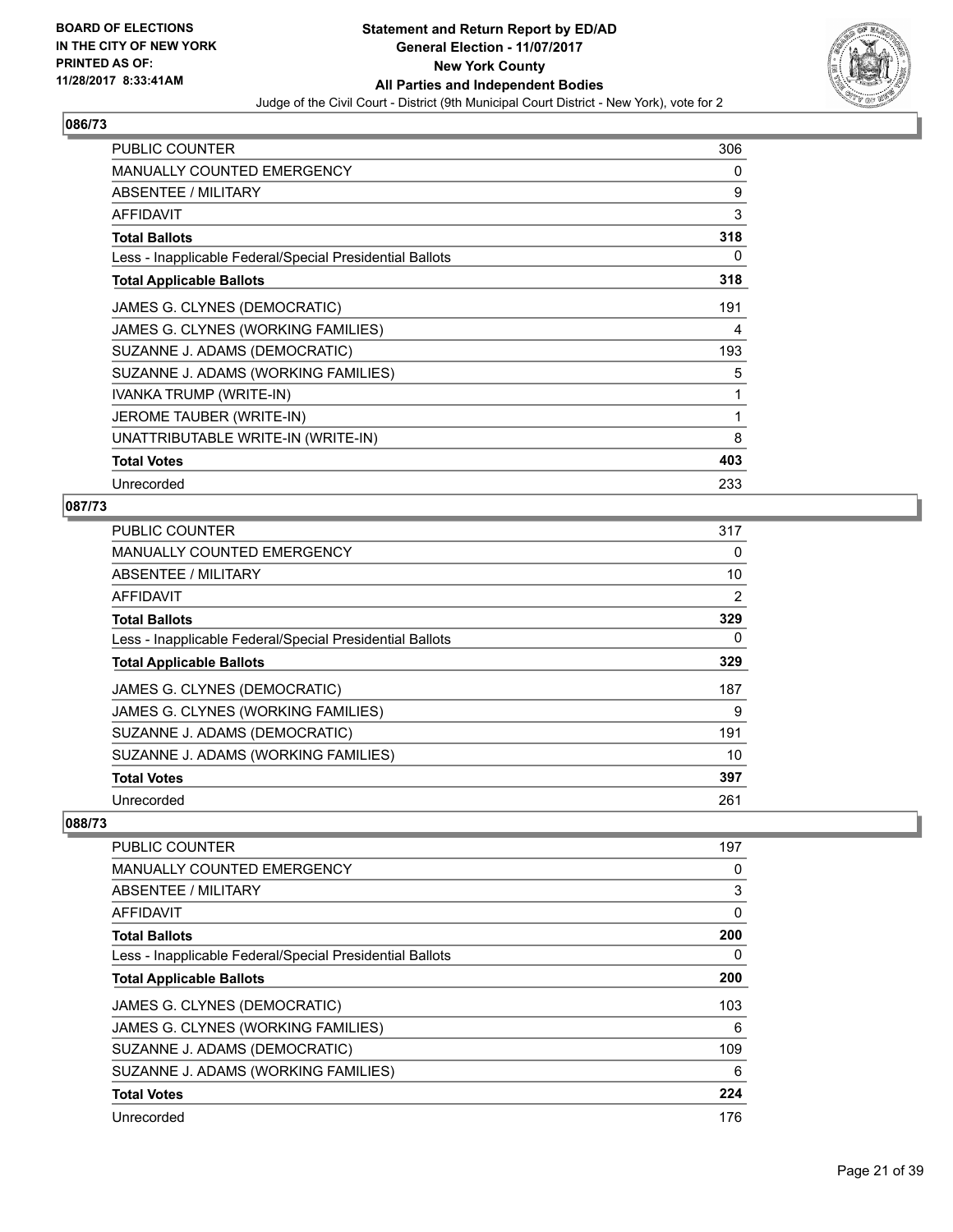

| <b>PUBLIC COUNTER</b>                                    | 265 |
|----------------------------------------------------------|-----|
| <b>MANUALLY COUNTED EMERGENCY</b>                        | 0   |
| <b>ABSENTEE / MILITARY</b>                               | 4   |
| AFFIDAVIT                                                | 2   |
| <b>Total Ballots</b>                                     | 271 |
| Less - Inapplicable Federal/Special Presidential Ballots | 0   |
| <b>Total Applicable Ballots</b>                          | 271 |
| JAMES G. CLYNES (DEMOCRATIC)                             | 154 |
| JAMES G. CLYNES (WORKING FAMILIES)                       | 10  |
| SUZANNE J. ADAMS (DEMOCRATIC)                            | 159 |
| SUZANNE J. ADAMS (WORKING FAMILIES)                      | 12  |
| JEFFREY HAMBURG (WRITE-IN)                               | 1   |
| <b>Total Votes</b>                                       | 336 |
| Unrecorded                                               | 206 |

| PUBLIC COUNTER                                           | 260            |
|----------------------------------------------------------|----------------|
| <b>MANUALLY COUNTED EMERGENCY</b>                        | 0              |
| ABSENTEE / MILITARY                                      | 6              |
| <b>AFFIDAVIT</b>                                         | $\Omega$       |
| <b>Total Ballots</b>                                     | 266            |
| Less - Inapplicable Federal/Special Presidential Ballots | 0              |
| <b>Total Applicable Ballots</b>                          | 266            |
| JAMES G. CLYNES (DEMOCRATIC)                             | 149            |
| JAMES G. CLYNES (WORKING FAMILIES)                       | 10             |
| SUZANNE J. ADAMS (DEMOCRATIC)                            | 157            |
| SUZANNE J. ADAMS (WORKING FAMILIES)                      | 11             |
| BENJAMIN SEMEL (WRITE-IN)                                | 1              |
| DIVYA J AVAGANON (WRITE-IN)                              | 1              |
| EDWARD MCNALLY (WRITE-IN)                                | 1              |
| ELLEN OXMAN (WRITE-IN)                                   | $\overline{2}$ |
| FRANK NKILIJANE (WRITE-IN)                               | 1              |
| JOSEPH FIRNENO (WRITE-IN)                                | 1              |
| MICHAEL FERNANDEZ (WRITE-IN)                             | 1              |
| <b>Total Votes</b>                                       | 335            |
| Unrecorded                                               | 197            |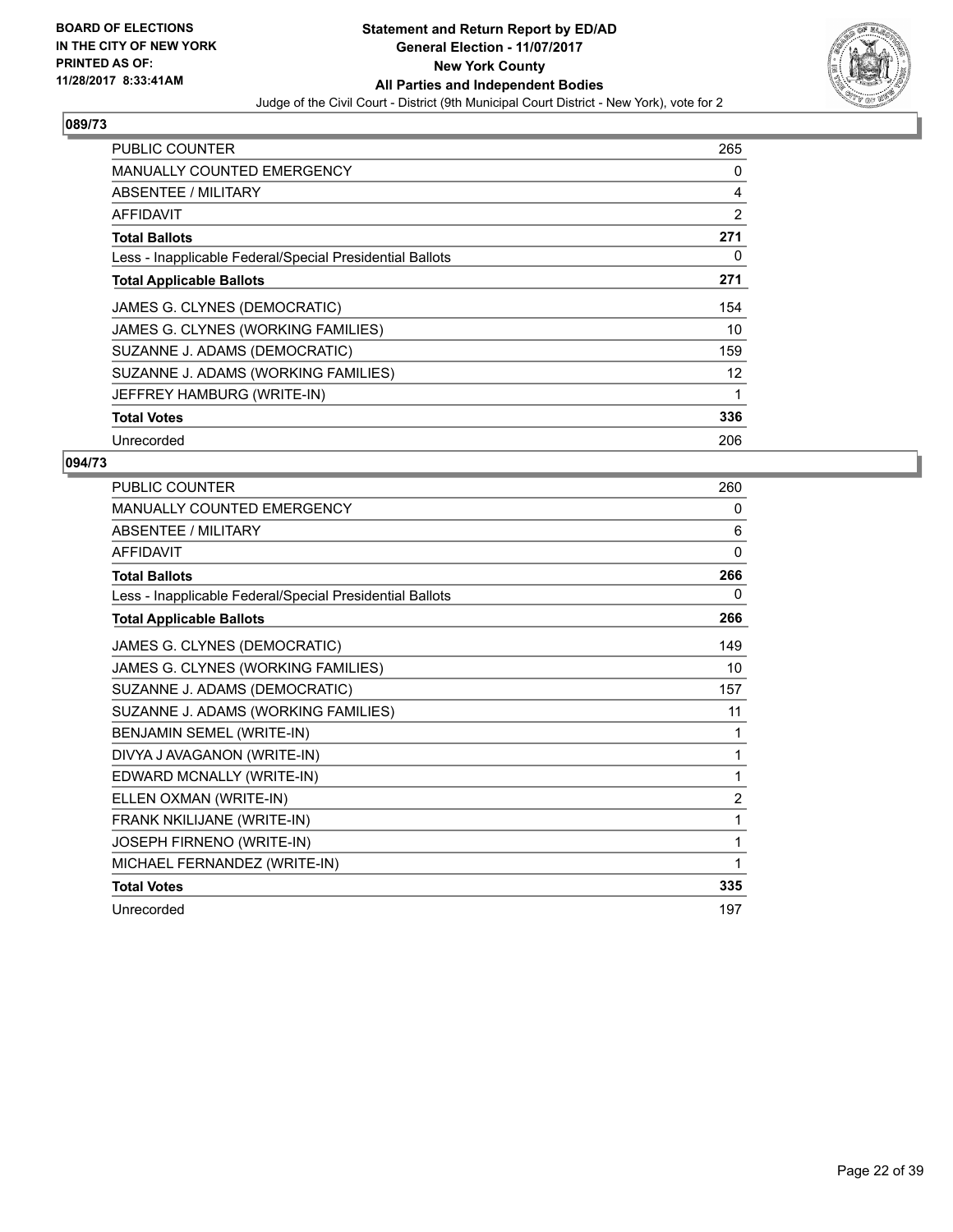

| <b>PUBLIC COUNTER</b>                                    | 249 |
|----------------------------------------------------------|-----|
| <b>MANUALLY COUNTED EMERGENCY</b>                        | 0   |
| <b>ABSENTEE / MILITARY</b>                               | 3   |
| <b>AFFIDAVIT</b>                                         | 5   |
| <b>Total Ballots</b>                                     | 257 |
| Less - Inapplicable Federal/Special Presidential Ballots | 0   |
| <b>Total Applicable Ballots</b>                          | 257 |
| JAMES G. CLYNES (DEMOCRATIC)                             | 128 |
| JAMES G. CLYNES (WORKING FAMILIES)                       | 5   |
| SUZANNE J. ADAMS (DEMOCRATIC)                            | 137 |
| SUZANNE J. ADAMS (WORKING FAMILIES)                      | 6   |
| <b>Total Votes</b>                                       | 276 |
| Unrecorded                                               | 238 |

| <b>PUBLIC COUNTER</b>                                    | 269 |
|----------------------------------------------------------|-----|
| <b>MANUALLY COUNTED EMERGENCY</b>                        | 0   |
| <b>ABSENTEE / MILITARY</b>                               | 14  |
| <b>AFFIDAVIT</b>                                         | 1   |
| <b>Total Ballots</b>                                     | 284 |
| Less - Inapplicable Federal/Special Presidential Ballots | 0   |
| <b>Total Applicable Ballots</b>                          | 284 |
| JAMES G. CLYNES (DEMOCRATIC)                             | 159 |
| JAMES G. CLYNES (WORKING FAMILIES)                       | 4   |
| SUZANNE J. ADAMS (DEMOCRATIC)                            | 159 |
| SUZANNE J. ADAMS (WORKING FAMILIES)                      | 4   |
| JEROME KAPLAN (WRITE-IN)                                 | 1   |
| LAURA RUSSELL (WRITE-IN)                                 | 1   |
| MICHELLE LIBERTY (WRITE-IN)                              | 1   |
| THERESA PANPO (WRITE-IN)                                 | 1   |
| <b>Total Votes</b>                                       | 330 |
| Unrecorded                                               | 238 |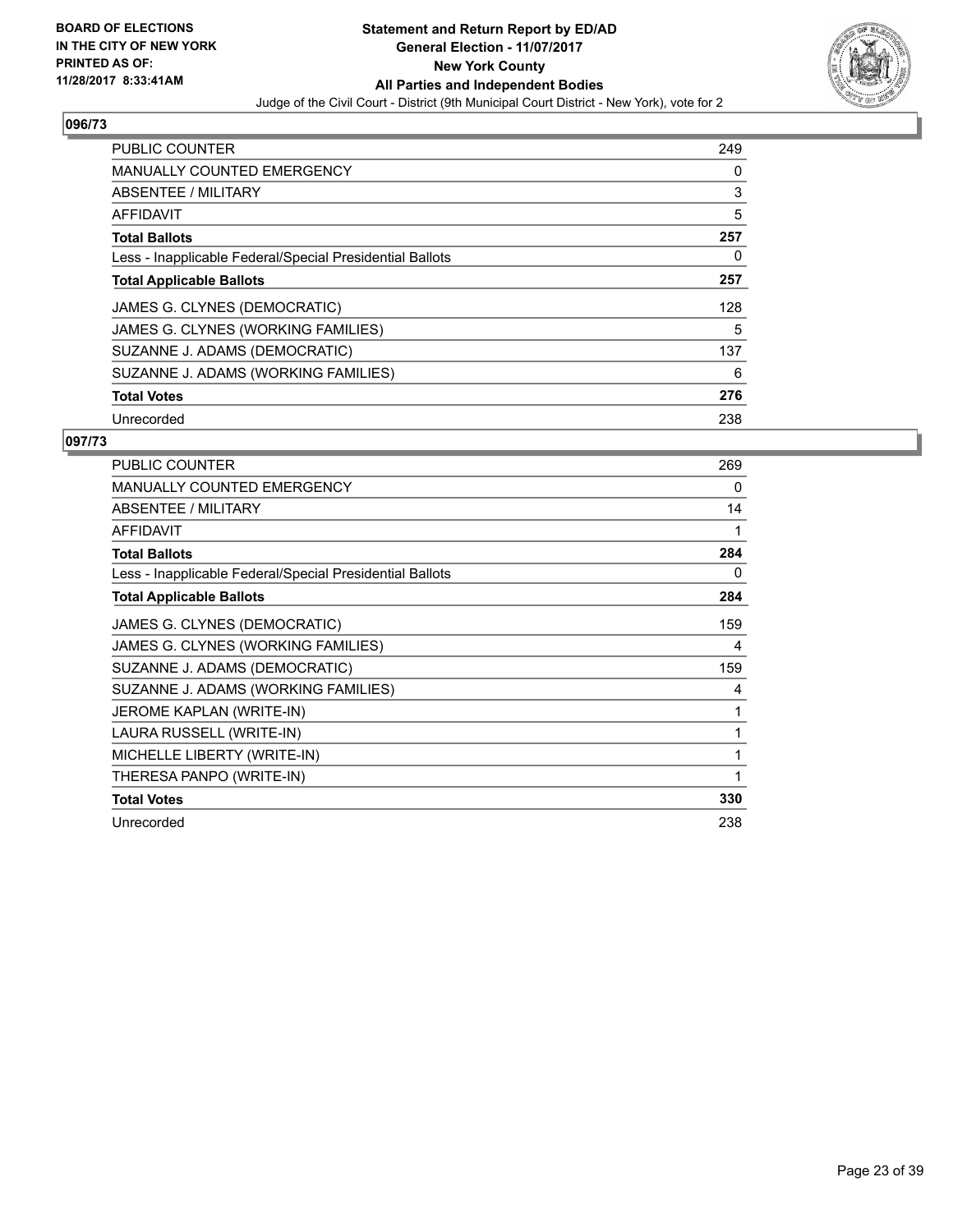

| <b>PUBLIC COUNTER</b>                                    | 179 |
|----------------------------------------------------------|-----|
| <b>MANUALLY COUNTED EMERGENCY</b>                        | 0   |
| ABSENTEE / MILITARY                                      | 20  |
| <b>AFFIDAVIT</b>                                         | 1   |
| <b>Total Ballots</b>                                     | 200 |
| Less - Inapplicable Federal/Special Presidential Ballots | 0   |
| <b>Total Applicable Ballots</b>                          | 200 |
| JAMES G. CLYNES (DEMOCRATIC)                             | 101 |
| JAMES G. CLYNES (WORKING FAMILIES)                       | 7   |
| SUZANNE J. ADAMS (DEMOCRATIC)                            | 115 |
| SUZANNE J. ADAMS (WORKING FAMILIES)                      | 8   |
| CONNER KILPATRICK (WRITE-IN)                             | 1   |
| LONA DELRAYTHEN (WRITE-IN)                               | 1   |
| UNATTRIBUTABLE WRITE-IN (WRITE-IN)                       | 2   |
| <b>Total Votes</b>                                       | 235 |
| Unrecorded                                               | 165 |

| <b>PUBLIC COUNTER</b>                                    | 181 |
|----------------------------------------------------------|-----|
| <b>MANUALLY COUNTED EMERGENCY</b>                        | 0   |
| ABSENTEE / MILITARY                                      | 11  |
| AFFIDAVIT                                                |     |
| <b>Total Ballots</b>                                     | 193 |
| Less - Inapplicable Federal/Special Presidential Ballots | 0   |
| <b>Total Applicable Ballots</b>                          | 193 |
| JAMES G. CLYNES (DEMOCRATIC)                             | 111 |
| JAMES G. CLYNES (WORKING FAMILIES)                       | 5   |
| SUZANNE J. ADAMS (DEMOCRATIC)                            | 119 |
| SUZANNE J. ADAMS (WORKING FAMILIES)                      | 8   |
| DONALD ENG (WRITE-IN)                                    |     |
| KATIE OLSEN (WRITE-IN)                                   | 1   |
| UNATTRIBUTABLE WRITE-IN (WRITE-IN)                       | 4   |
| <b>Total Votes</b>                                       | 249 |
| Unrecorded                                               | 137 |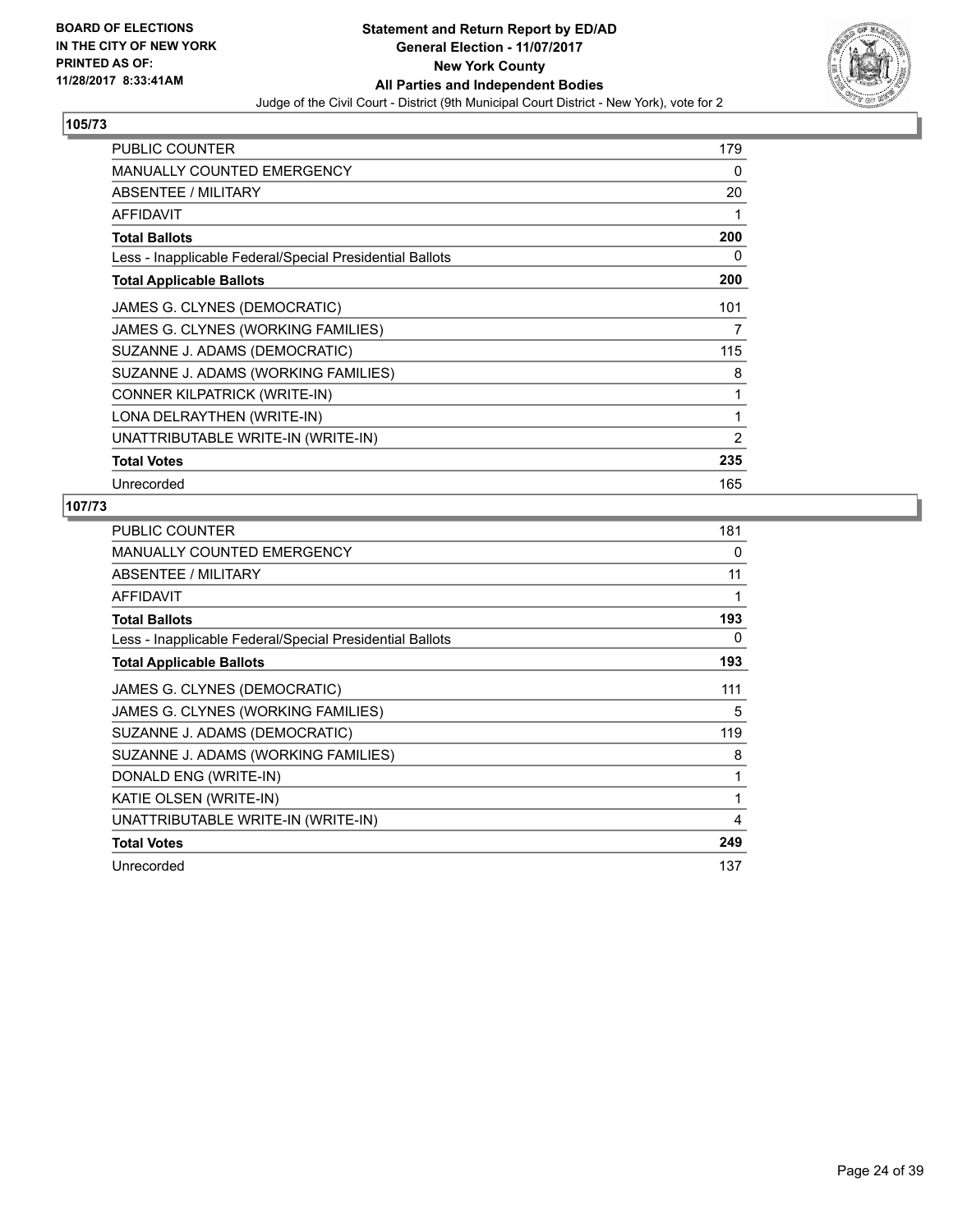

| <b>PUBLIC COUNTER</b>                                    | 97             |
|----------------------------------------------------------|----------------|
| <b>MANUALLY COUNTED EMERGENCY</b>                        | 0              |
| ABSENTEE / MILITARY                                      | 5              |
| <b>AFFIDAVIT</b>                                         | 0              |
| <b>Total Ballots</b>                                     | 102            |
| Less - Inapplicable Federal/Special Presidential Ballots | 0              |
| <b>Total Applicable Ballots</b>                          | 102            |
| JAMES G. CLYNES (DEMOCRATIC)                             | 69             |
| JAMES G. CLYNES (WORKING FAMILIES)                       | $\overline{2}$ |
| SUZANNE J. ADAMS (DEMOCRATIC)                            | 69             |
| SUZANNE J. ADAMS (WORKING FAMILIES)                      | 2              |
| <b>Total Votes</b>                                       | 142            |
| Unrecorded                                               | 62             |

## **056/74**

| <b>PUBLIC COUNTER</b>                                    | 198            |
|----------------------------------------------------------|----------------|
| <b>MANUALLY COUNTED EMERGENCY</b>                        | 0              |
| ABSENTEE / MILITARY                                      | 10             |
| <b>AFFIDAVIT</b>                                         | 1              |
| <b>Total Ballots</b>                                     | 209            |
| Less - Inapplicable Federal/Special Presidential Ballots | 0              |
| <b>Total Applicable Ballots</b>                          | 209            |
| JAMES G. CLYNES (DEMOCRATIC)                             | 114            |
| JAMES G. CLYNES (WORKING FAMILIES)                       | 20             |
| SUZANNE J. ADAMS (DEMOCRATIC)                            | 127            |
| SUZANNE J. ADAMS (WORKING FAMILIES)                      | 21             |
| ANDREW GRUMNEY (WRITE-IN)                                | 1              |
| <b>CLARE GRUMNEY (WRITE-IN)</b>                          | 1              |
| UNATTRIBUTABLE WRITE-IN (WRITE-IN)                       | $\overline{2}$ |
| <b>Total Votes</b>                                       | 286            |
| Unrecorded                                               | 132            |

| PUBLIC COUNTER                                           | 172            |
|----------------------------------------------------------|----------------|
| <b>MANUALLY COUNTED EMERGENCY</b>                        | 0              |
| ABSENTEE / MILITARY                                      | 4              |
| AFFIDAVIT                                                | 1              |
| <b>Total Ballots</b>                                     | 177            |
| Less - Inapplicable Federal/Special Presidential Ballots | 0              |
| <b>Total Applicable Ballots</b>                          | 177            |
| JAMES G. CLYNES (DEMOCRATIC)                             | 105            |
| JAMES G. CLYNES (WORKING FAMILIES)                       | 5              |
| SUZANNE J. ADAMS (DEMOCRATIC)                            | 120            |
| SUZANNE J. ADAMS (WORKING FAMILIES)                      | 6              |
| UNATTRIBUTABLE WRITE-IN (WRITE-IN)                       | $\overline{2}$ |
| <b>Total Votes</b>                                       | 238            |
| Unrecorded                                               | 116            |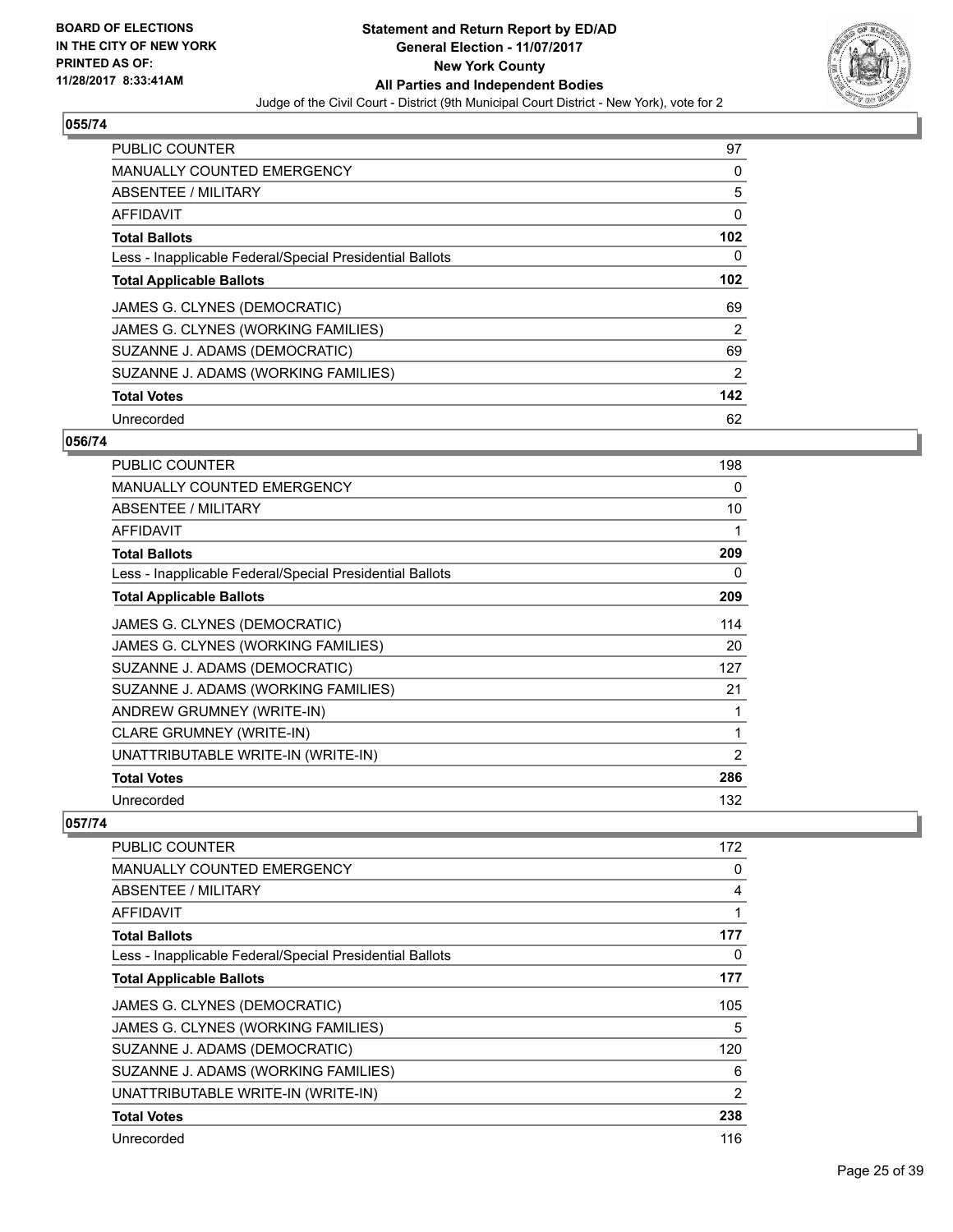

| <b>PUBLIC COUNTER</b>                                    | 258 |
|----------------------------------------------------------|-----|
| <b>MANUALLY COUNTED EMERGENCY</b>                        | 0   |
| ABSENTEE / MILITARY                                      | 12  |
| AFFIDAVIT                                                | 0   |
| <b>Total Ballots</b>                                     | 270 |
| Less - Inapplicable Federal/Special Presidential Ballots | 0   |
| <b>Total Applicable Ballots</b>                          | 270 |
| JAMES G. CLYNES (DEMOCRATIC)                             | 183 |
| JAMES G. CLYNES (WORKING FAMILIES)                       | 16  |
| SUZANNE J. ADAMS (DEMOCRATIC)                            | 188 |
| SUZANNE J. ADAMS (WORKING FAMILIES)                      | 16  |
| RAND PAUL (WRITE-IN)                                     | 1   |
| UNATTRIBUTABLE WRITE-IN (WRITE-IN)                       | 3   |
| <b>Total Votes</b>                                       | 407 |
| Unrecorded                                               | 133 |

# **002/75**

| <b>PUBLIC COUNTER</b>                                    | 268 |
|----------------------------------------------------------|-----|
| MANUALLY COUNTED EMERGENCY                               | 0   |
| ABSENTEE / MILITARY                                      | 8   |
| AFFIDAVIT                                                | 5   |
| <b>Total Ballots</b>                                     | 281 |
| Less - Inapplicable Federal/Special Presidential Ballots | 0   |
| <b>Total Applicable Ballots</b>                          | 281 |
| JAMES G. CLYNES (DEMOCRATIC)                             | 195 |
| JAMES G. CLYNES (WORKING FAMILIES)                       | 14  |
| SUZANNE J. ADAMS (DEMOCRATIC)                            | 205 |
| SUZANNE J. ADAMS (WORKING FAMILIES)                      | 17  |
| <b>Total Votes</b>                                       | 431 |
| Unrecorded                                               | 131 |

| <b>PUBLIC COUNTER</b>                                    | 137 |
|----------------------------------------------------------|-----|
| <b>MANUALLY COUNTED EMERGENCY</b>                        | 0   |
| ABSENTEE / MILITARY                                      | 6   |
| AFFIDAVIT                                                |     |
| <b>Total Ballots</b>                                     | 144 |
| Less - Inapplicable Federal/Special Presidential Ballots | 0   |
| <b>Total Applicable Ballots</b>                          | 144 |
| JAMES G. CLYNES (DEMOCRATIC)                             | 94  |
| JAMES G. CLYNES (WORKING FAMILIES)                       | 9   |
| SUZANNE J. ADAMS (DEMOCRATIC)                            | 100 |
| SUZANNE J. ADAMS (WORKING FAMILIES)                      | 11  |
| SAM BRICKFIELD (WRITE-IN)                                |     |
| <b>Total Votes</b>                                       | 215 |
| Unrecorded                                               | 73  |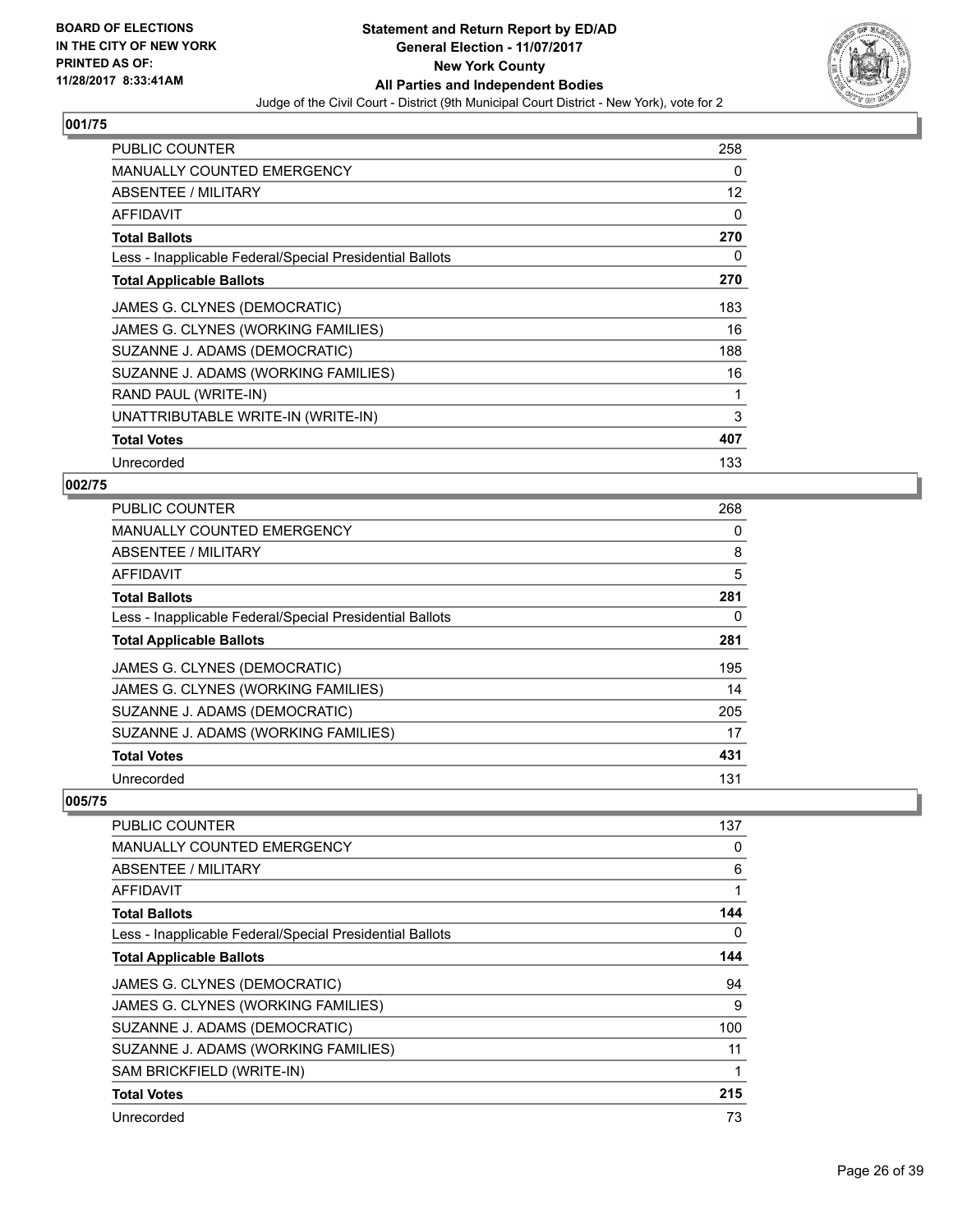

| <b>PUBLIC COUNTER</b>                                    | 317 |
|----------------------------------------------------------|-----|
| <b>MANUALLY COUNTED EMERGENCY</b>                        | 0   |
| ABSENTEE / MILITARY                                      | 17  |
| AFFIDAVIT                                                | 25  |
| <b>Total Ballots</b>                                     | 359 |
| Less - Inapplicable Federal/Special Presidential Ballots | 0   |
| <b>Total Applicable Ballots</b>                          | 359 |
| JAMES G. CLYNES (DEMOCRATIC)                             | 247 |
| JAMES G. CLYNES (WORKING FAMILIES)                       | 22  |
| SUZANNE J. ADAMS (DEMOCRATIC)                            | 248 |
| SUZANNE J. ADAMS (WORKING FAMILIES)                      | 24  |
| <b>OLGA STATZ (WRITE-IN)</b>                             | 1   |
| UNATTRIBUTABLE WRITE-IN (WRITE-IN)                       | 5   |
| <b>Total Votes</b>                                       | 547 |
| Unrecorded                                               | 171 |

# **007/75**

| <b>MANUALLY COUNTED EMERGENCY</b><br>ABSENTEE / MILITARY<br>AFFIDAVIT<br><b>Total Ballots</b><br>Less - Inapplicable Federal/Special Presidential Ballots<br><b>Total Applicable Ballots</b><br>JAMES G. CLYNES (DEMOCRATIC)<br>JAMES G. CLYNES (WORKING FAMILIES)<br>SUZANNE J. ADAMS (DEMOCRATIC)<br>SUZANNE J. ADAMS (WORKING FAMILIES)<br><b>JULIAN EDELMAN (WRITE-IN)</b><br>ROB GRONKOWSKI (WRITE-IN)<br><b>Total Votes</b> | <b>PUBLIC COUNTER</b> | 266 |
|-----------------------------------------------------------------------------------------------------------------------------------------------------------------------------------------------------------------------------------------------------------------------------------------------------------------------------------------------------------------------------------------------------------------------------------|-----------------------|-----|
|                                                                                                                                                                                                                                                                                                                                                                                                                                   |                       | 0   |
|                                                                                                                                                                                                                                                                                                                                                                                                                                   |                       | 13  |
|                                                                                                                                                                                                                                                                                                                                                                                                                                   |                       | 7   |
|                                                                                                                                                                                                                                                                                                                                                                                                                                   |                       | 286 |
|                                                                                                                                                                                                                                                                                                                                                                                                                                   |                       | 0   |
|                                                                                                                                                                                                                                                                                                                                                                                                                                   |                       | 286 |
|                                                                                                                                                                                                                                                                                                                                                                                                                                   |                       | 181 |
|                                                                                                                                                                                                                                                                                                                                                                                                                                   |                       | 23  |
|                                                                                                                                                                                                                                                                                                                                                                                                                                   |                       | 184 |
|                                                                                                                                                                                                                                                                                                                                                                                                                                   |                       | 22  |
|                                                                                                                                                                                                                                                                                                                                                                                                                                   |                       |     |
|                                                                                                                                                                                                                                                                                                                                                                                                                                   |                       | 1   |
|                                                                                                                                                                                                                                                                                                                                                                                                                                   |                       | 412 |
| Unrecorded                                                                                                                                                                                                                                                                                                                                                                                                                        |                       | 160 |

| <b>PUBLIC COUNTER</b>                                    | 135 |
|----------------------------------------------------------|-----|
| <b>MANUALLY COUNTED EMERGENCY</b>                        | 0   |
| ABSENTEE / MILITARY                                      | 5   |
| AFFIDAVIT                                                | 3   |
| <b>Total Ballots</b>                                     | 143 |
| Less - Inapplicable Federal/Special Presidential Ballots | 0   |
| <b>Total Applicable Ballots</b>                          | 143 |
| JAMES G. CLYNES (DEMOCRATIC)                             | 80  |
| JAMES G. CLYNES (WORKING FAMILIES)                       | 16  |
| SUZANNE J. ADAMS (DEMOCRATIC)                            | 88  |
| SUZANNE J. ADAMS (WORKING FAMILIES)                      | 16  |
| <b>Total Votes</b>                                       | 200 |
| Unrecorded                                               | 86  |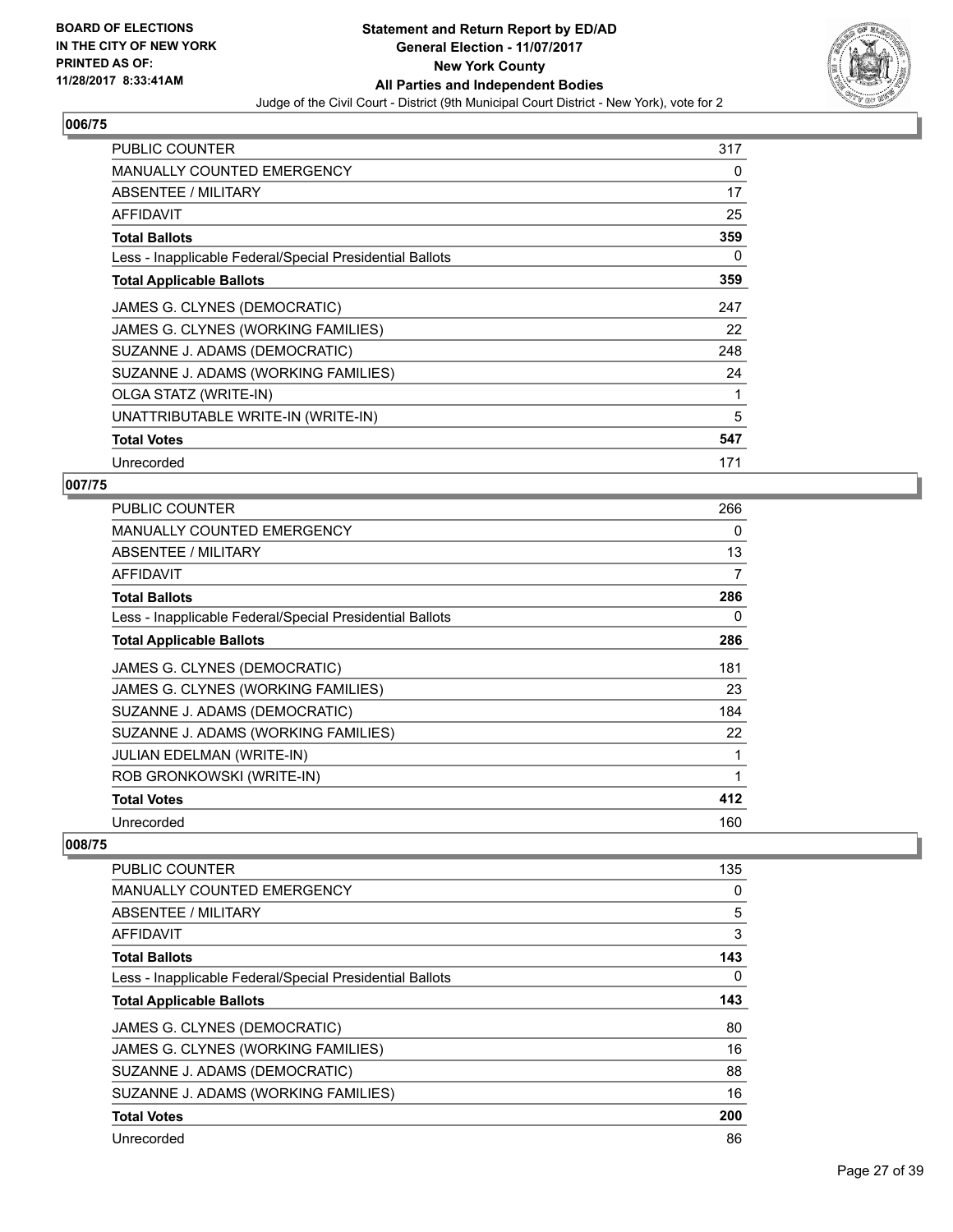

| <b>PUBLIC COUNTER</b>                                    | 218 |
|----------------------------------------------------------|-----|
| <b>MANUALLY COUNTED EMERGENCY</b>                        | 0   |
| ABSENTEE / MILITARY                                      | 5   |
| AFFIDAVIT                                                | 3   |
| <b>Total Ballots</b>                                     | 226 |
| Less - Inapplicable Federal/Special Presidential Ballots | 0   |
| <b>Total Applicable Ballots</b>                          | 226 |
| JAMES G. CLYNES (DEMOCRATIC)                             | 138 |
| JAMES G. CLYNES (WORKING FAMILIES)                       | 10  |
| SUZANNE J. ADAMS (DEMOCRATIC)                            | 149 |
| SUZANNE J. ADAMS (WORKING FAMILIES)                      | 14  |
| MARC WEISS (WRITE-IN)                                    | 1   |
| UNATTRIBUTABLE WRITE-IN (WRITE-IN)                       | 1   |
| <b>Total Votes</b>                                       | 313 |
| Unrecorded                                               | 139 |

# **010/75**

| PUBLIC COUNTER                                           | 246 |
|----------------------------------------------------------|-----|
| <b>MANUALLY COUNTED EMERGENCY</b>                        | 0   |
| ABSENTEE / MILITARY                                      | 3   |
| AFFIDAVIT                                                |     |
| <b>Total Ballots</b>                                     | 250 |
| Less - Inapplicable Federal/Special Presidential Ballots | 0   |
| <b>Total Applicable Ballots</b>                          | 250 |
| JAMES G. CLYNES (DEMOCRATIC)                             | 163 |
| JAMES G. CLYNES (WORKING FAMILIES)                       | 10  |
| SUZANNE J. ADAMS (DEMOCRATIC)                            | 176 |
| SUZANNE J. ADAMS (WORKING FAMILIES)                      | 11  |
| <b>Total Votes</b>                                       | 360 |
| Unrecorded                                               | 140 |

| PUBLIC COUNTER                                           | 216 |
|----------------------------------------------------------|-----|
| <b>MANUALLY COUNTED EMERGENCY</b>                        | 0   |
| ABSENTEE / MILITARY                                      | 7   |
| AFFIDAVIT                                                | 5   |
| <b>Total Ballots</b>                                     | 228 |
| Less - Inapplicable Federal/Special Presidential Ballots | 0   |
| <b>Total Applicable Ballots</b>                          | 228 |
| JAMES G. CLYNES (DEMOCRATIC)                             | 141 |
| JAMES G. CLYNES (WORKING FAMILIES)                       | 13  |
| SUZANNE J. ADAMS (DEMOCRATIC)                            | 157 |
| SUZANNE J. ADAMS (WORKING FAMILIES)                      | 13  |
| JOHN P STEVENS (WRITE-IN)                                | 1   |
| THURGOOD MARSHALL (WRITE-IN)                             | 1   |
| <b>Total Votes</b>                                       | 326 |
| Unrecorded                                               | 130 |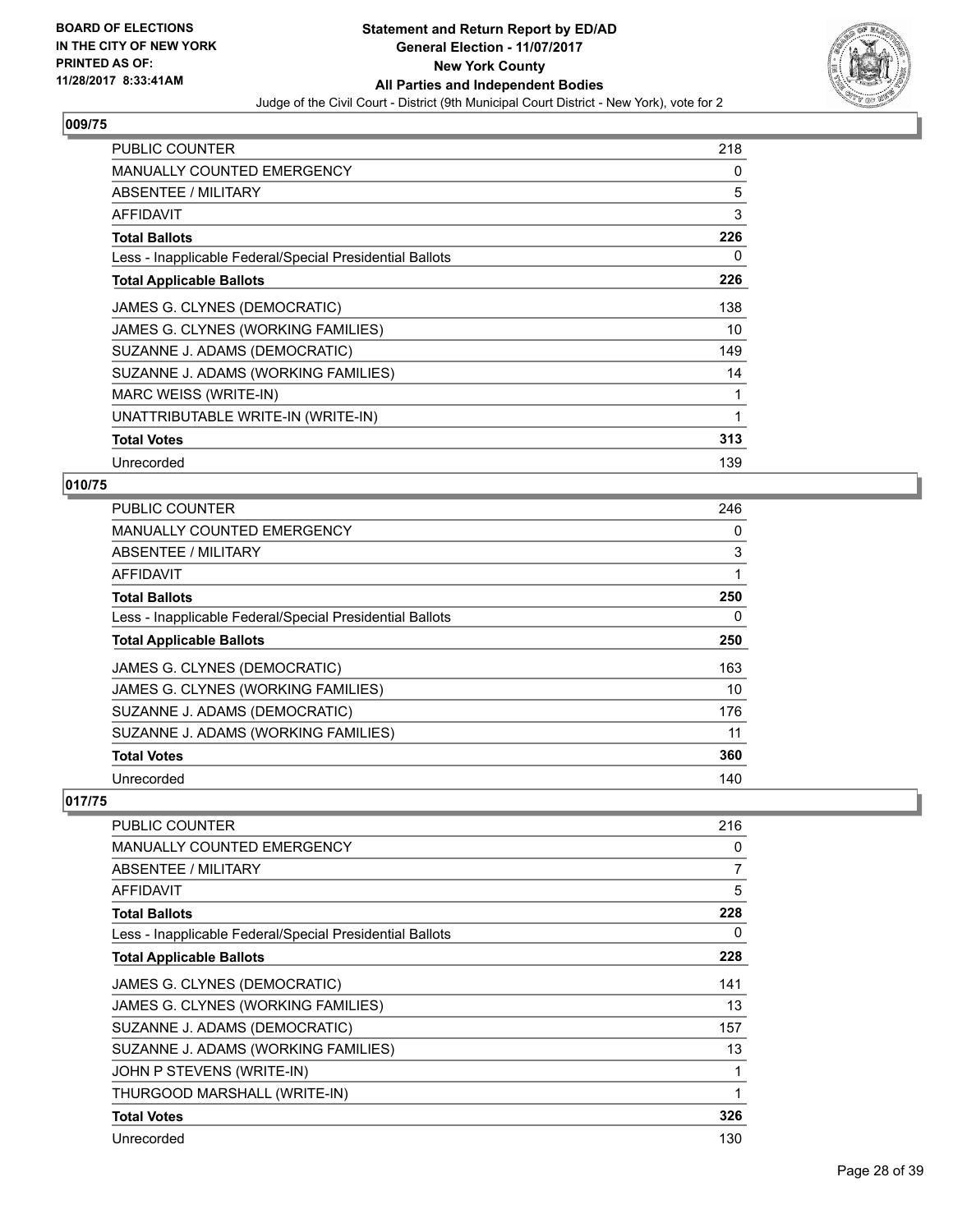

| <b>PUBLIC COUNTER</b>                                    | 141 |
|----------------------------------------------------------|-----|
| <b>MANUALLY COUNTED EMERGENCY</b>                        | 0   |
| <b>ABSENTEE / MILITARY</b>                               | 9   |
| AFFIDAVIT                                                | 1   |
| <b>Total Ballots</b>                                     | 151 |
| Less - Inapplicable Federal/Special Presidential Ballots | 0   |
| <b>Total Applicable Ballots</b>                          | 151 |
| JAMES G. CLYNES (DEMOCRATIC)                             | 101 |
| JAMES G. CLYNES (WORKING FAMILIES)                       | 6   |
| SUZANNE J. ADAMS (DEMOCRATIC)                            | 110 |
| SUZANNE J. ADAMS (WORKING FAMILIES)                      | 5   |
| UNCOUNTED WRITE-IN PER STATUTE (WRITE-IN)                | 2   |
| <b>Total Votes</b>                                       | 224 |
| Unrecorded                                               | 78  |

| <b>PUBLIC COUNTER</b>                                    | 280            |
|----------------------------------------------------------|----------------|
| MANUALLY COUNTED EMERGENCY                               | 0              |
| ABSENTEE / MILITARY                                      | 6              |
| <b>AFFIDAVIT</b>                                         | 6              |
| <b>Total Ballots</b>                                     | 292            |
| Less - Inapplicable Federal/Special Presidential Ballots | 0              |
| <b>Total Applicable Ballots</b>                          | 292            |
| JAMES G. CLYNES (DEMOCRATIC)                             | 186            |
| JAMES G. CLYNES (WORKING FAMILIES)                       | 22             |
| SUZANNE J. ADAMS (DEMOCRATIC)                            | 200            |
| SUZANNE J. ADAMS (WORKING FAMILIES)                      | 16             |
| AMY FREEZE (WRITE-IN)                                    | 1              |
| NAOMI SCHAEFER (WRITE-IN)                                | 1              |
| RAY KELLY (WRITE-IN)                                     | 1              |
| UNATTRIBUTABLE WRITE-IN (WRITE-IN)                       | $\overline{2}$ |
| <b>Total Votes</b>                                       | 429            |
| Unrecorded                                               | 155            |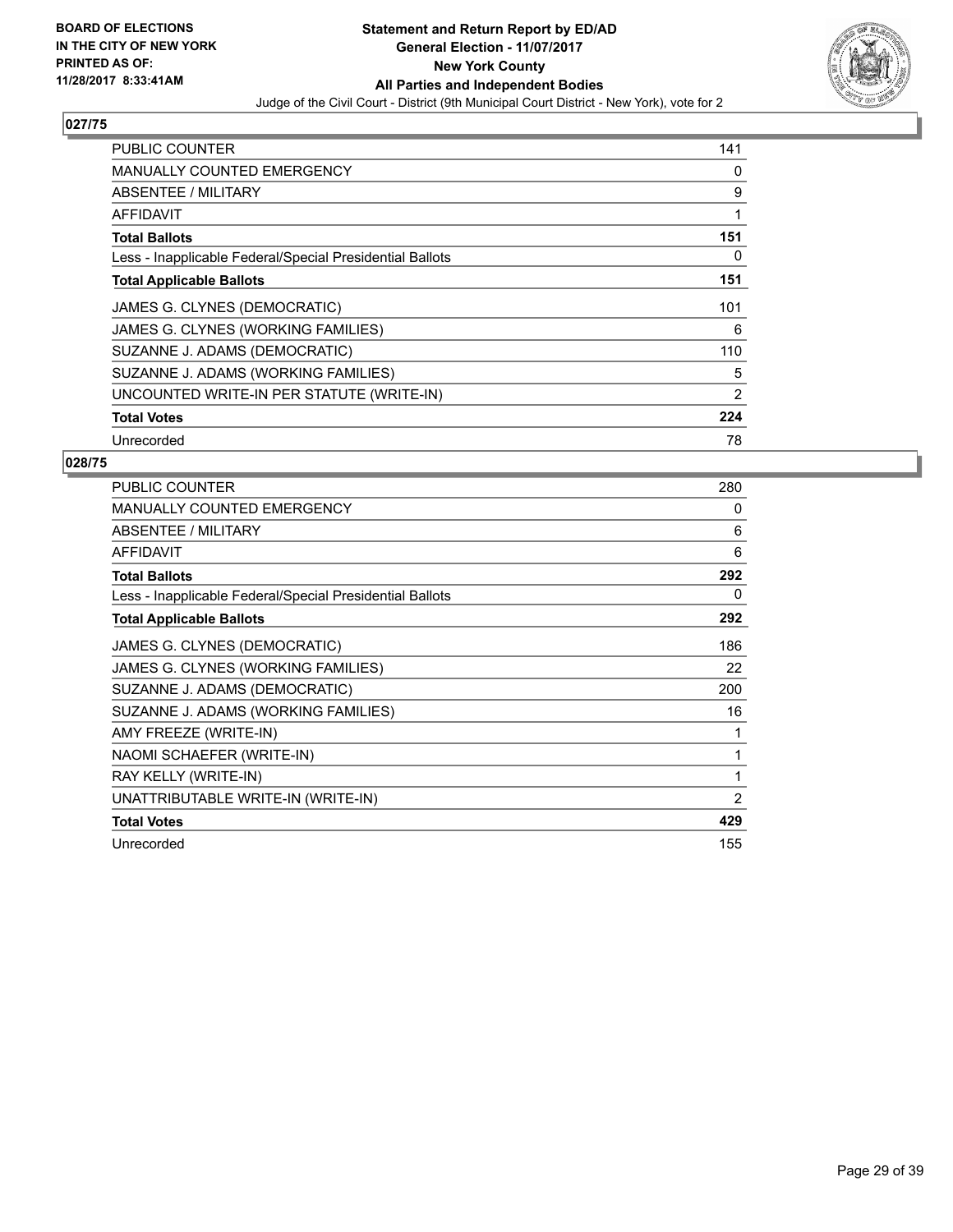

| <b>PUBLIC COUNTER</b>                                    | 151 |
|----------------------------------------------------------|-----|
| <b>MANUALLY COUNTED EMERGENCY</b>                        | 0   |
| <b>ABSENTEE / MILITARY</b>                               |     |
| <b>AFFIDAVIT</b>                                         | 6   |
| <b>Total Ballots</b>                                     | 158 |
| Less - Inapplicable Federal/Special Presidential Ballots | 0   |
| <b>Total Applicable Ballots</b>                          | 158 |
| JAMES G. CLYNES (DEMOCRATIC)                             | 96  |
| JAMES G. CLYNES (WORKING FAMILIES)                       | 9   |
| SUZANNE J. ADAMS (DEMOCRATIC)                            | 106 |
| SUZANNE J. ADAMS (WORKING FAMILIES)                      | 8   |
| UNATTRIBUTABLE WRITE-IN (WRITE-IN)                       | 4   |
| <b>Total Votes</b>                                       | 223 |
| Unrecorded                                               | 93  |

| <b>PUBLIC COUNTER</b>                                    | 195 |
|----------------------------------------------------------|-----|
| MANUALLY COUNTED EMERGENCY                               | 0   |
| ABSENTEE / MILITARY                                      | 8   |
| AFFIDAVIT                                                | 2   |
| <b>Total Ballots</b>                                     | 205 |
| Less - Inapplicable Federal/Special Presidential Ballots | 0   |
| <b>Total Applicable Ballots</b>                          | 205 |
| JAMES G. CLYNES (DEMOCRATIC)                             | 125 |
| JAMES G. CLYNES (WORKING FAMILIES)                       | 17  |
| SUZANNE J. ADAMS (DEMOCRATIC)                            | 134 |
| SUZANNE J. ADAMS (WORKING FAMILIES)                      | 17  |
| <b>Total Votes</b>                                       | 293 |
| Unrecorded                                               | 117 |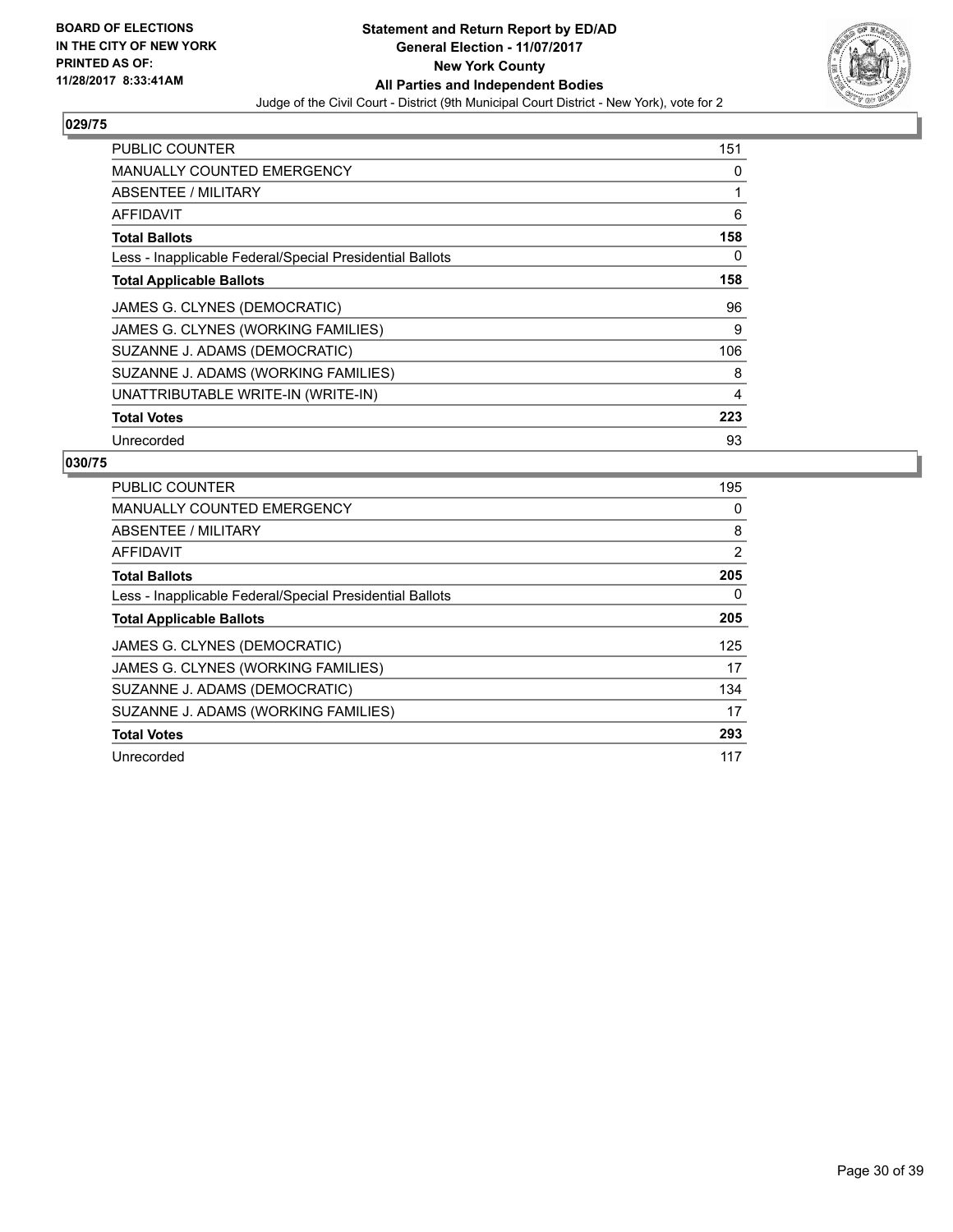

| <b>PUBLIC COUNTER</b>                                    | 210            |
|----------------------------------------------------------|----------------|
| <b>MANUALLY COUNTED EMERGENCY</b>                        | 0              |
| <b>ABSENTEE / MILITARY</b>                               | 2              |
| <b>AFFIDAVIT</b>                                         | 3              |
| <b>Total Ballots</b>                                     | 215            |
| Less - Inapplicable Federal/Special Presidential Ballots | 0              |
| <b>Total Applicable Ballots</b>                          | 215            |
| JAMES G. CLYNES (DEMOCRATIC)                             | 125            |
| JAMES G. CLYNES (WORKING FAMILIES)                       | 8              |
| SUZANNE J. ADAMS (DEMOCRATIC)                            | 143            |
| SUZANNE J. ADAMS (WORKING FAMILIES)                      | 8              |
| JON P. DURR (WRITE-IN)                                   | 1              |
| LISA TANKOOS (WRITE-IN)                                  | 1              |
| SHARRON WORMAN (WRITE-IN)                                | 1              |
| UNATTRIBUTABLE WRITE-IN (WRITE-IN)                       | $\overline{2}$ |
| <b>Total Votes</b>                                       | 289            |
| Unrecorded                                               | 141            |

| PUBLIC COUNTER                                           | 132 |
|----------------------------------------------------------|-----|
| <b>MANUALLY COUNTED EMERGENCY</b>                        | 0   |
| ABSENTEE / MILITARY                                      | 11  |
| AFFIDAVIT                                                | 2   |
| <b>Total Ballots</b>                                     | 145 |
| Less - Inapplicable Federal/Special Presidential Ballots | 0   |
| <b>Total Applicable Ballots</b>                          | 145 |
| JAMES G. CLYNES (DEMOCRATIC)                             | 79  |
| JAMES G. CLYNES (WORKING FAMILIES)                       | 8   |
| SUZANNE J. ADAMS (DEMOCRATIC)                            | 84  |
| SUZANNE J. ADAMS (WORKING FAMILIES)                      | 8   |
| PHAEDRA PERRY (WRITE-IN)                                 | 1   |
| <b>Total Votes</b>                                       | 180 |
| Unrecorded                                               | 110 |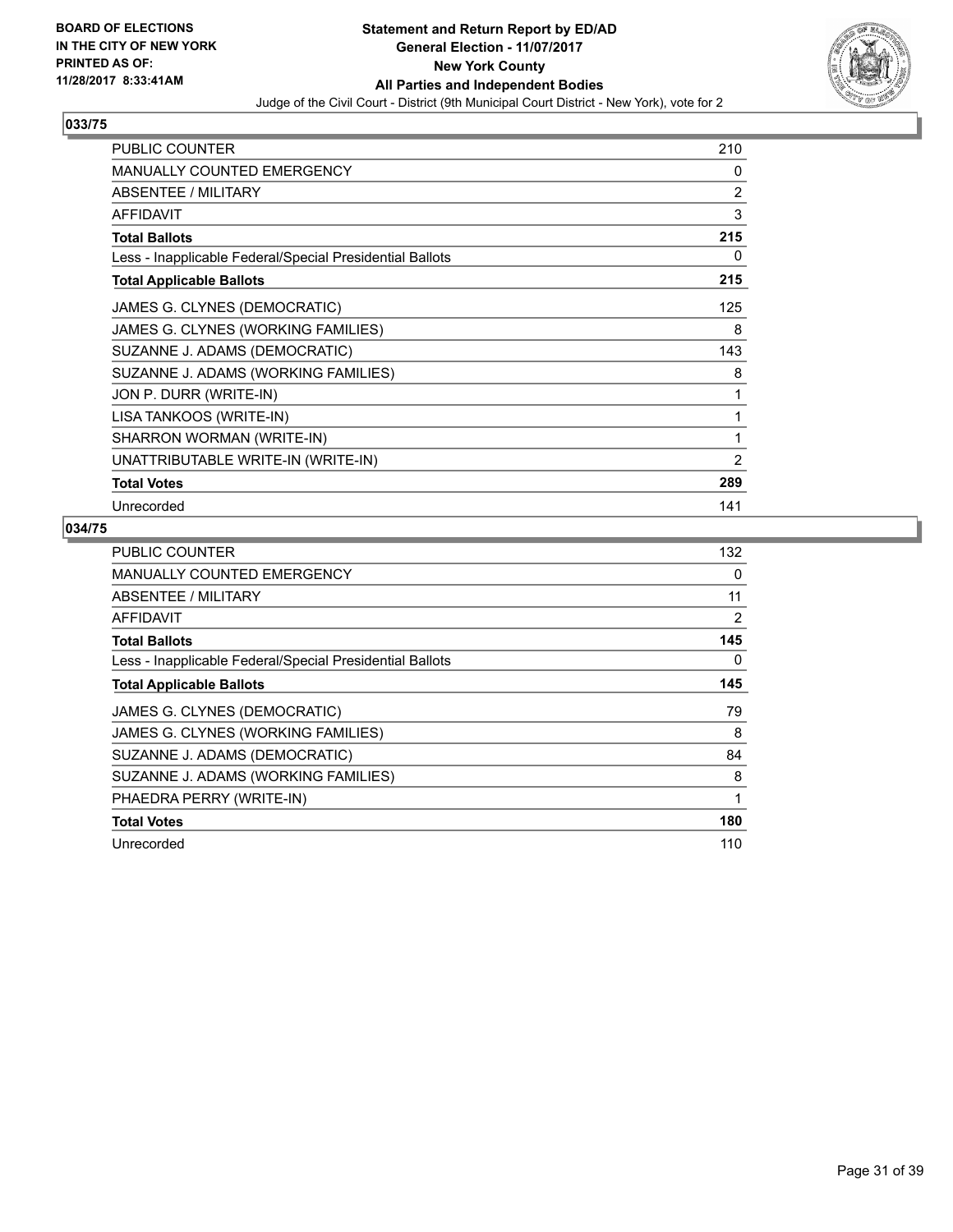

| <b>PUBLIC COUNTER</b>                                    | 107 |
|----------------------------------------------------------|-----|
| <b>MANUALLY COUNTED EMERGENCY</b>                        | 0   |
| ABSENTEE / MILITARY                                      | 4   |
| <b>AFFIDAVIT</b>                                         | 2   |
| <b>Total Ballots</b>                                     | 113 |
| Less - Inapplicable Federal/Special Presidential Ballots | 0   |
| <b>Total Applicable Ballots</b>                          | 113 |
| JAMES G. CLYNES (DEMOCRATIC)                             | 63  |
| JAMES G. CLYNES (WORKING FAMILIES)                       | 7   |
| SUZANNE J. ADAMS (DEMOCRATIC)                            | 71  |
| SUZANNE J. ADAMS (WORKING FAMILIES)                      | 7   |
| <b>Total Votes</b>                                       | 148 |
| Unrecorded                                               | 78  |

# **036/75**

| <b>PUBLIC COUNTER</b>                                    | 196          |
|----------------------------------------------------------|--------------|
| <b>MANUALLY COUNTED EMERGENCY</b>                        | 0            |
| <b>ABSENTEE / MILITARY</b>                               | 4            |
| <b>AFFIDAVIT</b>                                         | 3            |
| <b>Total Ballots</b>                                     | 203          |
| Less - Inapplicable Federal/Special Presidential Ballots | 0            |
| <b>Total Applicable Ballots</b>                          | 203          |
| JAMES G. CLYNES (DEMOCRATIC)                             | 139          |
| JAMES G. CLYNES (WORKING FAMILIES)                       | 11           |
| SUZANNE J. ADAMS (DEMOCRATIC)                            | 142          |
| SUZANNE J. ADAMS (WORKING FAMILIES)                      | 11           |
| <b>MARK MACKEY (WRITE-IN)</b>                            | $\mathbf{1}$ |
| WILLIAM HARLEY (WRITE-IN)                                | 1            |
| <b>Total Votes</b>                                       | 305          |
| Unrecorded                                               | 101          |

| <b>PUBLIC COUNTER</b>                                    | 210 |
|----------------------------------------------------------|-----|
| <b>MANUALLY COUNTED EMERGENCY</b>                        | 0   |
| <b>ABSENTEE / MILITARY</b>                               | 7   |
| AFFIDAVIT                                                | 7   |
| <b>Total Ballots</b>                                     | 224 |
| Less - Inapplicable Federal/Special Presidential Ballots | 0   |
| <b>Total Applicable Ballots</b>                          | 224 |
| JAMES G. CLYNES (DEMOCRATIC)                             | 127 |
| JAMES G. CLYNES (WORKING FAMILIES)                       | 13  |
| SUZANNE J. ADAMS (DEMOCRATIC)                            | 142 |
| SUZANNE J. ADAMS (WORKING FAMILIES)                      | 16  |
| UNATTRIBUTABLE WRITE-IN (WRITE-IN)                       | 4   |
| <b>Total Votes</b>                                       | 302 |
| Unrecorded                                               | 146 |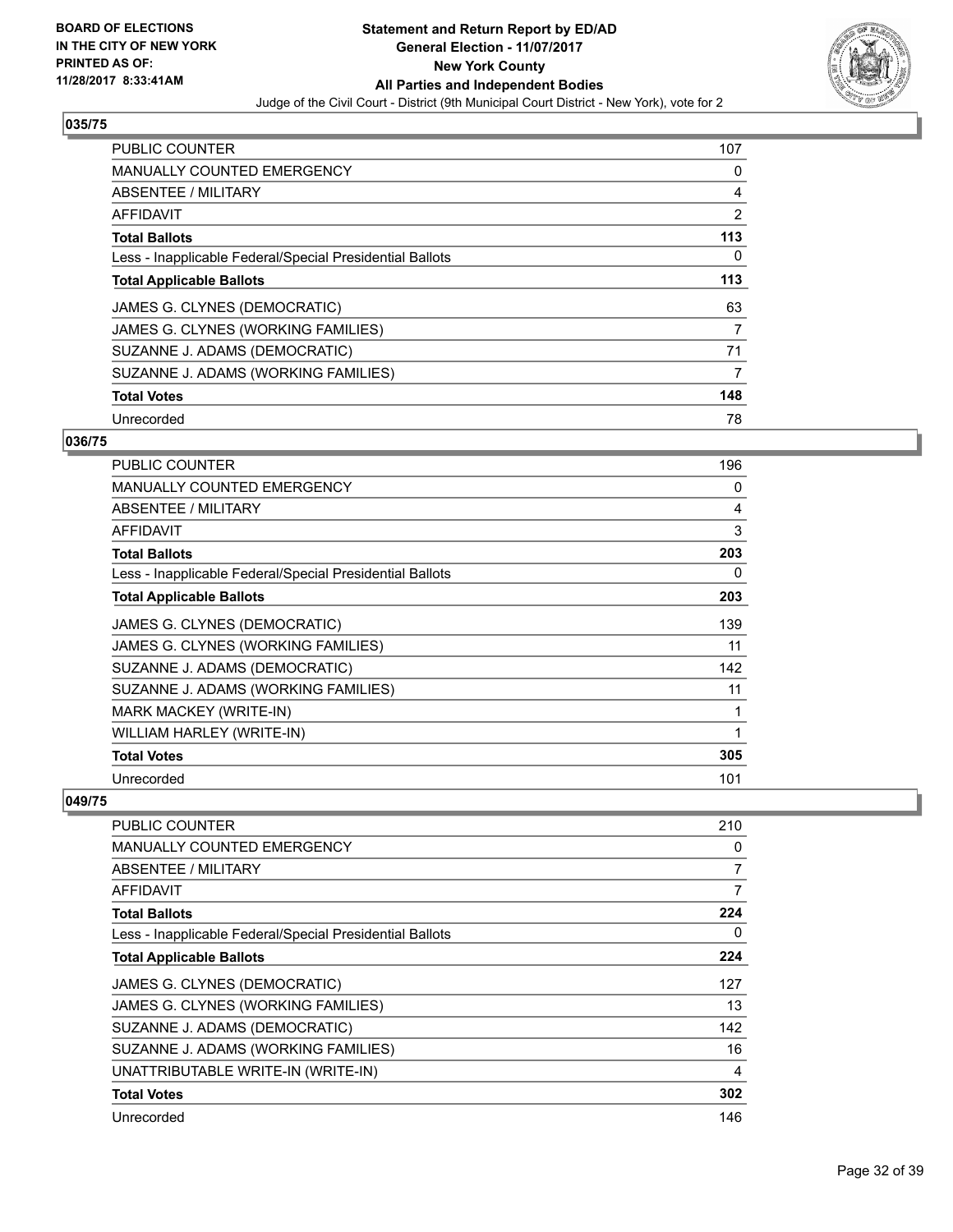

| <b>PUBLIC COUNTER</b>                                    | 112 |
|----------------------------------------------------------|-----|
| <b>MANUALLY COUNTED EMERGENCY</b>                        | 0   |
| ABSENTEE / MILITARY                                      | 2   |
| <b>AFFIDAVIT</b>                                         | 3   |
| <b>Total Ballots</b>                                     | 117 |
| Less - Inapplicable Federal/Special Presidential Ballots | 0   |
| <b>Total Applicable Ballots</b>                          | 117 |
| JAMES G. CLYNES (DEMOCRATIC)                             | 74  |
| JAMES G. CLYNES (WORKING FAMILIES)                       | 7   |
| SUZANNE J. ADAMS (DEMOCRATIC)                            | 76  |
| SUZANNE J. ADAMS (WORKING FAMILIES)                      | 5   |
| <b>Total Votes</b>                                       | 162 |
| Unrecorded                                               | 72  |

# **051/75**

| <b>PUBLIC COUNTER</b>                                    | 111 |
|----------------------------------------------------------|-----|
| MANUALLY COUNTED EMERGENCY                               | 0   |
| ABSENTEE / MILITARY                                      | 5   |
| AFFIDAVIT                                                |     |
| <b>Total Ballots</b>                                     | 117 |
| Less - Inapplicable Federal/Special Presidential Ballots | 0   |
| <b>Total Applicable Ballots</b>                          | 117 |
| JAMES G. CLYNES (DEMOCRATIC)                             | 63  |
| JAMES G. CLYNES (WORKING FAMILIES)                       | 3   |
| SUZANNE J. ADAMS (DEMOCRATIC)                            | 67  |
| SUZANNE J. ADAMS (WORKING FAMILIES)                      | 5   |
| <b>Total Votes</b>                                       | 138 |
| Unrecorded                                               | 96  |

| <b>PUBLIC COUNTER</b>                                    | 183 |
|----------------------------------------------------------|-----|
| <b>MANUALLY COUNTED EMERGENCY</b>                        | 0   |
| ABSENTEE / MILITARY                                      | 3   |
| AFFIDAVIT                                                | 3   |
| <b>Total Ballots</b>                                     | 189 |
| Less - Inapplicable Federal/Special Presidential Ballots | 0   |
| <b>Total Applicable Ballots</b>                          | 189 |
| JAMES G. CLYNES (DEMOCRATIC)                             | 108 |
| JAMES G. CLYNES (WORKING FAMILIES)                       | 4   |
| SUZANNE J. ADAMS (DEMOCRATIC)                            | 113 |
| SUZANNE J. ADAMS (WORKING FAMILIES)                      | 5   |
| DONALD TRUMP (WRITE-IN)                                  | 1   |
| UNATTRIBUTABLE WRITE-IN (WRITE-IN)                       | 1   |
| <b>Total Votes</b>                                       | 232 |
| Unrecorded                                               | 146 |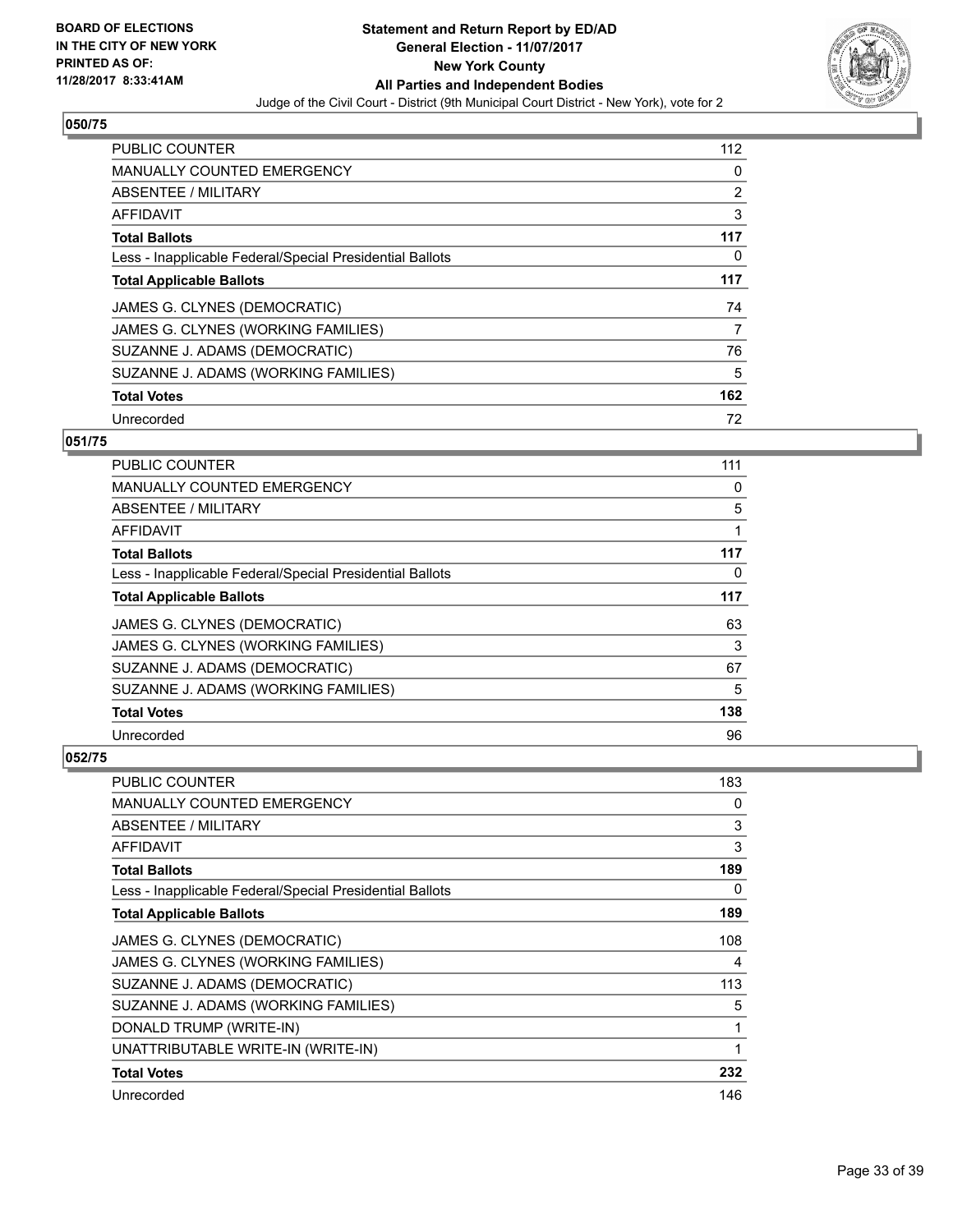

| PUBLIC COUNTER                                           | 274 |
|----------------------------------------------------------|-----|
| <b>MANUALLY COUNTED EMERGENCY</b>                        | 0   |
| ABSENTEE / MILITARY                                      | 11  |
| AFFIDAVIT                                                | 2   |
| <b>Total Ballots</b>                                     | 287 |
| Less - Inapplicable Federal/Special Presidential Ballots | 0   |
| <b>Total Applicable Ballots</b>                          | 287 |
| JAMES G. CLYNES (DEMOCRATIC)                             | 170 |
| JAMES G. CLYNES (WORKING FAMILIES)                       | 7   |
| SUZANNE J. ADAMS (DEMOCRATIC)                            | 186 |
| SUZANNE J. ADAMS (WORKING FAMILIES)                      | 7   |
| GLENN P. MILGRAAM (WRITE-IN)                             | 1   |
| MARTIN E. MARTS (WRITE-IN)                               | 1   |
| <b>Total Votes</b>                                       | 372 |
| Unrecorded                                               | 202 |

# **057/75**

| PUBLIC COUNTER                                           | 134            |
|----------------------------------------------------------|----------------|
| <b>MANUALLY COUNTED EMERGENCY</b>                        | 0              |
| ABSENTEE / MILITARY                                      | $\overline{7}$ |
| <b>AFFIDAVIT</b>                                         | 3              |
| <b>Total Ballots</b>                                     | 144            |
| Less - Inapplicable Federal/Special Presidential Ballots | 0              |
| <b>Total Applicable Ballots</b>                          | 144            |
| JAMES G. CLYNES (DEMOCRATIC)                             | 89             |
| JAMES G. CLYNES (WORKING FAMILIES)                       | 4              |
| SUZANNE J. ADAMS (DEMOCRATIC)                            | 94             |
| SUZANNE J. ADAMS (WORKING FAMILIES)                      | 4              |
| <b>Total Votes</b>                                       | 191            |
| Unrecorded                                               | 97             |

| <b>PUBLIC COUNTER</b>                                    | 130 |
|----------------------------------------------------------|-----|
| <b>MANUALLY COUNTED EMERGENCY</b>                        | 0   |
| ABSENTEE / MILITARY                                      | 6   |
| AFFIDAVIT                                                |     |
| <b>Total Ballots</b>                                     | 137 |
| Less - Inapplicable Federal/Special Presidential Ballots | 0   |
| <b>Total Applicable Ballots</b>                          | 137 |
| JAMES G. CLYNES (DEMOCRATIC)                             | 84  |
| JAMES G. CLYNES (WORKING FAMILIES)                       | 7   |
| SUZANNE J. ADAMS (DEMOCRATIC)                            | 87  |
| SUZANNE J. ADAMS (WORKING FAMILIES)                      | 7   |
| <b>Total Votes</b>                                       | 185 |
| Unrecorded                                               | 89  |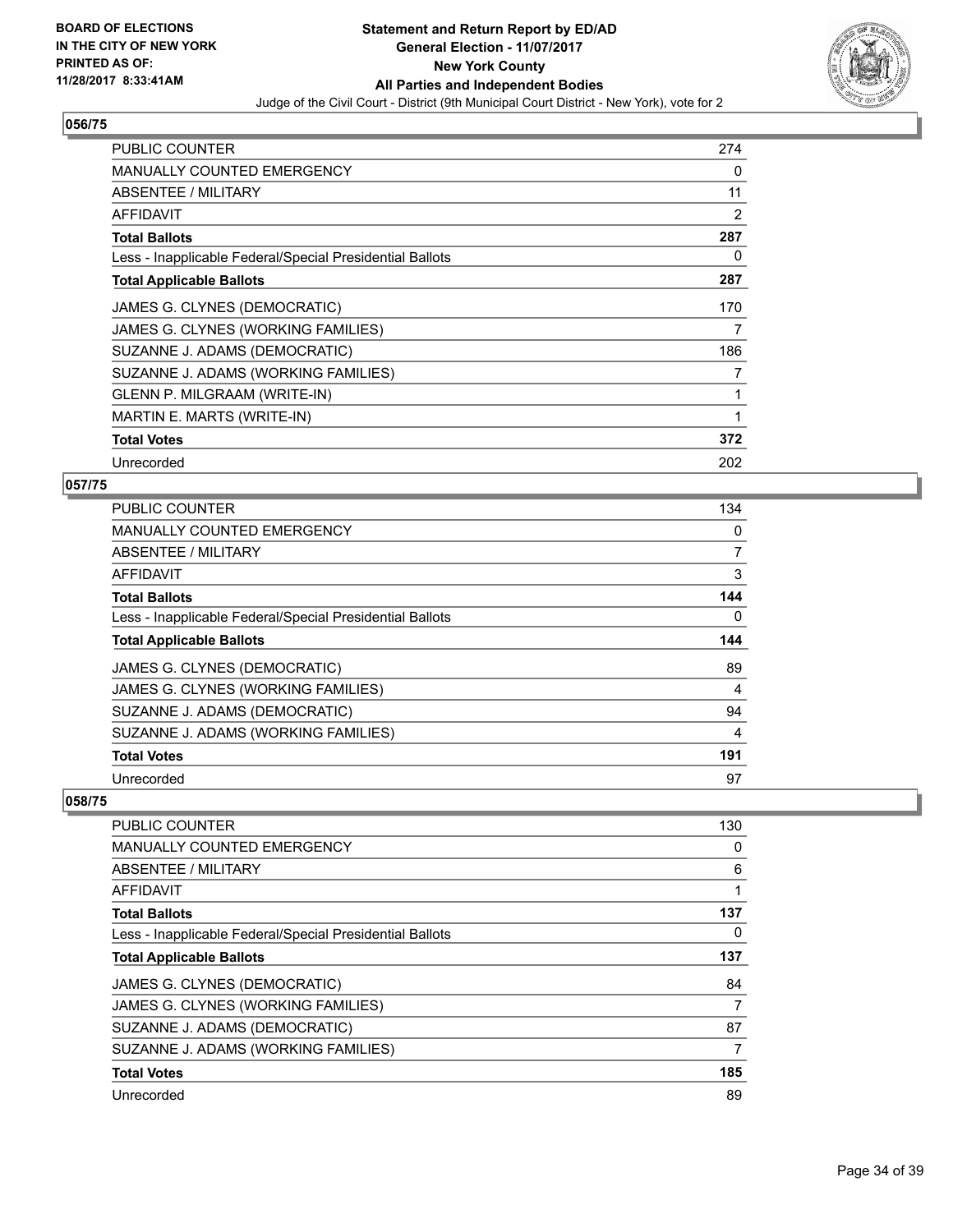

| <b>PUBLIC COUNTER</b>                                    | 149 |
|----------------------------------------------------------|-----|
| <b>MANUALLY COUNTED EMERGENCY</b>                        | 0   |
| ABSENTEE / MILITARY                                      | 2   |
| <b>AFFIDAVIT</b>                                         | 1   |
| <b>Total Ballots</b>                                     | 152 |
| Less - Inapplicable Federal/Special Presidential Ballots | 0   |
| <b>Total Applicable Ballots</b>                          | 152 |
| JAMES G. CLYNES (DEMOCRATIC)                             | 105 |
| JAMES G. CLYNES (WORKING FAMILIES)                       | 7   |
| SUZANNE J. ADAMS (DEMOCRATIC)                            | 113 |
| SUZANNE J. ADAMS (WORKING FAMILIES)                      | 7   |
| <b>Total Votes</b>                                       | 232 |
| Unrecorded                                               | 72  |

# **075/75**

| <b>PUBLIC COUNTER</b>                                    | 141 |
|----------------------------------------------------------|-----|
| <b>MANUALLY COUNTED EMERGENCY</b>                        | 0   |
| <b>ABSENTEE / MILITARY</b>                               | 10  |
| <b>AFFIDAVIT</b>                                         | 1   |
| <b>Total Ballots</b>                                     | 152 |
| Less - Inapplicable Federal/Special Presidential Ballots | 0   |
| <b>Total Applicable Ballots</b>                          | 152 |
| JAMES G. CLYNES (DEMOCRATIC)                             | 77  |
| JAMES G. CLYNES (WORKING FAMILIES)                       | 7   |
| SUZANNE J. ADAMS (DEMOCRATIC)                            | 93  |
| SUZANNE J. ADAMS (WORKING FAMILIES)                      | 7   |
| JENNY QUANG WANG (WRITE-IN)                              | 1   |
| UNATTRIBUTABLE WRITE-IN (WRITE-IN)                       | 2   |
| <b>Total Votes</b>                                       | 187 |
| Unrecorded                                               | 117 |

| PUBLIC COUNTER                                           | 198 |
|----------------------------------------------------------|-----|
| MANUALLY COUNTED EMERGENCY                               | 0   |
| ABSENTEE / MILITARY                                      | 7   |
| AFFIDAVIT                                                | 0   |
| <b>Total Ballots</b>                                     | 205 |
| Less - Inapplicable Federal/Special Presidential Ballots | 0   |
| <b>Total Applicable Ballots</b>                          | 205 |
| JAMES G. CLYNES (DEMOCRATIC)                             | 118 |
| JAMES G. CLYNES (WORKING FAMILIES)                       | 14  |
| SUZANNE J. ADAMS (DEMOCRATIC)                            | 136 |
| SUZANNE J. ADAMS (WORKING FAMILIES)                      | 13  |
| <b>Total Votes</b>                                       | 281 |
| Unrecorded                                               | 129 |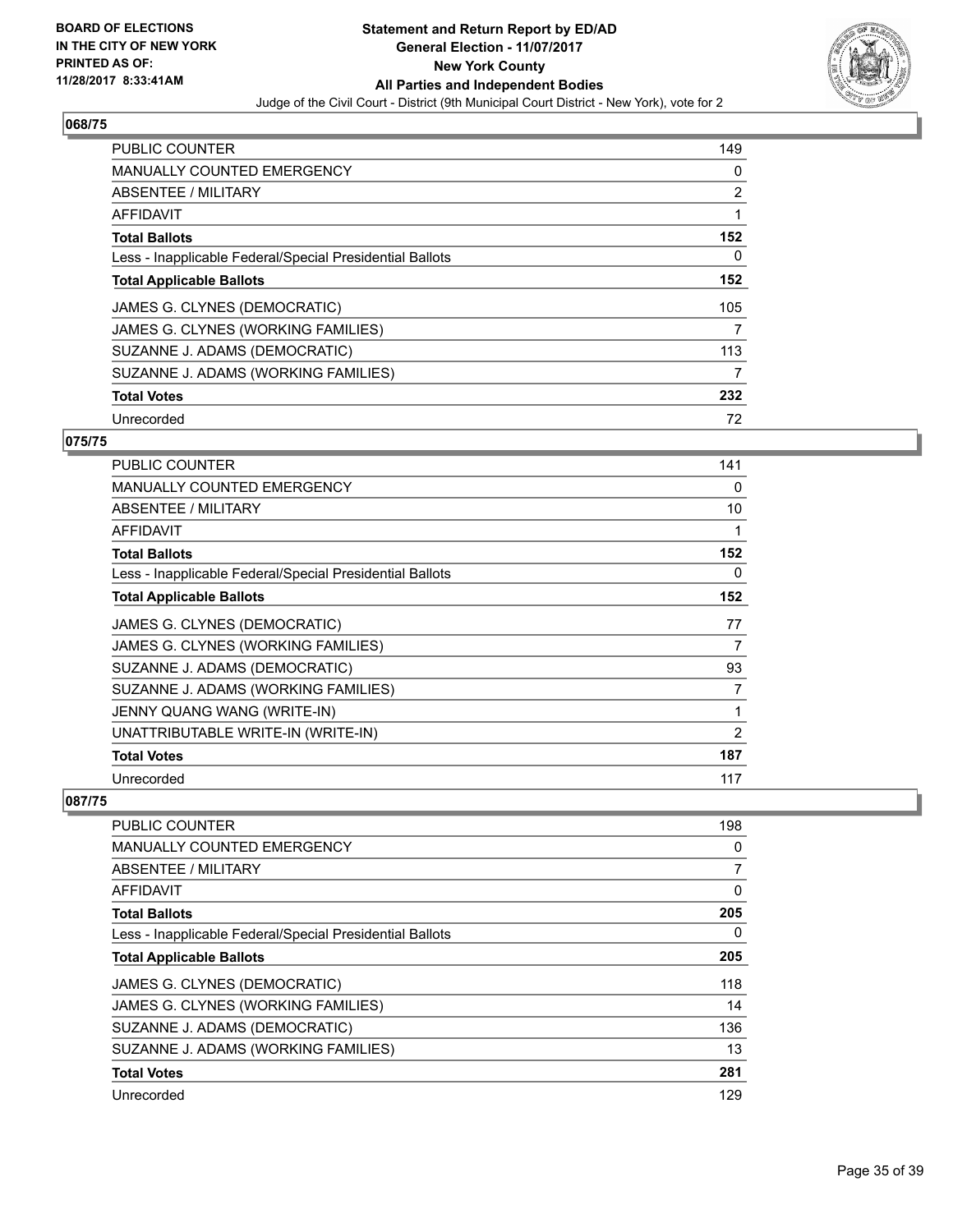

| <b>PUBLIC COUNTER</b>                                    | 215 |
|----------------------------------------------------------|-----|
| <b>MANUALLY COUNTED EMERGENCY</b>                        | 0   |
| <b>ABSENTEE / MILITARY</b>                               | 11  |
| AFFIDAVIT                                                |     |
| <b>Total Ballots</b>                                     | 227 |
| Less - Inapplicable Federal/Special Presidential Ballots | 0   |
| <b>Total Applicable Ballots</b>                          | 227 |
| JAMES G. CLYNES (DEMOCRATIC)                             | 124 |
| JAMES G. CLYNES (WORKING FAMILIES)                       | 13  |
| SUZANNE J. ADAMS (DEMOCRATIC)                            | 136 |
| SUZANNE J. ADAMS (WORKING FAMILIES)                      | 15  |
| MICHELLE WILLIAMS (WRITE-IN)                             | 1   |
| SUSAN SARANDON (WRITE-IN)                                | 1   |
| <b>Total Votes</b>                                       | 290 |
| Unrecorded                                               | 164 |

| <b>PUBLIC COUNTER</b>                                    | 97  |
|----------------------------------------------------------|-----|
| <b>MANUALLY COUNTED EMERGENCY</b>                        | 0   |
| ABSENTEE / MILITARY                                      | 8   |
| AFFIDAVIT                                                |     |
| <b>Total Ballots</b>                                     | 106 |
| Less - Inapplicable Federal/Special Presidential Ballots | 0   |
| <b>Total Applicable Ballots</b>                          | 106 |
| JAMES G. CLYNES (DEMOCRATIC)                             | 51  |
| JAMES G. CLYNES (WORKING FAMILIES)                       | 4   |
| SUZANNE J. ADAMS (DEMOCRATIC)                            | 55  |
|                                                          |     |
| SUZANNE J. ADAMS (WORKING FAMILIES)                      | 5   |
| JANET TODD (WRITE-IN)                                    |     |
| <b>Total Votes</b>                                       | 116 |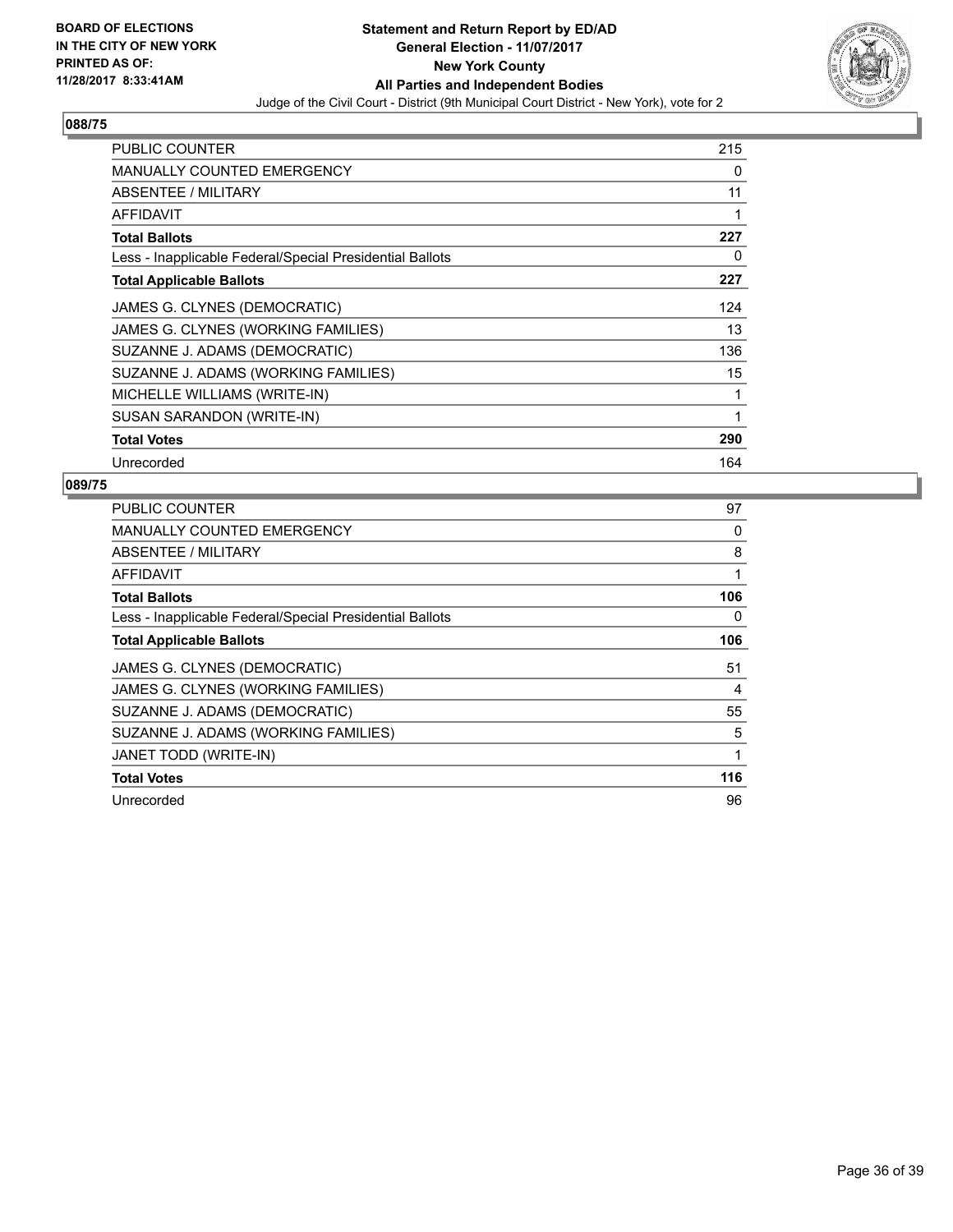

| <b>PUBLIC COUNTER</b>                                    | 123 |
|----------------------------------------------------------|-----|
| <b>MANUALLY COUNTED EMERGENCY</b>                        | 0   |
| <b>ABSENTEE / MILITARY</b>                               | 10  |
| <b>AFFIDAVIT</b>                                         | 0   |
| <b>Total Ballots</b>                                     | 133 |
| Less - Inapplicable Federal/Special Presidential Ballots | 0   |
| <b>Total Applicable Ballots</b>                          | 133 |
| JAMES G. CLYNES (DEMOCRATIC)                             | 69  |
| JAMES G. CLYNES (WORKING FAMILIES)                       | 4   |
| SUZANNE J. ADAMS (DEMOCRATIC)                            | 73  |
| SUZANNE J. ADAMS (WORKING FAMILIES)                      | 5   |
| ALVIN MAXMAN (WRITE-IN)                                  | 1   |
| CARL TAIT (WRITE-IN)                                     | 1   |
| <b>GRIGORY SOKOLOV (WRITE-IN)</b>                        | 1   |
| SHERRI MAXMAN (WRITE-IN)                                 | 1   |
| <b>Total Votes</b>                                       | 155 |
| Unrecorded                                               | 111 |

| <b>PUBLIC COUNTER</b>                                    | 155 |
|----------------------------------------------------------|-----|
| <b>MANUALLY COUNTED EMERGENCY</b>                        | 0   |
| <b>ABSENTEE / MILITARY</b>                               | 12  |
| AFFIDAVIT                                                | 0   |
| <b>Total Ballots</b>                                     | 167 |
| Less - Inapplicable Federal/Special Presidential Ballots | 0   |
| <b>Total Applicable Ballots</b>                          | 167 |
| JAMES G. CLYNES (DEMOCRATIC)                             | 88  |
| JAMES G. CLYNES (WORKING FAMILIES)                       | 4   |
| SUZANNE J. ADAMS (DEMOCRATIC)                            | 96  |
| SUZANNE J. ADAMS (WORKING FAMILIES)                      | 4   |
| CLAUDIA PAK (WRITE-IN)                                   | 1   |
| MAY CHIANG (WRITE-IN)                                    | 1   |
| <b>Total Votes</b>                                       | 194 |
| Unrecorded                                               | 140 |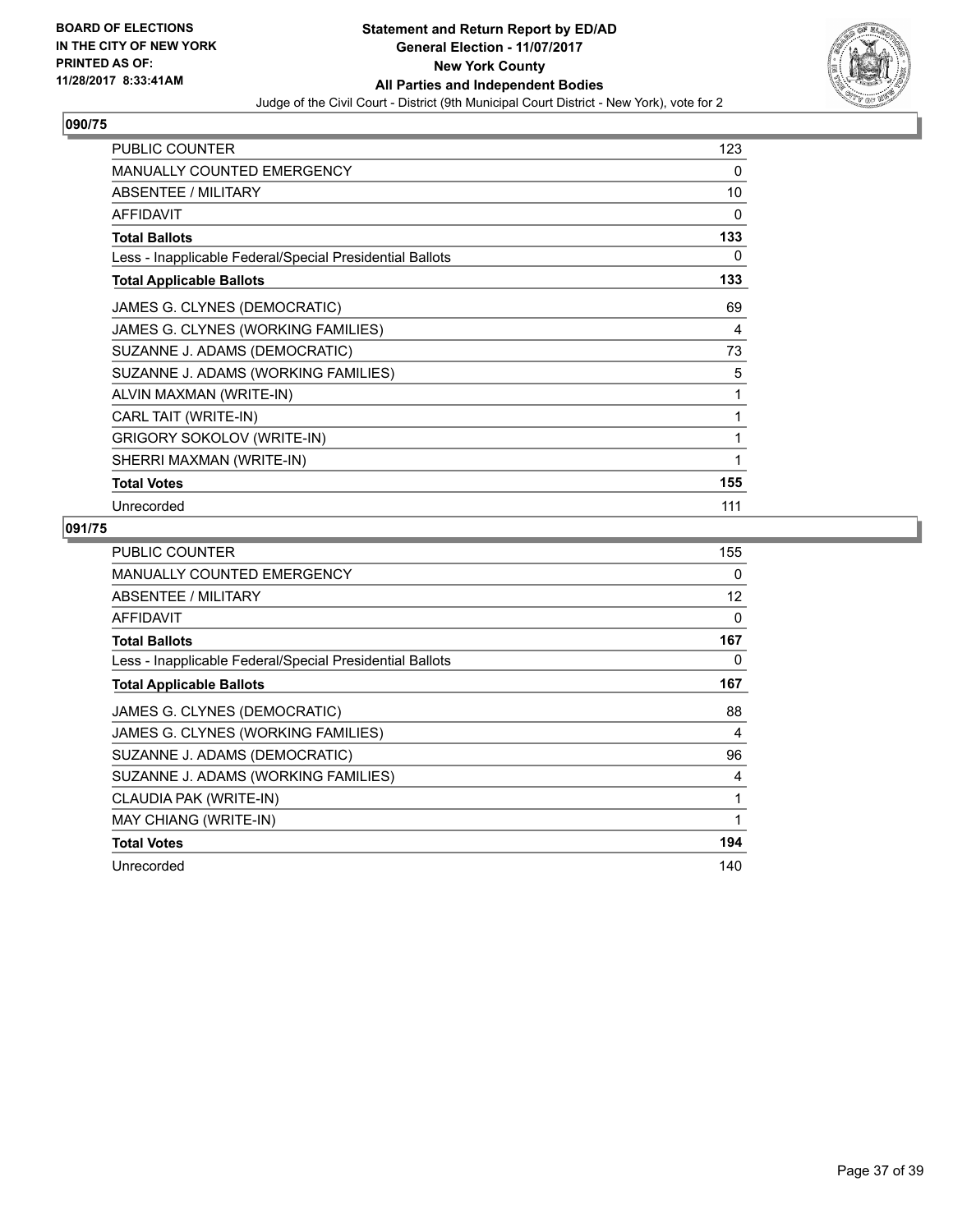

| <b>PUBLIC COUNTER</b>                                    | 0 |
|----------------------------------------------------------|---|
| <b>MANUALLY COUNTED EMERGENCY</b>                        | 0 |
| ABSENTEE / MILITARY                                      | 0 |
| <b>AFFIDAVIT</b>                                         | 0 |
| <b>Total Ballots</b>                                     | 0 |
| Less - Inapplicable Federal/Special Presidential Ballots | 0 |
| <b>Total Applicable Ballots</b>                          | 0 |
| JAMES G. CLYNES (DEMOCRATIC)                             | 0 |
| JAMES G. CLYNES (WORKING FAMILIES)                       | 0 |
| SUZANNE J. ADAMS (DEMOCRATIC)                            | 0 |
| SUZANNE J. ADAMS (WORKING FAMILIES)                      | 0 |
| <b>Total Votes</b>                                       | 0 |

# **103/75 COMBINED into: 099/68**

| <b>PUBLIC COUNTER</b>                                    | 128 |
|----------------------------------------------------------|-----|
| <b>MANUALLY COUNTED EMERGENCY</b>                        | 0   |
| ABSENTEE / MILITARY                                      | 2   |
| <b>AFFIDAVIT</b>                                         |     |
| <b>Total Ballots</b>                                     | 131 |
| Less - Inapplicable Federal/Special Presidential Ballots | 0   |
| <b>Total Applicable Ballots</b>                          | 131 |
| JAMES G. CLYNES (DEMOCRATIC)                             | 81  |
| JAMES G. CLYNES (WORKING FAMILIES)                       | 3   |
| SUZANNE J. ADAMS (DEMOCRATIC)                            | 89  |
| SUZANNE J. ADAMS (WORKING FAMILIES)                      | 1   |
| <b>Total Votes</b>                                       | 174 |
| Unrecorded                                               | 88  |